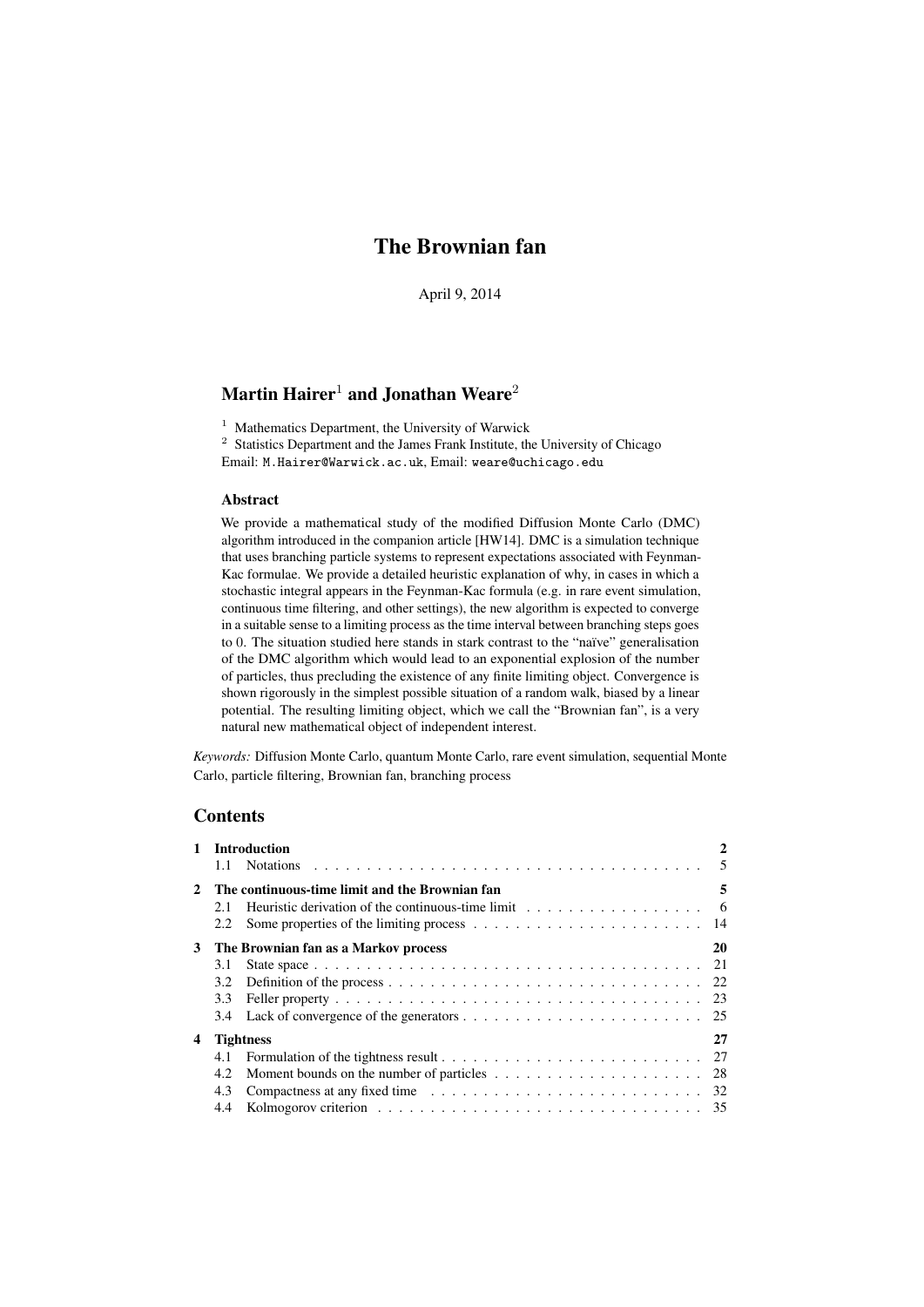| 5 Convergence of fixed-time distributions |  |  |  |
|-------------------------------------------|--|--|--|
|                                           |  |  |  |
|                                           |  |  |  |
|                                           |  |  |  |

# 1 Introduction

Consider a Markov chain  $y_{t_k}$  with transition probabilities  $P(x, dy)$  on some state space  $X$  and, in anticipation of developments below, indexed by a sequence of real numbers  $t_0 < t_1 < t_2 < \cdots$ . The nature of the state space does not matter (Polish is enough), but one should think of  $\mathcal{X} = \mathbf{R}^d$  for definiteness. Given functions  $\chi: \mathcal{X}^2 \to \mathbf{R}$  and  $f: \mathcal{X} \to \mathbf{R}$  with sufficient integrability properties (say bounded), the Diffusion Monte Carlo (DMC) algorithm (see [HW14] for description of DMC compatible with the discussion below) computes an estimate of expectations of the form

$$
\langle f \rangle_t = \mathbf{E} \bigg( f(y_t) \exp \bigg( - \sum_{t_k \le t} \chi(y_{t_k}, y_{t_{k+1}}) \bigg) \bigg) , \qquad (1.1)
$$

where  $y$  a realisation of the Markov chain described by **P**. Strictly for convenience we have assume that t is among the times  $t_0, t_1, t_2, \ldots$ . More precisely, at time t, DMC produces a collection of  $N_t$  copies of the underlying system,  $\{x_t^{(i)}\}_{i=1}^{N_t}$  so that

$$
\mathbf{E}\sum_{i=1}^{N_t} f(x_t^{(i)}) = \langle f \rangle_t.
$$
 (1.2)

Of course, the expectation in (1.1) can be computed by generating many independent sample trajectories of y. However, in most cases the weights  $\exp(-\sum_{t_k \leq t} v(y_{t_k}, y_{t_{k+1}}))$ will quickly degenerate so that a huge number of samples is required to generate a single statistically significant sample. At each time step DMC removes samples with very low weights and replaces them with multiple copies of samples with larger weights, focusing computational effort on statistically significant samples.

Variants of DMC are used regularly in a wide range of fields including electronic structure, rare event simulation, and data assimilation (see [HM54, dDG05, AFRtW06, JDMD06, HW14] for a small sample of these applications). The algorithm has also been the subject of significant mathematical inquiry [DM04]. Continuous time limits have been considered [Rou06] for cases in which  $\chi$  scales like the time interval between branching steps. Perhaps because standard DMC does not have a limit in those cases, more general Feynman-Kac formulae do not seem to have been considered despite their appearance in applications.

For the purposes of this article, the main example one should keep in mind is that where  $y$  is a time discretisation of a diffusion process obtained for example by applying an Euler scheme with fixed stepsize  $\varepsilon$ :

$$
y_{t_{k+1}} = y_{t_k} + \varepsilon F(y_{t_k}) + \sqrt{\varepsilon} \Sigma(y_{t_k}) \xi_{k+1} , \qquad (1.3)
$$

where  $\varepsilon = t_{k+1} - t_k$  and the  $\xi_k$  are a sequence of i.i.d. random variables (not necessarily Gaussian). Regarding the function  $\chi$ , we will mostly consider the case  $\chi(y, \tilde{y}) =$  $V(\tilde{y}) - V(y)$ . As described in [HW14], this choice arrises in application of DMC to rare event simulation problems. Notice that, for this choice of  $\chi$  and for y in (1.3), when  $\varepsilon$  is small,  $\chi(y_{t_k}, y_{t_{k+1}}) \sim \sqrt{\varepsilon}$ . This causes a dramatic failure in standard DMC [HW14].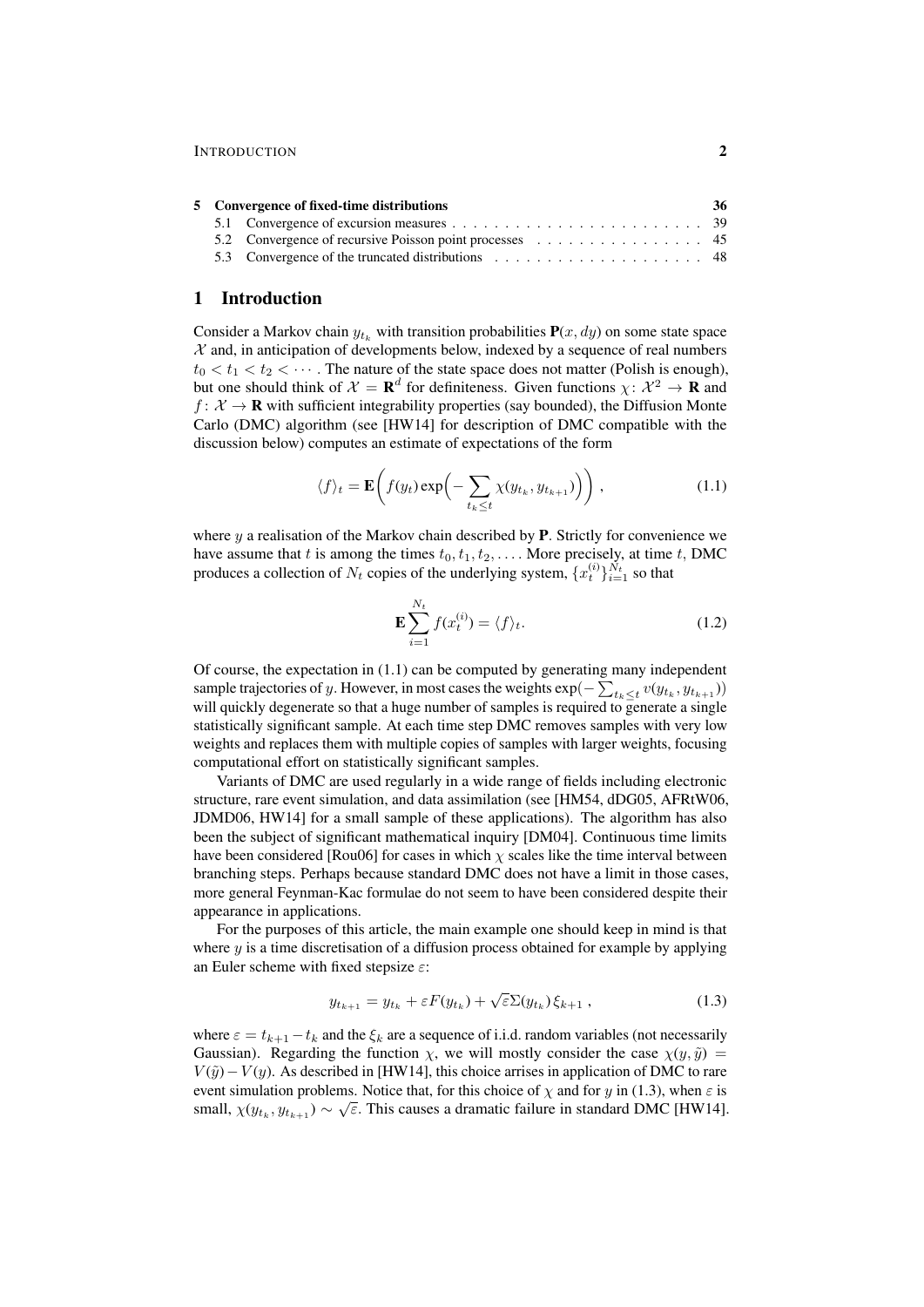INTRODUCTION 3

Yet, for small  $\varepsilon$  (with fixed t) the expectation  $\langle f \rangle_t$  defined in (1.1) has the perfectly nice limit

$$
\mathbf{E}\bigg(f(y_t)\exp\bigg(-V(y_t)+V(y_0)\bigg)\bigg)
$$

where now  $y_t$  is the continuous time limit of (1.3) (the diffusion with drift F and diffusion  $\Sigma$ ). When a stochastic integral appears in the exponential the situation is completely analogous. It is natural then to search for a modification of DMC that can handle these settings.

It was shown in [HW14] that the following algorithm provides an unbiased estimator for  $\langle f \rangle_t$  (it satisfies (1.2)) and is superior to DMC (it has lower variance and equivalent expected cost).

# Algorithm TDMC *Ticketed DMC*

- 1. Begin with  $M$  copies  $x_0^{(j)} = x_0$ . For each  $j = 1, \ldots, M$  choose an independent random variable  $\theta_0^{(j)} \sim \mathcal{U}(0,1)$ .
- 2. At step  $k$  there are  $N_{t_k}$  samples  $(x_{t_k}^{(j)}, \theta_{t_k}^{(j)})$ . Evolve each of the  $x_{t_k}^{\left(j\right)}$  one step to generate  $N_{t_k}$  values

$$
\tilde{x}_{t_k}^{(j)} \sim \mathbf{P}(y_{t_{k+1}} \in dx \, | \, y_{t_k} = x_{t_k}^{(j)}).
$$

 $N^{(j)} = 0.$ 

3. For each  $j = 1, \ldots, N_{t_k}$ , let

$$
P^{(j)} = e^{-\chi(x_{t_k}^{(j)}, \tilde{x}_{t_{k+1}}^{(j)})}.
$$
\n(1.4)

If  $P^{(j)} < \theta_{t_k}^{(j)}$  then set

$$
\text{If } P^{(j)} \geq \theta^{(j)}_{t_k} \text{ then set }
$$

$$
N^{(j)} = \max\{\lfloor P^{(j)} + u^{(j)} \rfloor, 1\},\tag{1.5}
$$

where  $u^{(j)}$  are independent  $\mathcal{U}(0,1)$  random variables.

4. For  $j = 1, ..., N_{t_k}$ , if  $N^{(j)} > 0$  set

$$
x_{t_{k+1}}^{(j,1)} = \tilde{x}_{t_{k+1}}^{(j)} \quad \text{and} \quad \theta_{t_{k+1}}^{(j,1)} = \frac{\theta_{t_k}^{(j)}}{P^{(j)}}
$$

and for  $i = 2, ..., N^{(j)}$ 

$$
x_{t_{k+1}}^{(j,i)} = \tilde{x}_{t_{k+1}}^{(j)} \quad \text{ and } \quad \theta_{t_{k+1}}^{(j,i)} \sim \mathcal{U}((P^{(j)})^{-1}, 1).
$$

- 5. Finally set  $N_{t_{k+1}}=\sum_{j=1}^{N_{t_k}}N^{(j)}$  and list the  $N_{t_{k+1}}$  vectors  $\{x_{t_{k+1}}^{(j,i)}\}$ as  $\{x_{t_{k+1}}^{(j)}\}_{j=1}^{N_{t_{k+1}}}$ .
- 6. At time  $t$  produce the estimate

$$
\widehat{f}_t = \frac{1}{M} \sum_{j=1}^{N_t} f(x_t^{(j)}) .
$$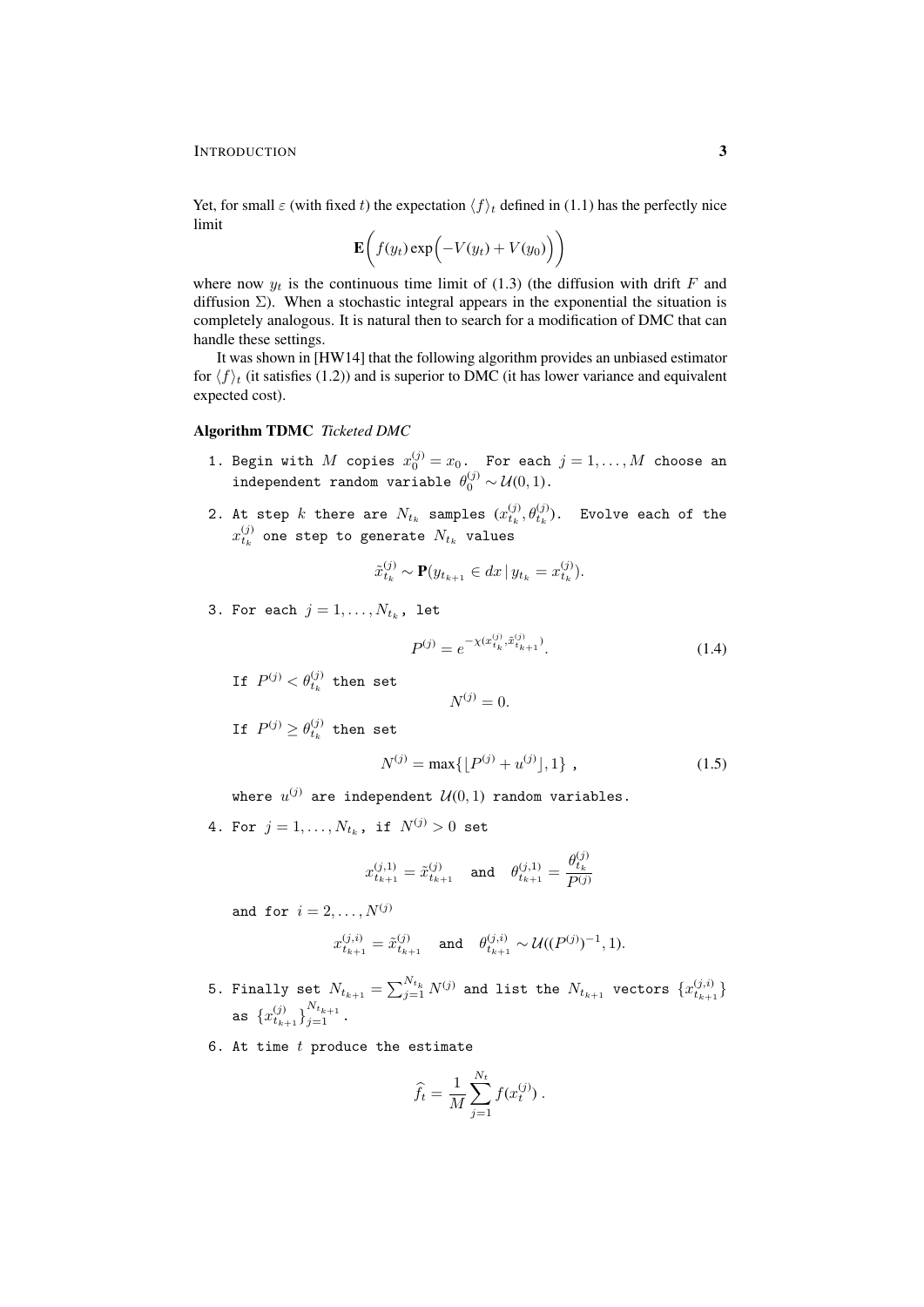#### INTRODUCTION 4

The aim of this article is to argue that one expects the application of Algorithm TDMC to (1.3) to converge to a finite continuous-time limiting particle process as  $\varepsilon \to 0$ . Section 2.1 provides very detailed heuristic as to why we expect this to be the case and gives a precise mathematical definition for the expected limiting object.

In the special case where  $d = 1$ ,  $F = 0$ ,  $\Sigma = 1$ , and  $V(x) = x$ , the process in question is built recursively by successive realisations of a Poisson point process in a space of excursions of  $y_t$ . A precise definition is given in Definition 2.9 and we call this object the *Brownian fan*. It is of particular interest since, similarly to the fact that every diffusion process looks locally like a Brownian motion, one would expect the general limiting objects described in Section 2.1 to locally "look like" the Brownian fan. The Brownian fan is interesting in its own right from a mathematical perspective and does not seem to have been studied before, though it is very closely related to the "Virgin island model" introduced in [Hut09].

Loosely speaking, the Brownian fan is a branching process obtained in the following way. Start with a (usually finite) number of initial particles on **R** that furthermore come each with a tag  $v \in \mathbf{R}$ , such that the position x satisfies  $x > v$ . Each of these particles, which we call the ancestor particles, perform independent Brownian motions until they hit the barrier  $x = v$ , where they get killed. Each of these particles independently produces offspring according to the following mechanism. Denoting by  $\mathcal E$  the space of excursions on **R**, let  $\mathcal{M}$  be the Poisson point process on **R**  $\times$  E with intensity measure a dt⊗Q for some  $a > 0$ , where Q is Itô's Brownian excursion measure [Itô72]. If  $(t, w)$ is one of the points of  $\mathcal M$  and the corresponding ancestor particle is alive at time t and located at  $x_t$ , then it gives rise to an offspring which performs the motion described by w, translated so that the origin of the excursion lies at  $(t, x_t)$ . This mechanism is then repeated recursively for each new particle created in this way.

The Brownian fan has a number of very nice properties. For example, as established by Theorem 2.14, the continuous-time analogue of the number of particles at time  $t$ ,  $N_t$ , corresponding to the Brownian fan satisfies

$$
\sup_{t>0} \mathbf{E} \exp\left(\lambda_t N_t\right) < \infty \tag{1.6}
$$

for some continuous decreasing function  $\lambda_t > 0$ . As established in Proposition 2.16, the bound in (1.6) implies that the continuous-time analogue of the workload,

$$
\mathcal{W}_t = \int_0^t N_s ds
$$

is very nearly a differentiable function of time,

$$
\sup_{t\leq T} \lim_{h\to 0} \frac{|\mathcal{W}_{t+h}-\mathcal{W}_t|}{h|\log h|} < \infty.
$$

This is close to optimal, since there turns out to be a dense set of exceptional times at which there are infinitely many particles alive (see the argument given at the end of Section 2.2.3 below).

To conclude this round-up of its mathematical properties, we establish in Proposition 3.3 that the Brownian fan is a Feller process in a suitable state space. When combined with the continuity of its sample paths established in Proposition 4.8, this implies that the Brownian fan is a strong Markov process. Note that the construction of such a state space is a non-trivial endeavour due to the fact that, while the number  $N_t$  of particles alive at time t has finite moments of all orders, there exists a *dense* set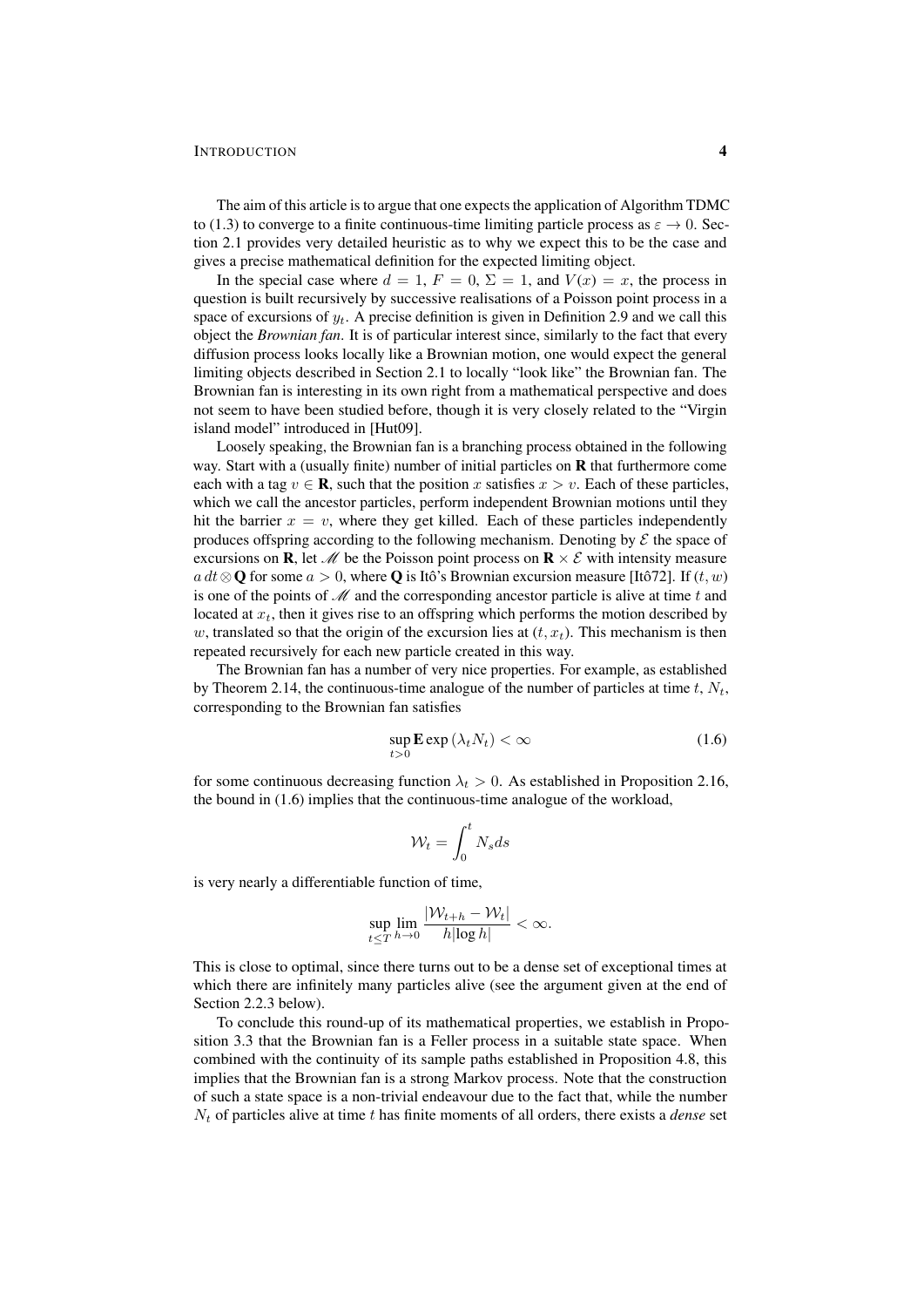of exceptional times for which  $N_t = \infty$ ! Offspring are continuously being created at infinite rate, thus making the Brownian fan quite different from a standard branching diffusion.

The "meat" of this article, Sections 4 and 5, is then devoted to a rigorous proof of the convergence of the output of Algorithm TDMC to the Brownian fan for any sufficiently light-tailed one-step distribution for the random variables  $\xi_k$ . This result is formulated in Theorem 5.1. The usual method by which one attempts to characterise the continuoustime limit of a sequence of discrete-time processes involves studying the limit of the generators of the discrete-time processes. In our case, as described in Section 3.4, the discrete-time generators do *not* converge to the correct limit, at least when applied to a class of very natural-looking test functions. Surprisingly (and rather confusingly), they do actually converge to the generator of a Brownian fan, but unfortunately with the wrong parameters! En route to our convergence result we establish a number of important and extremely encouraging results about the behaviour of the process generated by Algorithm TDMC for finite  $\varepsilon$ . For example, in Proposition 4.2 we obtain that

$$
\sup_{\varepsilon < \varepsilon_0} \mathbf{E} |N_t|^p < \infty \;,
$$

for any  $p \ge 0$  and  $\varepsilon_0 > 0$  sufficiently small where here  $N_t$  refers to the number of particles generated in Algorithm TDMC and not to the Brownian fan (for which we have the even stronger result in (1.6)). In Corollary 4.10 we also prove a uniform (in  $\varepsilon$ ) form of continuity of the processes.

#### 1.1 Notations

For any Polish space Y, we will denote by  $\mathcal{M}_+(\mathcal{Y})$  the space of finite positive measures on  $\mathcal{Y}$ , endowed with the topology of weak convergence, together with the convergence of total mass. Given a random variable X, we denote its law by  $\mathcal{D}(X)$ , except in some cases where we introduce dedicated notations.

We will often use the notation  $a \leq b$  as a shorthand for the inequality  $a \leq Cb$  for some constant  $C$ . The dependence of  $C$  on other quantities will usually be clear from the context, and will be indicated when ambiguities may arise. We will also use the standard notations  $a \wedge b = \min\{a, b\}, a \vee b = \max\{a, b\}, \text{and } |a| = \max\{i \in \mathbb{Z} : i \leq a\}.$ 

#### Acknowledgements

We would like to thank H. Weber for numerous discussions on this article and S. Vollmer for pointing out a number of inaccuracies found in earlier drafts. We would also like to thank J. Goodman and E. Vanden-Eijnden for helpful conversations and advice during the early stages of this work. Financial support for MH was kindly provided by EPSRC grant EP/D071593/1, by the Royal Society through a Wolfson Research Merit Award and by the Leverhulme Trust through a Philip Leverhulme Prize. JW was supported by NSF through award DMS-1109731.

## 2 The continuous-time limit and the Brownian fan

From now on, we restrict ourselves to the analysis of the case  $\chi(x, y) = V(y)$  –  $V(x)$  for some "potential" V defined on the state space of the underlying Markov process. We argue that if the underlying process is obtained by approximating a diffusion process then, unlike in the case of the naïve generalisation of DMC (see [HW14, Algorithm DMC]), our modification, Algorithm TDMC, converges to a nontrivial limiting process as the stepsize  $\varepsilon$  converges to 0.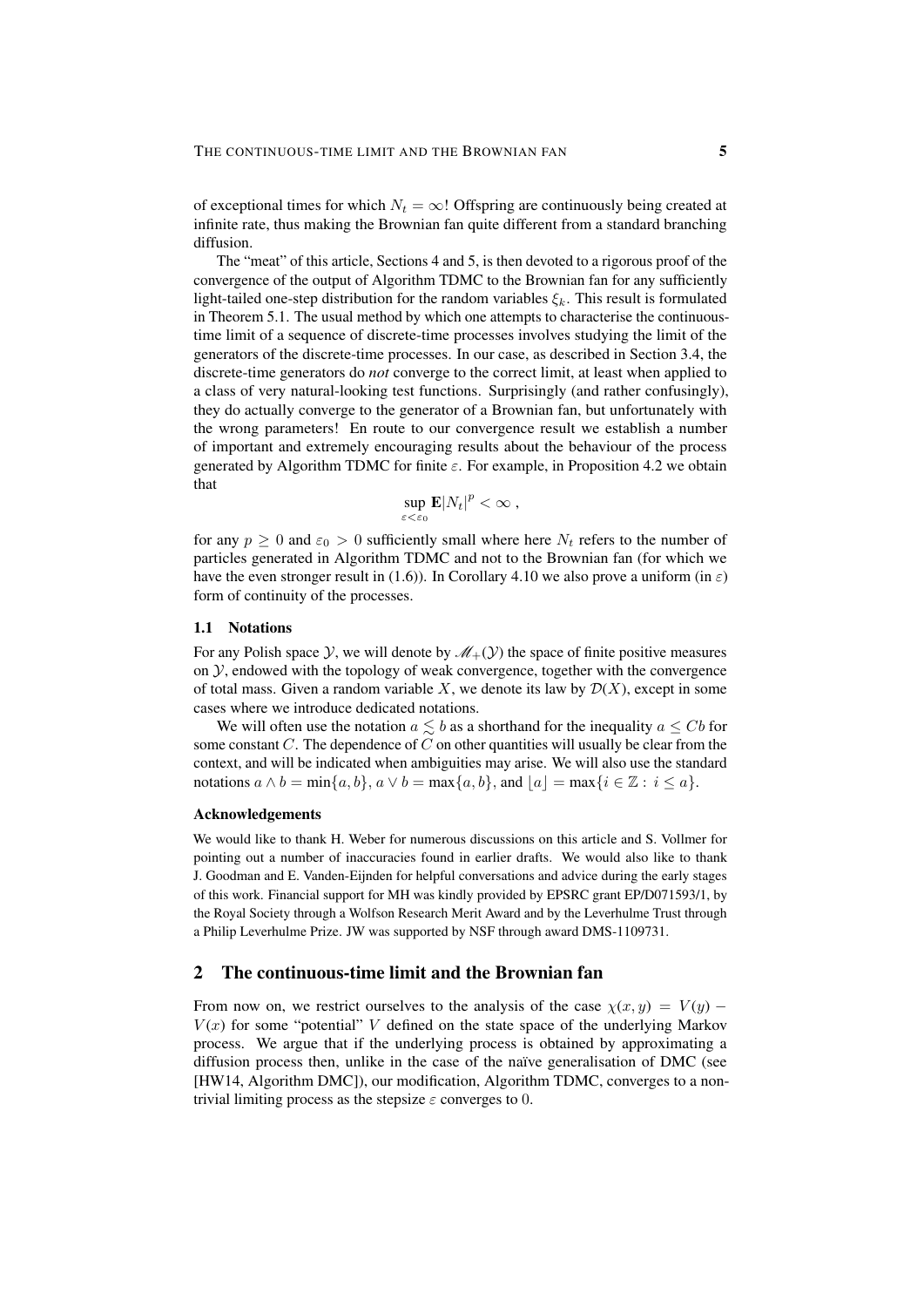We will first provide a heuristic argument showing what kind of limiting process one would expect to obtain. The remainder of this article will then be devoted to rigorously constructing the limiting process and proving convergence in the simple case in which the underlying Markov chain is a random walk (rescaled so that it converges to a standard Brownian motion) and the biasing potential  $V$  is linear. In this case the limiting process is a very natural object that does not seem to have been studied in the literature so far. We call this object, which is closely related to the construction in [Hut09], the *Brownian fan* (see Section 2.2). It also has a flavour very similar to the construction of the Brownian web [FINR04] and the Brownian net [SS08], although there does not seem to be an obvious transformation linking these objects.

### 2.1 Heuristic derivation of the continuous-time limit

Throughout this section the underlying Markov chain will be given just like in the introduction by the following approximation to a diffusion:

$$
y_{(k+1)\varepsilon} = y_{k\varepsilon} + \varepsilon F(y_{k\varepsilon}) + \sqrt{\varepsilon} \Sigma(y_{k\varepsilon}) \xi_{k+1} , \qquad y_{k\varepsilon} \in \mathbf{R}^n , \tag{2.1}
$$

where the  $\xi_k$  are a sequence of i.i.d. (not necessarily Gaussian) random variables with law  $\nu$  and the identity on  $\mathbf{R}^n$  as their covariance matrix. The functions F and  $\Sigma$  are sufficiently "nice" functions, but since this section is only heuristic, we do not state specific regularity, growth or non-degeneracy assumptions.

**Remark 2.1** We have slightly changed our notations by writing  $y_{k\epsilon}$  instead of  $y_k$  for the position of the Markov chain after  $k$  steps. This is in order to make explicit the fact that as  $\varepsilon \to 0$ , one has convergence to a continuous-time process. The corresponding notational changes in Algorithm TDMC are straightforward.

Concerning the function  $\chi$ , we take  $\chi(x, y) = V(y) - V(x)$  for some regular potential  $V: \mathbf{R}^n \to \mathbf{R}$ . Recall now that, as long as a particle is alive, its ticket  $\theta$  evolves under Algorithm TDMC as

$$
\theta_{k\varepsilon}^{(j)} = \theta_{k\varepsilon}^{(j)} \exp(V(\tilde{x}_{(k+1)\varepsilon}^{(j)}) - V(x_{k\varepsilon}^{(j)})) \ .
$$

It is natural therefore to replace  $\theta$  by the quantity v given by

$$
\exp(-v_t^{(j)}) = \theta_t^{(j)} \exp(-V(x_t^{(j)})) .
$$

In this way, the new "tag"  $v$  does not change over time, but is assigned to a particle at the moment of its birth. Translating Steps 3 and 4 of the algorithm into this slightly different setting, we see that if a particle performs a step from x to y such that  $V(y) < V(x)$ , then it can potentially spawn one or more descendants. The tags  $v$  of the descendants are then distributed according to

$$
e^{-v} \stackrel{\text{law}}{=} \mathcal{U}(e^{-V(x)}, e^{-V(y)}), \tag{2.2}
$$

and a particle with tag v lives as long as it stays within the region  $\{x : V(x) \le v\}$ .

### 2.1.1 Description of the limit

For very small values of  $\varepsilon$ , the process described above has the following features. Taking the limit  $\varepsilon \to 0$  in (2.1), we observe that each particle follows a diffusion process, solving the equation

$$
dy_t = F(y_t) dt + \Sigma(y_t) dB_t , \qquad (2.3)
$$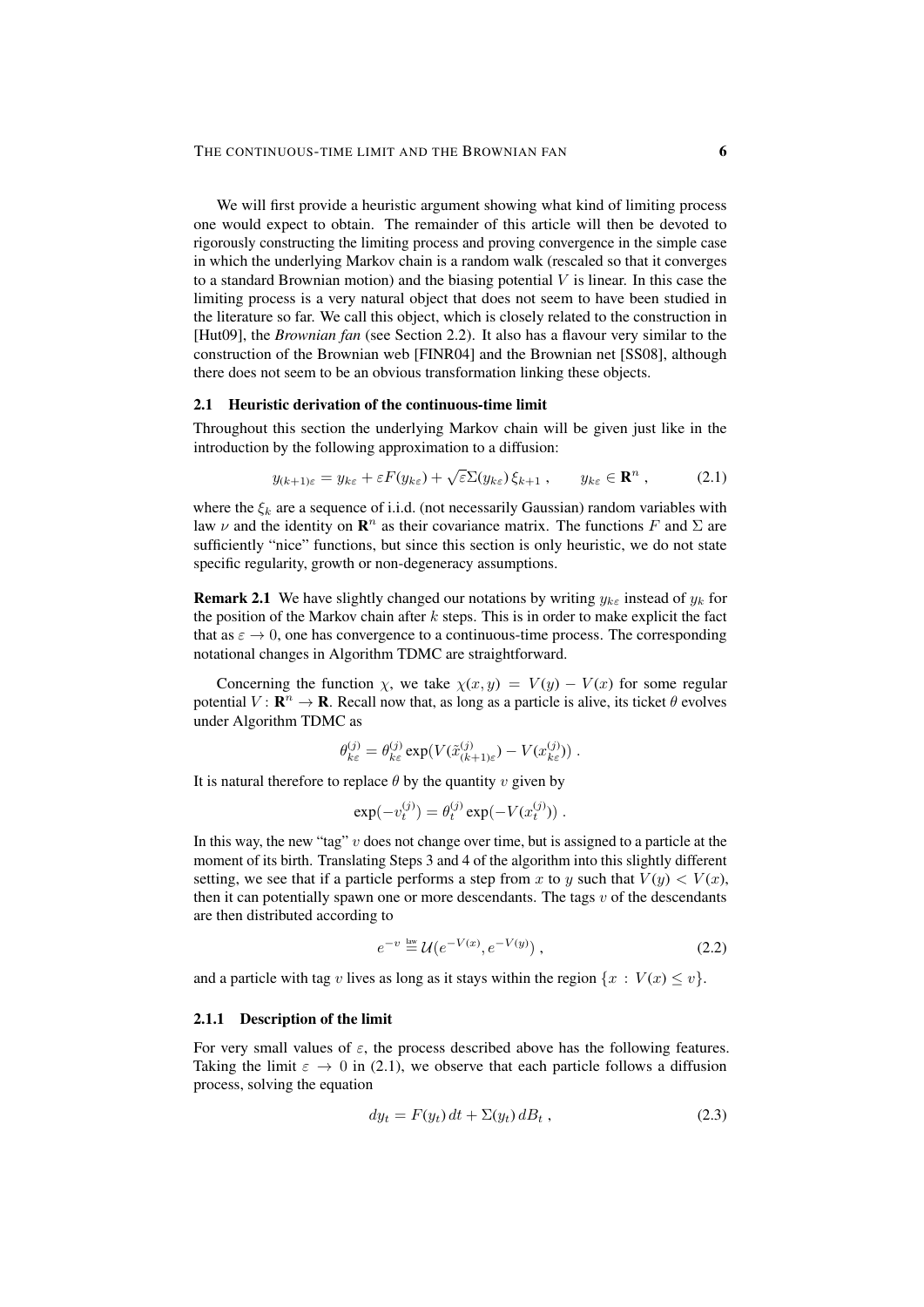where  $B_t$  is a standard d-dimensional Brownian motion. If the particle has tag v, then this process is killed as soon as it exits the sublevel set  $\{x : V(x) \le v\}$ .

Consider the following representation of the object produced by Algorithm TDMC. Denote by  $\mathbf{Q}_{x,v}^{\varepsilon}$  the law of the  $\varepsilon$ -discretization of (2.3) generated by (2.1) starting at x and killed upon exiting the set  $\{y : V(y) \le v\}$ . Let  $\tau$  and  $\{w_{k\epsilon}\}_{k=0}^{\tau/\epsilon}$  be, respectively, the lifetime and trajectory of the original particle. The trajectories of the offspring of this initial trajectory are very nearly given (it will be true in the small  $\varepsilon$  limit) by a realisation  $\mu^{\epsilon,1}$  of a Poisson point process with intensity

$$
\mathcal{Q}^{\varepsilon}(w,\cdot) = \sum_{k=0}^{\tau/\varepsilon-1} A^{\varepsilon}(k) \Theta_{k\varepsilon}^{\star} \int \sqrt{\varepsilon} \mathbf{Q}_{w_{k\varepsilon},V(w_{k\varepsilon})+\delta}^{\varepsilon} \eta(k,d\delta) , \qquad (2.4)
$$

where, according to the rule for generating new offspring in Algorithm TDMC,

$$
A^{\varepsilon}(k) = \begin{cases} \frac{1}{\sqrt{\varepsilon}} \left( e^{-(V(w_{(k+1)\varepsilon}) - V(w_{k\varepsilon}))} - 1 \right) & \text{if } V(w_{(k+1)\varepsilon}) < V(w_{k\varepsilon})\\ 0 & \text{if } V(w_{(k+1)\varepsilon}) \ge V(w_{k\varepsilon}) \end{cases}
$$

and, according to the rule for generating offspring tickets in Algorithm TDMC,

$$
\int f(\delta)\eta(k, d\delta) = \int_0^1 f(-\log(1 + u(e^{-(V(w_{(k+1)\varepsilon}) - V(w_{k\varepsilon}))} - 1))) du.
$$

Here  $\Theta_t$  is the map that shifts trajectories forward by time t. Since each offspring behaves independently just like the original particle, this suggests that the nth generation  $\mu^{\varepsilon,n}$  of offspring is obtained recursively as a realisation of the Poisson point process with intensity given by

$$
\mathcal{G}^{\varepsilon,n}(\cdot)=\int \mathcal{Q}^{\varepsilon}(\tilde{w},\cdot)\,\mu^{\varepsilon,n-1}(d\tilde{w})\,.
$$

At each "microscopic" step, the probability of creating a descendent is of order  $\sqrt{\varepsilon}$ so that, in the limit  $\varepsilon \to 0$ , each particle spawns descendants at infinite rate. However, any such descendant is created at distance  $\mathcal{O}(\sqrt{\varepsilon})$  of the "barrier"  $V(x) = v$ . As a consequence, the probability that it survives for a time of order 1 before being killed is Exercisely enter the probability that it survives for a time of order 1 before being kined is<br>itself only of order  $\sqrt{\varepsilon}$ . Therefore, the rate at which a particle creates descendants that actually survive for a time  $\tau$  of order 1 is finite, but tends to infinity as  $\tau \to 0$ .

Now we will consider the small  $\varepsilon$ -limit of the object we have constructed. The trajectory  $w_t$  becomes a sample path of (2.3) exiting the set  $\{y : V(y) \le v\}$  at time  $\tau$ . Denote by  $\mathbf{Q}_{x,v}$  the law of the diffusion (2.3) starting at x and killed upon exiting the set  $\{y : V(y) \le v\}$ , which is a probability measure on some space of excursions in  $\mathbb{R}^n$ . The characterisation of the standard Itô excursion measure (see for example [RY91, Theorem 4.1] and [PY82]) then suggests that, for every  $x \in \mathbb{R}^n$  such that  $\nabla V \neq 0$  and  $\Sigma$  is non-degenerate, the limit

$$
\mathbf{Q}_x = \lim_{\delta \to 0^+} \frac{1}{\delta} \mathbf{Q}_{x, V(x) + \delta} ,
$$

exists as a  $\sigma$ -finite measure in the sense that  $\frac{1}{\delta}Q_{x,V(x)+\delta}$  restricted to the set of excursions longer than a fixed length converges weakly to  $\mathbf{Q}_x$  restricted to the same set.

The discussion so far suggests that for the limiting object, the trajectories of the first generation of offspring are given by a realisation  $\mu^1$  of the Poisson point process with intensity measure

$$
\mathcal{Q}(w,\cdot) = \int_0^\tau A(w_t) \,\Theta_t^{\star} \mathbf{Q}_{w_t} \, dt \,, \tag{2.5}
$$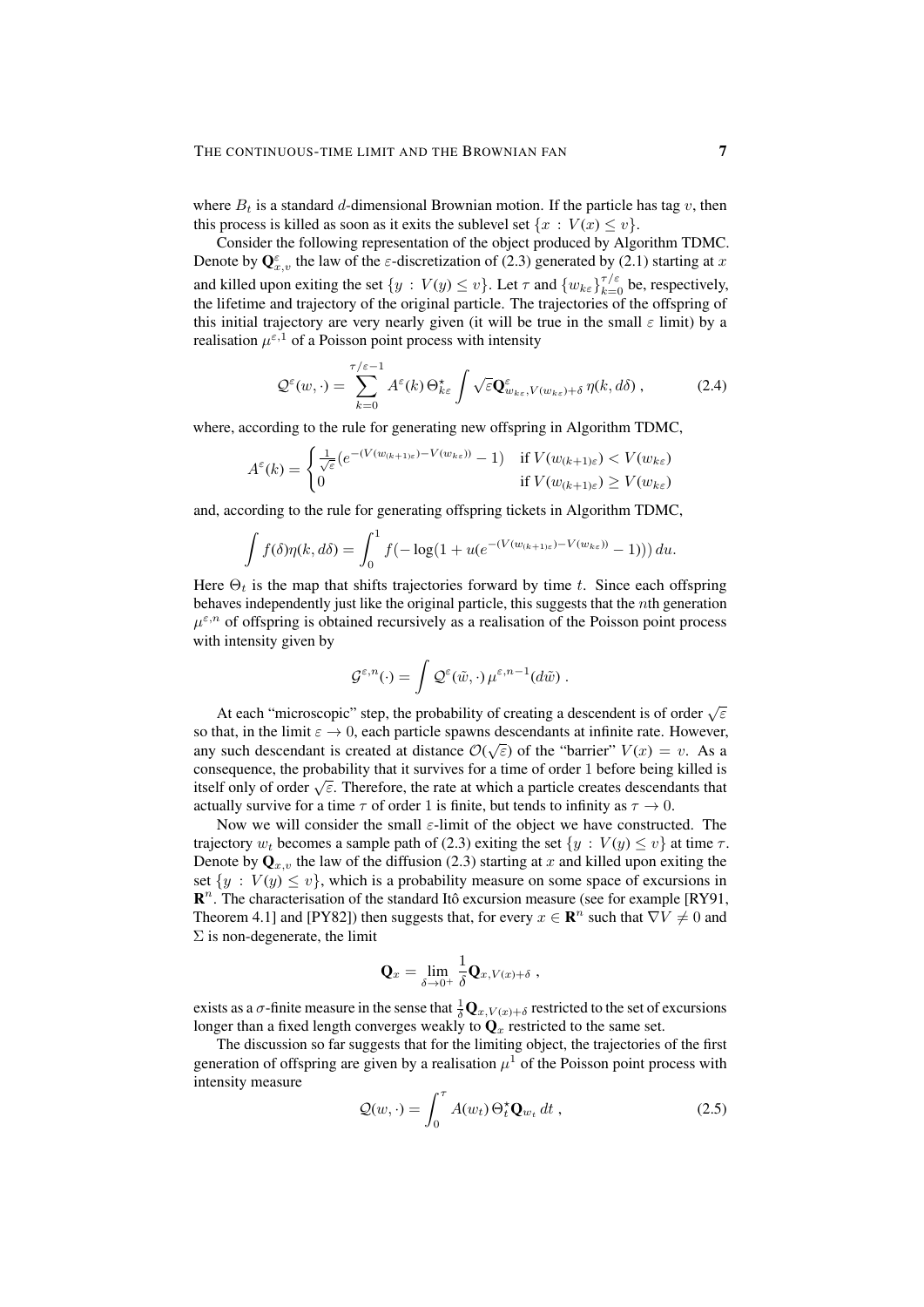for some intensity  $A: \mathbf{R}^n \to \mathbf{R}_+$  yet to be determined and that the *n*th generation  $\mu^n$  of offspring is obtained recursively as a realisation of a Poisson point process with intensity given by

$$
\mathcal{G}^n(\cdot) = \int \mathcal{Q}(\tilde{w}, \cdot) \mu^{n-1}(d\tilde{w}),
$$

with  $Q$  as in (2.5). In order to fully characterise the limiting object, it remains to provide an expression for the intensity function A.

Let us start by replacing  $\mathbf{Q}_{x,v}^{\varepsilon}$  in equation (2.4) by  $\mathbf{Q}_{x,v}$ , i.e. by assuming that for small  $\varepsilon$ , excursions of the discrete process are very similar to excursions of its continuous time limit. We then apply the relations

$$
\mathbf{Q}_{x,V(x)+\delta} \approx \delta \mathbf{Q}_x \tag{2.6}
$$

and

$$
V(w_{(k+1)\varepsilon}) - V(w_{k\varepsilon}) \approx \sqrt{\varepsilon} \langle \nabla V(w_{k\varepsilon}), \Sigma(w_{k\varepsilon}) \xi_{k+1} \rangle
$$

with the  $\xi_{k+1}$  as in (2.1). We then formally obtain

$$
\mathcal{Q}^{\varepsilon}(w,\cdot) \approx \varepsilon \sum_{k=0}^{\tau/\varepsilon-1} \mathbf{1}_{\langle \nabla V(x), \Sigma(x)\xi_{k+1}\rangle < 0} \langle \nabla V(w_{k\varepsilon}), \Sigma(w_{k\varepsilon})\xi_{k+1}\rangle \\
\times \int_{0}^{1} u \langle \nabla V(w_{k\varepsilon}), \Sigma(w_{k\varepsilon})\xi_{k+1}\rangle du \Theta_{k\varepsilon}^{\star} \mathbf{Q}_{w_{k\varepsilon}}.
$$

Our arguments so far therefore suggest that

$$
A(x) = \frac{1}{2} \int_{\langle \nabla V(x), \Sigma(x)z \rangle < 0} \langle \nabla V(x), \Sigma(x)z \rangle^2 \, \nu(dz) \,, \tag{2.7}
$$

where the distribution  $\nu$  has mean 0 and identity covariance matrix. Assuming that  $\nu$  is symmetric this becomes

$$
A(x) = c \langle \nabla V(x), \Sigma(x) \Sigma^T(x) \nabla V(x) \rangle, \qquad (2.8)
$$

where  $c = \frac{1}{4}$ . If  $\nu$  is not symmetric, one might even expect a prefactor c that depends on x.

In fact, as we will see in a specific case in the remainder of this section, the correct value is  $c = \frac{1}{2}$ , whether the law of  $\xi$  is symmetric or not. The reason for this discrepancy is that the relation

$$
\mathbf{Q}_{x,V(x)+\delta}^{\varepsilon}\approx\delta\mathbf{Q}_{x}
$$

used in our derivation is only valid if  $\delta \gg \sqrt{\varepsilon}$ . In our case however, one precisely has  $\delta \sim \sqrt{\varepsilon}$ , which introduces a correction factor that eventually gives rise to the value  $c = \frac{1}{2}$ . The aim of the next subsection is to show in more detail how this factor  $\frac{1}{2}$  arises in the simplest situation where  $F = 0$  and  $\Sigma = 1$ .

# 2.1.2 The case of Brownian motion

We now consider the one-dimensional case, where the limiting underlying process is simple Brownian motion. Regarding the underlying discrete problem, we consider the Markov chain defined recursively by

$$
y_{(k+1)\varepsilon} = y_{k\varepsilon} + \sqrt{\varepsilon} \xi_{k+1} \,, \tag{2.9}
$$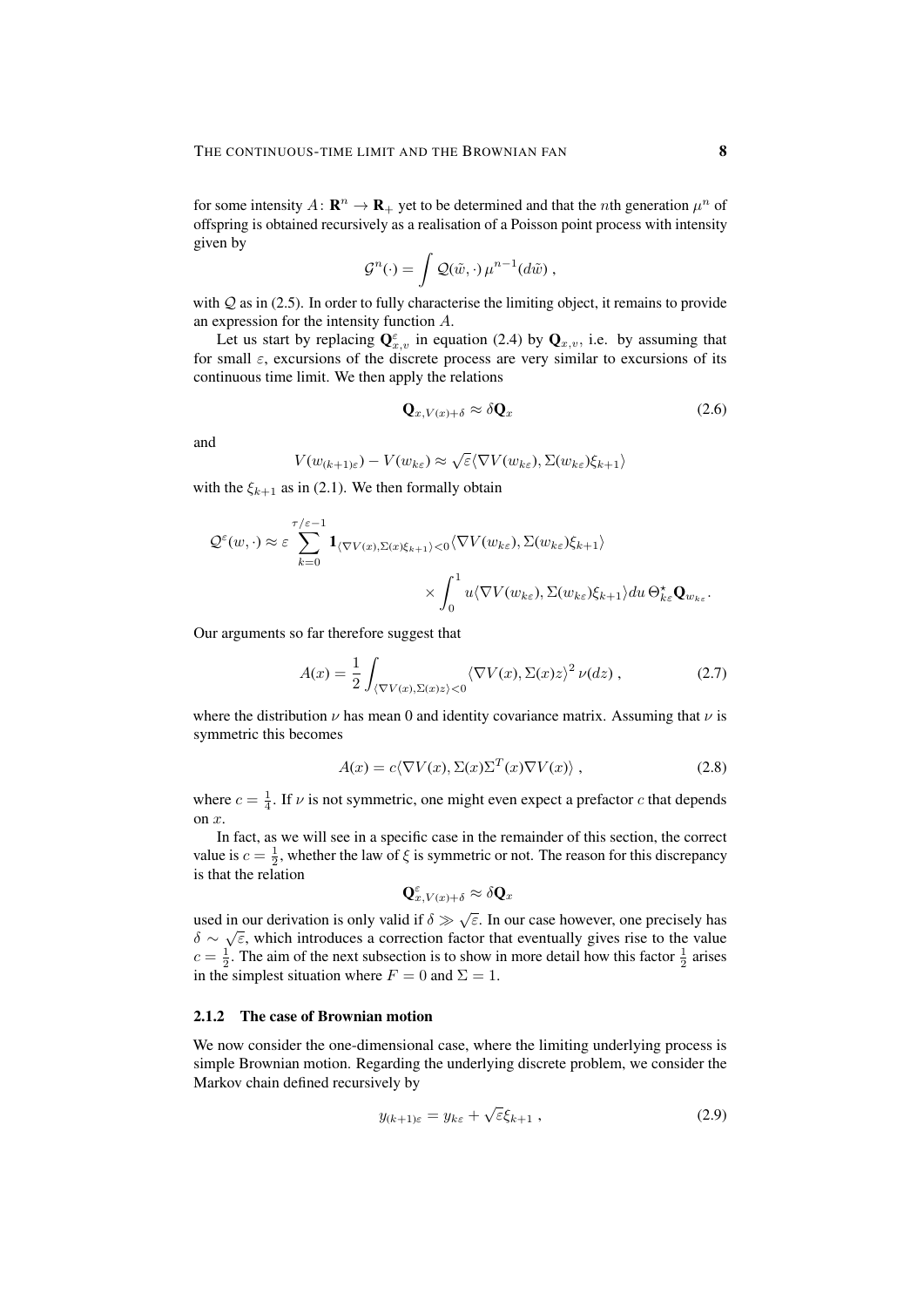for an i.i.d. sequence of centred random variables  $\xi_k$  with law  $\nu$  and variance 1. For the potential function V, we choose  $V(x) = -ax$  for some  $a > 0$ .

In order to show that the constant c appearing in (2.8) is equal to  $\frac{1}{2}$ , we will now argue that if we denote by  $Q$  the standard Itô excursion measure (which we normalise in such a way that  $\mathbf{Q} = \lim_{\varepsilon \to 0} \frac{1}{\varepsilon} \mathbf{Q}_{\varepsilon}$ , where  $\mathbf{Q}_{\varepsilon}$  is the law of a standard Brownian motion starting at  $\varepsilon$  and killed when it hits the origin) and by  $\mathbf{Q}_{z}^{\varepsilon}$  the law of the random walk Starting at  $\varepsilon$  and kined when it firs the origin) and by  $\mathbf{Q}_z$  the law of the random walk<br>(2.9) starting at  $\sqrt{\varepsilon}z$  and stopped as soon as it takes negative values, then there exists a function  $G$  such that √

$$
\mathbf{Q}_z^{\varepsilon} \approx \sqrt{\varepsilon} \, G(z) \mathbf{Q} \,, \tag{2.10}
$$

as  $\varepsilon \to 0$  when both sides are restricted to excursions that survive for at least some fixed amount of time. We will see that the function G behaves like  $G(z) \approx z$  for large values of  $z$ , but has a non-trivial behaviour for values of order 1. In terms of our notation from the previous subsection (since  $y_t$  is spatially homogeneous and V is linear) this implies that the approximation (2.6) should really have been replaced by

$$
\mathbf{Q}_{x,V(x)+\delta}^{\varepsilon} \approx a\sqrt{\varepsilon} \, G\bigg(\frac{\delta}{a\sqrt{\varepsilon}}\bigg) \mathbf{Q} .
$$

Since we assumed  $a > 0$ , our process creates offspring only when it performs a step towards the right, i.e. when  $\xi_{k+1} > 0$ . The probability that a new particle is created in the k-th step is approximately  $a\xi_{k+1}$ . Furthermore, the small  $\varepsilon$  rule for the generation of tags implied by Algorithm TDMC is

$$
\frac{\delta}{a\sqrt{\varepsilon}} = \frac{a^{-1}v + x}{\sqrt{\varepsilon}} \sim \mathcal{U}(0, \xi_{k+1}).\tag{2.11}
$$

As a consequence, once we have identified the function  $G$  in (2.10), our arguments in the previous section lead to the formula

$$
A(x) = \int_0^\infty (az) \left(\frac{1}{z} \int_0^z aG(y) \, dy\right) \nu(dz)
$$

where  $\nu$  is the law of the steps  $\xi_k$ . If we can show that

$$
\int_0^\infty \int_0^z G(y) \, dy \, \nu(dz) = \frac{1}{2} \,, \tag{2.12}
$$

then we will have

$$
A(x) = \frac{a^2}{2},
$$

a formula consistent with a choice of  $c = \frac{1}{2}$  in (2.8).

In order to identify G, we note that if a random walk starting from  $\sqrt{\varepsilon} \delta$  survives for In order to identify G, we note that if a random walk starting from  $\sqrt{\varepsilon} \delta$  survives for some time of order 1 before becoming negative then, with overwhelming probability, it will have reached a height of at least  $\varepsilon^{1/4}$  (say). Furthermore, if we condition the The will have reached a height of at least  $\epsilon$  and  $\epsilon$  (say). Furthermore, if we condition the random walk  $\mathbf{Q}_{z}^{\epsilon}$  to reach a level  $\sqrt{\epsilon}\gamma$  with  $1 \ll \gamma \ll \epsilon^{-1/2}$ , one would expect its law Trandom waik  $\mathbf{Q}_z$  to feach a level  $\sqrt{\varepsilon \gamma}$  when restricted to excursions that survive for a time of order 1.

As a consequence, we expect that

$$
\mathbf{Q}_{z}^{\varepsilon} \approx \bar{P}_{z,\gamma} \sqrt{\varepsilon} \gamma \mathbf{Q} , \qquad \gamma \gg 1 ,
$$

where  $\bar{P}_{z,\gamma}$  denotes the probability that the simple random walk (2.9) with  $\varepsilon = 1$  started at z reaches the level  $\gamma$  before becoming negative.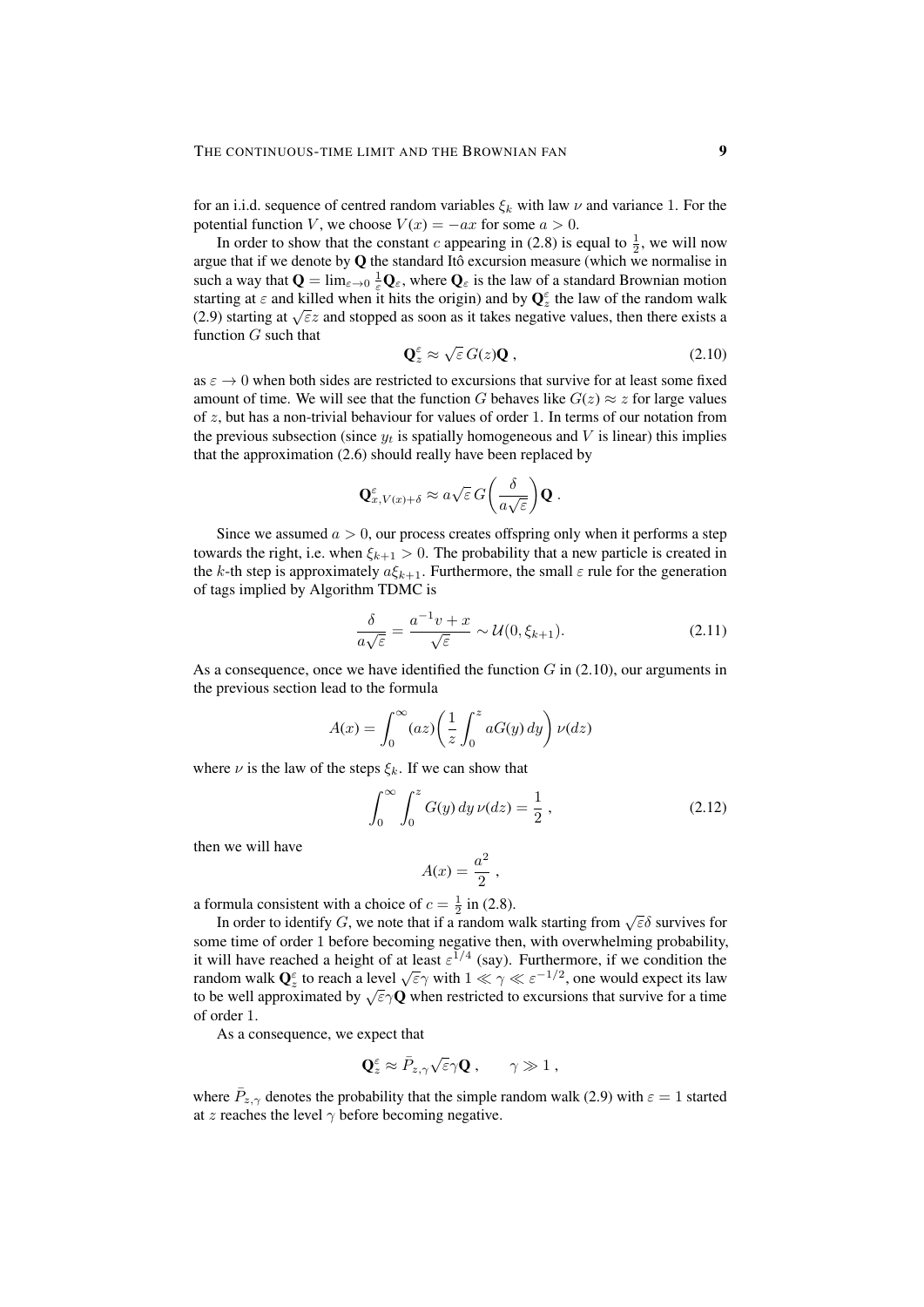The remainder of this section is devoted to the proof of the fact that if we define  $\bar{P}_{z,\gamma}$  in this way, then under some integrability assumptions for the one-step probability  $\nu$ , the limit

$$
G(z) = \lim_{\gamma \to \infty} \gamma \bar{P}_{z,\gamma} ,
$$

exists and does indeed satisfy  $(2.12)$ , independently of the choice of  $\nu$ . Actually, we will prove these statements for the quantity  $P_{z,\gamma} = \overline{P}_{z,\gamma+z}$ , which we interpret as the probability that the random walk starting at the origin reaches [ $\gamma$ ,  $\infty$ ) before reaching  $(-\infty, -z]$ . Our first result is as follows:

**Proposition 2.2** Assume that the law v satisfies  $\nu({{|x| \ge K}}) \le C \exp(-cK^{\beta})$  for all  $K \geq 0$  *and some strictly positive constants c, C and*  $\beta$ *. Then, the limit* 

$$
G(s) = \lim_{\gamma \to \infty} \gamma P_{s,\gamma} \tag{2.13}
$$

*exists and satisfies the relations*

$$
G(s) = \int_{-s}^{\infty} G(s+z)\,\nu(dz)\,, \quad s \ge 0\,, \qquad \lim_{s \to \infty} \frac{G(s)}{s} = 1\,.
$$
 (2.14)

*Furthermore, for every*  $\delta > 0$  *there exists* C *such that the bound* 

$$
|(\gamma + s)P_{s,\gamma} - G(s)| \le C\frac{1+s}{\gamma^{\frac{1}{2}-\delta}},\tag{2.15}
$$

*holds uniformly for all*  $s \geq 0$  *and*  $\gamma \geq 1 \vee s$ *.* 

*Proof.* Denote by  $y_k$  the kth step of the random walk starting at the origin. Our main tool is the quantitative convergence result [Fra73], which states that the supremum distance between a Wiener process and the diffusively rescaled random walk over  $n$ steps is of order  $n^{-1/4}$ .

As a consequence we claim first that, for every  $\delta > 0$  there exists a constant C such that, for every  $a \in [\frac{1}{3}, 3]$ , we have the bound

$$
\left| P_{a\gamma,\gamma} - \frac{a}{1+a} \right| \le \frac{C}{\gamma^{\frac{1}{2}-\delta}} \,, \tag{2.16}
$$

valid for every  $\gamma \geq 1$ . Indeed, for any  $n \geq 1$ , it follows from the previously quoted convergence result that there exists a Brownian motion  $B$  such that  $|B_t - y_{\lfloor t \rfloor}| \leq n^{1/4 + \delta}$ for all  $t \in [0, n]$  with probability greater than  $1 - C/n^q$ . Here,  $\delta > 0$  and  $q \ge 1$  are arbitrary, but the constant  $C$  of course depends on them.

Take *n* such that  $n^{1/4+\delta} \leq \gamma$ . If y hits  $[\gamma, \infty)$  before  $(-\infty, -a\gamma]$ , then either  $\sup_{t\leq n}|B_t-y_{\lfloor t\rfloor}|> n^{1/4+\delta},$  or  $\sup_{t\leq n}|B_t|\leq 3\gamma,$  or  $B$  hits  $[\gamma-n^{1/4+\delta},\infty)$  before it hits ( $-\infty$ ,  $-a\gamma - n^{1/4+\delta}$ ]. As a consequence,

$$
P_{a\gamma,\gamma} \le \frac{a\gamma + n^{1/4+\delta}}{(1+a)\gamma} + \frac{C}{n^q} + \exp(-cn/\gamma^2).
$$

Reversing the roles of  $\gamma$  and  $a\gamma$ , we thus obtain the bound

$$
\Big| P_{a\gamma,\gamma} - \frac{a}{1+a} \Big| \lesssim \frac{n^{1/4+\delta}}{\gamma} + \frac{1}{n^q} + \exp(-cn/\gamma^2) \; .
$$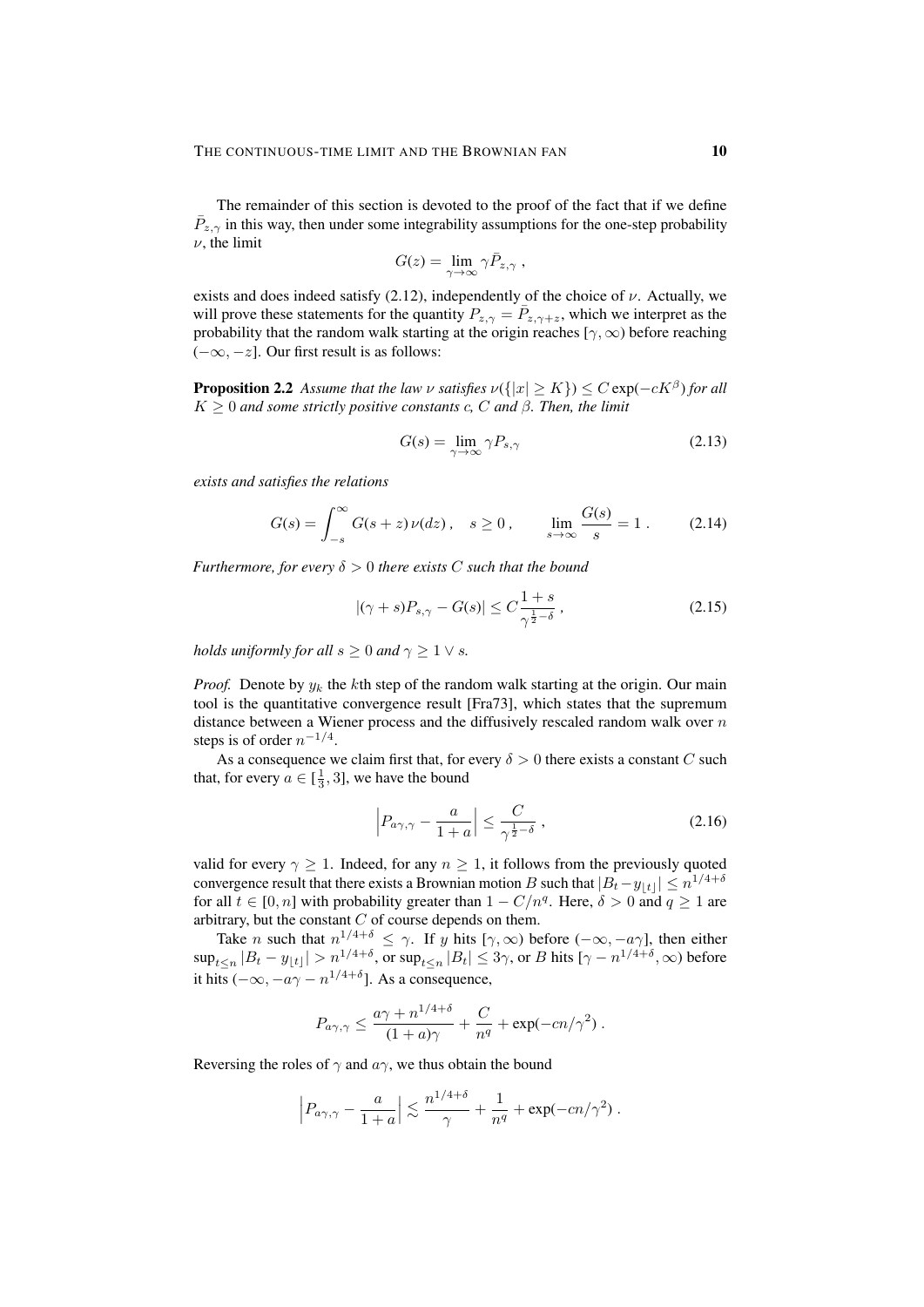Choosing  $\delta$  small enough and  $n = \gamma^{2+\delta}$ , the claim (2.16) then follows.

In order to obtain the convergence of the right hand side in (2.13), we make use of the fact that, for  $\bar{\gamma} > \gamma$ , one has the identity

$$
P_{s,\bar{\gamma}} = P_{s,\gamma} \int_0^\infty P_{s+\gamma+z,\bar{\gamma}-\gamma-z} \,\nu_\gamma(dz) \,, \tag{2.17}
$$

where  $\nu_{\gamma}$  is the law of the "overshoot"  $y_n - \gamma$  at the first time n such that  $y_n \geq \gamma$ , conditioned on never reaching below the level  $-s$ . Since  $P_{s+\gamma+z,\bar{\gamma}-\gamma-z}$  is an increasing function of  $z$ , we immediately obtain the lower bound

$$
P_{s,\bar{\gamma}} \ge P_{s,\gamma} P_{s+\gamma,\bar{\gamma}-\gamma} ,
$$

If we choose  $\gamma = a\bar{\gamma}$  for  $a \in [\frac{1}{4}, \frac{1}{2}]$ , it then follows from (2.16) that

$$
P_{s,\bar\gamma} \geq P_{s,\gamma} \Big( \frac{\gamma+s}{\bar\gamma+s} - \frac{C}{\gamma^{\frac{1}{2}-\delta}} \Big) \; ,
$$

for all  $\gamma$  sufficiently large and uniformly over all  $s \in [0, \gamma]$ . Setting  $Q_{s,\gamma} = (\gamma + s)P_{s,\gamma}$ , it thus follows that one has the bound

$$
Q_{s,\bar{\gamma}} \ge Q_{s,\gamma} \left( 1 - \frac{C}{\gamma^{\frac{1}{2} - \delta}} \right),\tag{2.18}
$$

possibly for a different constant C. Let  $\gamma_0 \geq 1$  be such that the factor on the right of this equation is greater than 1/2. By (2.16), there then exists  $s_0 \ge \gamma_0$  such that for  $s \ge s_0$  and  $\gamma \in [s, 2s]$  one has  $Q_{s,\gamma} \ge C(1 + s)$ . Furthermore, for  $s \le s_0$  and  $\gamma \in [(1 \vee s), 2(\gamma_0 \vee s)]$ , there exists a non-zero constant such that  $Q_{s,\gamma} \geq C$ . Iterating (2.18), we then conclude that there exists a constant  $C > 0$  such that the bound

$$
Q_{s,\gamma} \geq C(1+s) ,
$$

holds uniformly over all  $s > 0$  and all  $\gamma > 1 \vee s$ .

On the other hand, for arbitrary  $\alpha > 0$ , one has from (2.17) the lower bound

$$
P_{s,\bar{\gamma}} \leq (\nu_{\gamma}(\{x > \gamma^{\alpha}\}) + P_{s+\gamma+\gamma^{\alpha},\bar{\gamma}-\gamma-\gamma^{\alpha}})P_{s,\gamma}.
$$

In order to bound  $\nu_{\gamma}(\{x > \gamma^{\alpha}\})$ , we note that this event can happen only if either one of the first  $\gamma^3$  increments exceeds  $\gamma^{\alpha}$ , or the random walk never exceeds the value  $\gamma$ within these  $\gamma^3$  steps. Similarly to before, it then follows that

$$
\nu_{\gamma}(\lbrace x > \gamma^{\alpha} \rbrace) \lesssim \frac{1}{P_{s,\gamma}} (\gamma^3 \exp(-c\gamma^{\alpha\beta}) + \gamma^{-q} + \exp(-c\gamma)) ,
$$

for every  $q > 0$  and uniformly over  $s \leq \gamma$ . It follows from the lower bound on  $P_{s,\gamma}$ obtained previously that  $\nu_{\gamma}(\lbrace x > \gamma^{\alpha} \rbrace) \lesssim \gamma^{-q}$  for any power  $q > 0$ , so that we obtain the upper bound

$$
P_{s,\bar{\gamma}} \le P_{s,\gamma} \left( \frac{\gamma + s}{\bar{\gamma} + s} + \frac{C}{\gamma^{\frac{1}{2} - \delta}} \right),\tag{2.19}
$$

with the same domain of validity as before. Using a very similar argument as before, we obtain a constant  $\bar{C}$  such that  $\gamma P_{s,\gamma} \leq \bar{C}(1+s)$  uniformly over  $s > 0$  and  $\gamma \geq 1 \vee s$ .

Combining the bounds we just obtained, we obtain

$$
|\bar{\gamma}P_{s,\bar{\gamma}}-\gamma P_{s,\gamma}|\leq \frac{C}{\gamma^{\frac{1}{2}+\delta}}\;,
$$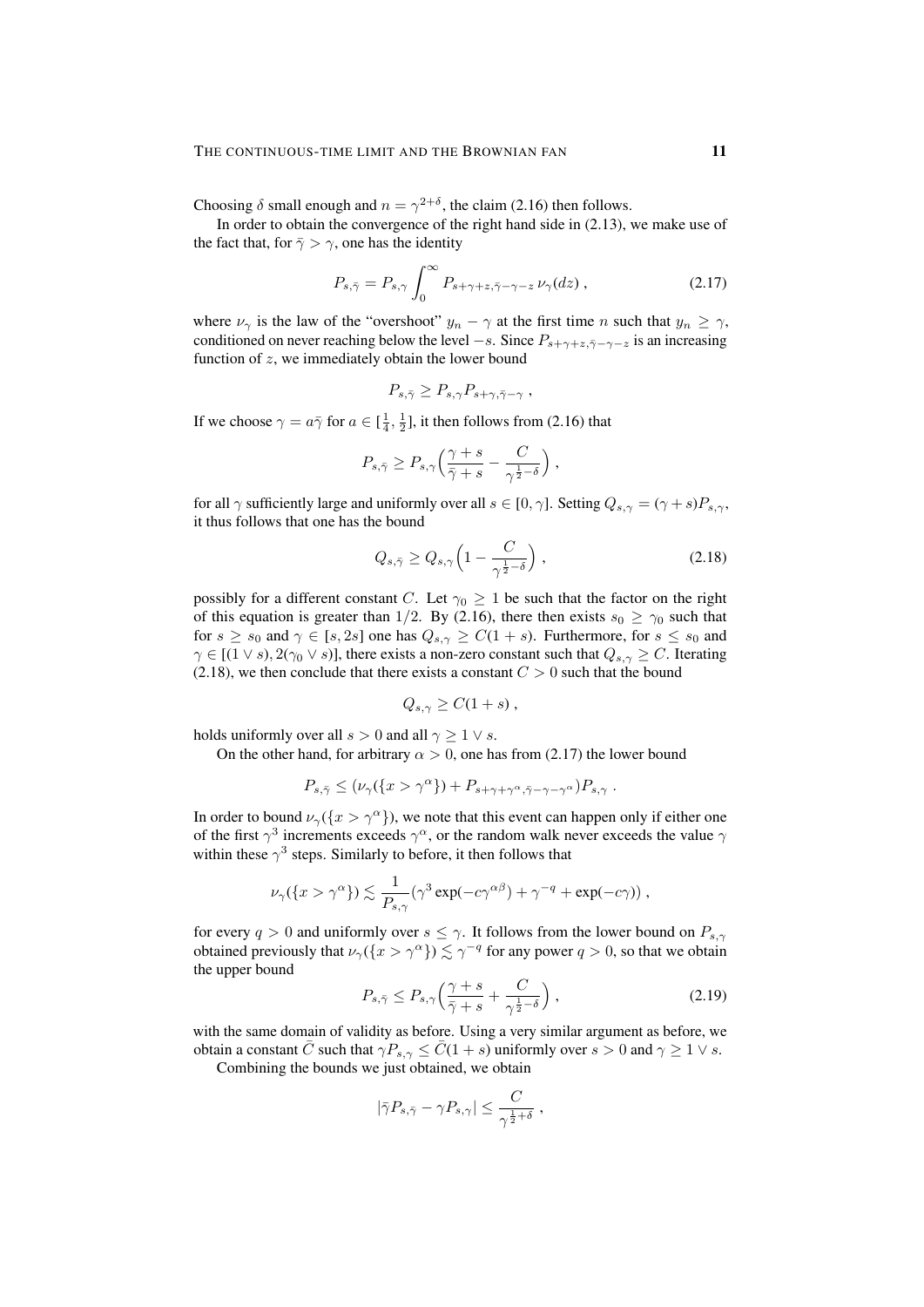uniformly over  $\bar{\gamma} > \gamma > s$ , from which it follows immediately that the sequence  ${ \gamma P_{s,\gamma} \}_{\gamma>1}$  is Cauchy, so that it has a limit  $G(s)$ .

It remains to show that  $G$  has the desired properties. The first one follows immediately from the identity

$$
\gamma P_{s,\gamma} = \int_{\mathbf{R}} \gamma P_{s+z,\gamma-z} \, \nu(dz) \,,
$$

which holds provided that we define the integrand to be 1 for  $z > \gamma$  and 0 for  $z < -s$ .

In order to show that  $G(s)/s \to 1$ , we fix some (large) value s and choose  $\gamma_n = 2^n s$ . It then follows from (2.16) that

$$
|Q_0-s|\lesssim s^{\frac{1}{2}+\delta} ,
$$

where we used the notation  $Q_n = (\gamma_n + s)P_{s,\gamma_n}$  as a shorthand. Furthermore, it follows immediately from  $(2.19)$  that there exists a constant  $C$  independent of  $s$  such that  $|Q_n| \leq Cs$  uniformly in n. As a consequence, we obtain the recursive bound

$$
|Q_n - Q_{n-1}| \le \frac{Cs}{\gamma_n^{\frac{1}{2} - \delta}}.
$$

Summing over *n* yields  $|Q_n - s| \leq s^{\frac{1}{2} + \delta}$ , uniformly in *n*, so that the claim follows. The quantitative error bound (2.15) follows in the same way.  $\Box$ 

Corollary 2.3 *In the same setting as above, one has the bound*

$$
\left|P_{s,\gamma}-\frac{s}{\gamma+s}\right|\lesssim \frac{1+s^{\frac{1}{2}+\delta}}{\gamma}\,,
$$

*uniformly for all*  $s > 0$  *and*  $\gamma > 1 \vee s$ *.* 

*Proof.* Combine (2.15) with the bounds on  $G(s) - s$  obtained at the end of the proof above.  $\Box$ 

Somewhat surprising is the fact that the function  $G$  obtained in the Proposition 2.2 does indeed satisfy (2.12), independently of the choice of transition probability  $\nu$ , provided that we assume that  $\nu$  has some exponential moment.

Proposition 2.4 *Let* G *be as in Proposition 2.2 and assume that the law* ν *satisfies*

$$
\int_{\mathbf{R}} e^{c|z|} \nu(dz) < \infty \,,
$$

*for some*  $c > 0$ *. Then, one has the identity*  $\int_0^\infty \nu(\lbrace s, \infty \rbrace) G(s) ds = \frac{1}{2}$ *.* 

Remark 2.5 Note that, by Fubini's theorem,

$$
\int_0^\infty \nu([s,\infty)) G(s) ds = \int_0^\infty \int_0^s G(y) dy \, \nu(ds),
$$

so that we do obtain (2.12).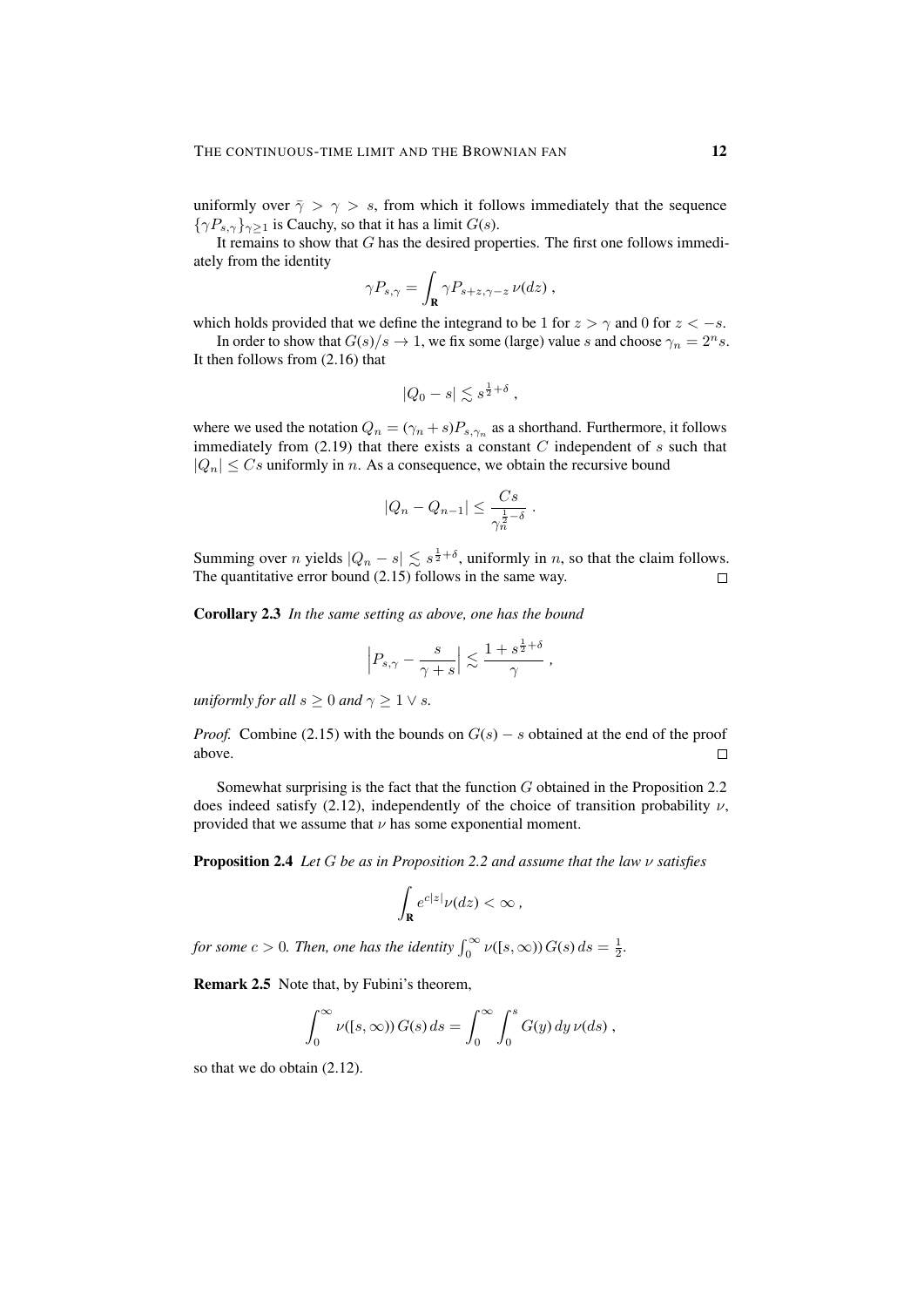*Proof.* Integrating (2.14) from 0 to an arbitrary value  $K > 0$  and applying Fubini's theorem, we obtain the identity

$$
\int_0^K G(s) \, ds = \int_0^\infty G(z) \, \nu([z - K, z]) \, dz \,. \tag{2.20}
$$

In this proof we denote by  $\mathcal{I} = \int_0^\infty G(z) \nu([z,\infty)) dz$  the quantity of interest. Simple algebraic manipulations then yield from (2.20)

$$
\mathcal{I} = \int_0^\infty G(z) \nu([z - K, \infty)) dz - \int_0^\infty G(z) \nu([z - K, z]) dz
$$
  
= 
$$
\int_0^\infty G(z) \nu([z - K, \infty)) dz - \int_0^K G(z) dz
$$
  
= 
$$
\int_0^\infty G(z) (\nu([z - K, \infty)) - \mathbf{1}_{z < K}) dz.
$$

Since this identity holds for every  $K > 0$ , it follows in particular that one has

$$
\mathcal{I} = \varepsilon \int_0^\infty G(z) \int_0^\infty (\nu([z - K, \infty)) - \mathbf{1}_{z < K}) e^{-\varepsilon K} dK dz
$$
  
= 
$$
\int_0^\infty G(z) \Big( \varepsilon \int_0^\infty \nu([z - K, \infty)) e^{-\varepsilon K} dK - e^{-\varepsilon z} \Big) dz , \qquad (2.21)
$$

for every  $\varepsilon > 0$ . At this stage, we note that one has the identity

$$
\varepsilon \int_0^\infty \nu([z-K,\infty)) e^{-\varepsilon K} dK = e^{-\varepsilon z} \mathbf{E} e^{\varepsilon \xi} - \varepsilon e^{-\varepsilon z} \int_z^\infty e^{\varepsilon K} \nu([K,\infty)) dK,
$$

where  $\xi$  denotes an arbitrary random variable with law  $\nu$ . Since  $\nu$  has some exponential moment by assumption,  $\nu([K,\infty))$  decays exponentially so that the second term in this identity satisfies

$$
\left|\varepsilon e^{-\varepsilon z}\int_z^\infty e^{\varepsilon K}\nu([K,\infty))\,dK\right|\leq C\varepsilon e^{-\gamma z}\;,
$$

for some constants  $\gamma$ ,  $C > 0$ , provided that  $\varepsilon$  is small enough. Inserting this into (2.21), it follows that  $\overline{a}$ 

$$
\mathcal{I} = \int_0^\infty G(z)e^{-\varepsilon z}\mathbf{E}(e^{\varepsilon \xi} - 1) dz + \mathcal{O}(\varepsilon).
$$

At this stage, we use again the fact that  $\xi$  has exponential moments to deduce that

$$
\mathbf{E}e^{\varepsilon\xi} - 1 = \frac{\varepsilon^2}{2} + \mathcal{O}(\varepsilon^3) ,
$$

where we used the fact that  $\mathbf{E}\xi = 0$  and  $\mathbf{E}\xi^2 = 1$ , so that

$$
\mathcal{I} = \frac{\varepsilon^2}{2} \int_0^\infty G(z) e^{-\varepsilon z} dz + \mathcal{O}(\varepsilon).
$$

It then follows from the fact that  $\lim_{s\to\infty} G(s)/s = 1$  and the dominated convergence theorem that

$$
\mathcal{I} = \lim_{\varepsilon \to 0} \frac{\varepsilon^2}{2} \int_0^\infty z e^{-\varepsilon z} \, dt = \frac{1}{2} \,,
$$

which is precisely the desired expression.

 $\Box$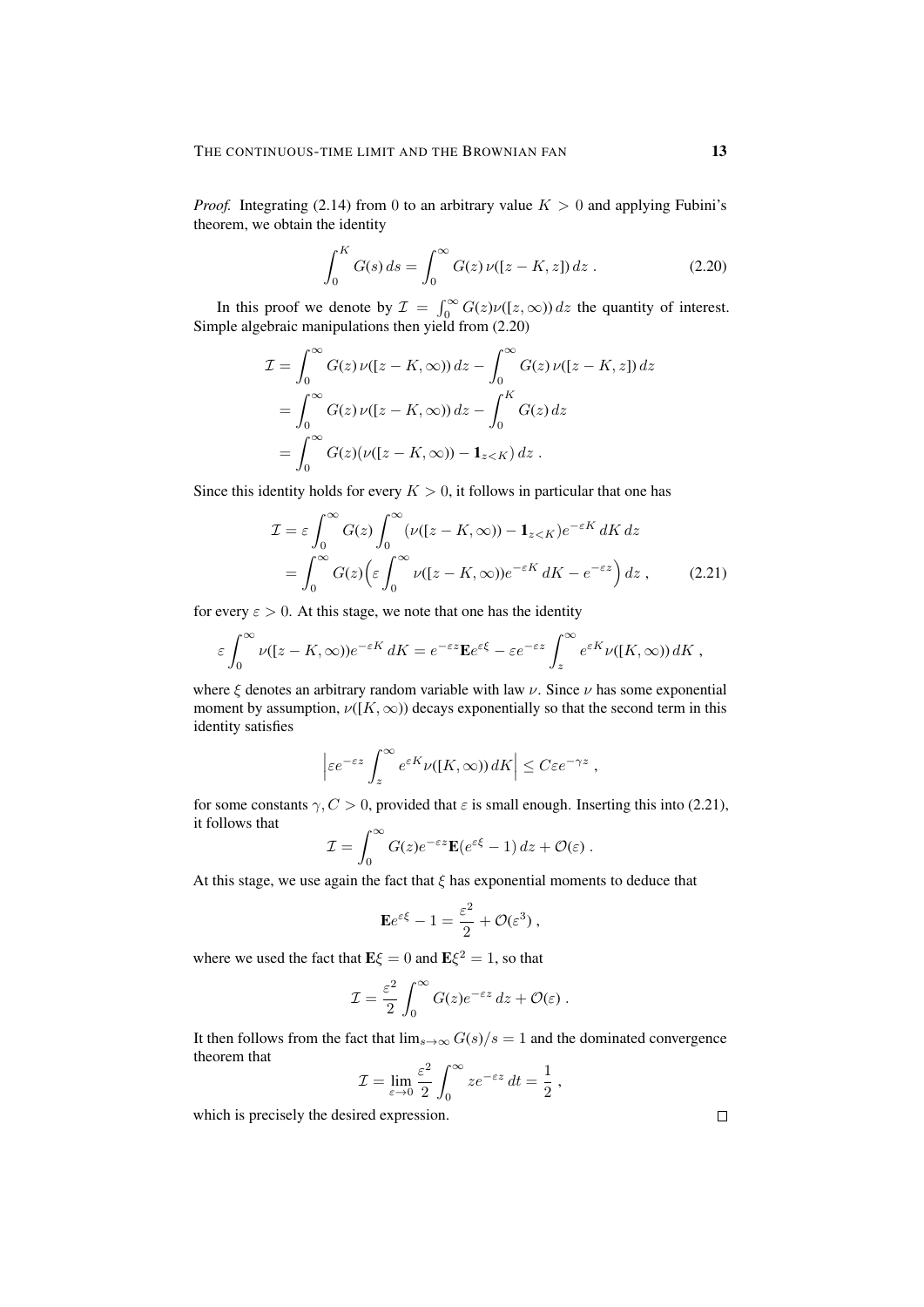Remark 2.6 It is clear that these results should hold under much weaker integrability conditions on  $\nu$ . However, since we need some exponential moments on  $\nu$  at several places in the sequel, we did not try to improve on this.

# 2.2 Some properties of the limiting process

In this section, we provide a rigorous definition of the limiting process loosely defined in Section 2.1.1, and we study some of its properties. In order to be able to use existing results on Brownian excursions, we restrict ourselves to the same situation as in Section 2.1.2, namely the case where the underlying diffusion is a Brownian motion and the potential  $V(x) = -ax$  is linear. We call the resulting object the *Brownian fan*.

#### 2.2.1 Recursive Poisson point processes

Before we give a formal definition of the Brownian fan, we define a "recursive Poisson point process". Loosely speaking, this is a Crump-Mode-Jagers process [Jag75] with Poisson distributed offspring, but where the number of offspring of any given individual is allowed to be almost surely infinite. Note again that our construction is very similar to the one given in [Hut09]. Given a Polish space  $\mathcal{X}$  and a function  $F: \mathcal{X} \to \mathbf{R}_{+}$ , we denote throughout this section by  $\mathcal{M}^F_+(\mathcal{X})$  the space of  $\sigma$ -finite measures  $\mu$  on  $\mathcal X$  such that

$$
\mu(F^{-1}(0)) = 0, \qquad \mu(\{x : F(x) > \varepsilon\}) < \infty,
$$

for all  $\varepsilon > 0$ . We endow this with the topology of convergence in total variation on each set of the form  $\{x : F(x) > 1/n\}$ . Given a (measurable) map Q from X to  $\mathcal{M}_{+}^{F}(\mathcal{X})$ , we can then build for every  $x \in \mathcal{X}$  a point process as follows.

Define  $\mu_x^0 = \delta_x$  and, for  $n \ge 1$ , define  $\mu_x^n$  recursively as a (conditionally independent of the  $\mu_x^{\ell}$  with  $\ell < n$ ) realisation of a Poisson point process with intensity measure

$$
\mathcal{Q}_n = \int_{\mathcal{X}} \mathcal{Q}(y) \,\mu_x^{n-1}(dy) \,,
$$

where we view  $\mu_x^n$  as a random  $\sigma$ -finite positive integer-valued measure on X. (In principle, it may happen that  $\mathcal{Q}_n({x : F(x) > \varepsilon}) = \infty$  for some  $\varepsilon > 0$ . In this case, our construction stops there.)

When then set

$$
\mu_x^{[n]} = \sum_{\ell=0}^n \mu_x^n \,, \tag{2.22}
$$

and we call  $\mu_x^{[n]}$  the *recursive Poisson point process* of depth n with kernel *Q*. We will occasionally need to refer the Brownian fan spawned by an initial Brownian motion w. For this purpose we will use the symbol  $\mu_w^{[n]}$  (or  $\mu_w^n$  for a specific generation) and rely on the context to differentiate  $\mu_x^{[n]}$  and  $\mu_w^{[n]}$ . If, in these symbols we omit the subscript entirely then it is assumed that  $x = 0$ . In general, there is no reason to expect the sequence  $\mu_x^{[n]}$  to converge to a finite limit. However, one has the following simple criterion ensuring that this is the case:

**Lemma 2.7** Let F and Q be as above and assume that there exists  $c < 1$  such that  $\int F(y)Q(x, dy) \le cF(x)$  for every  $x \in \mathcal{X}$ . Then, for every  $x \in \mathcal{X}$ , there exists a *random*  $\sigma$ -finite measure  $\mu_x^{[\infty]}$  on X such that  $\lim_{n\to\infty}$  **E**  $\int F(y)(\mu_x^{[\infty]} - \mu_x^{[n]})(dy) = 0$ .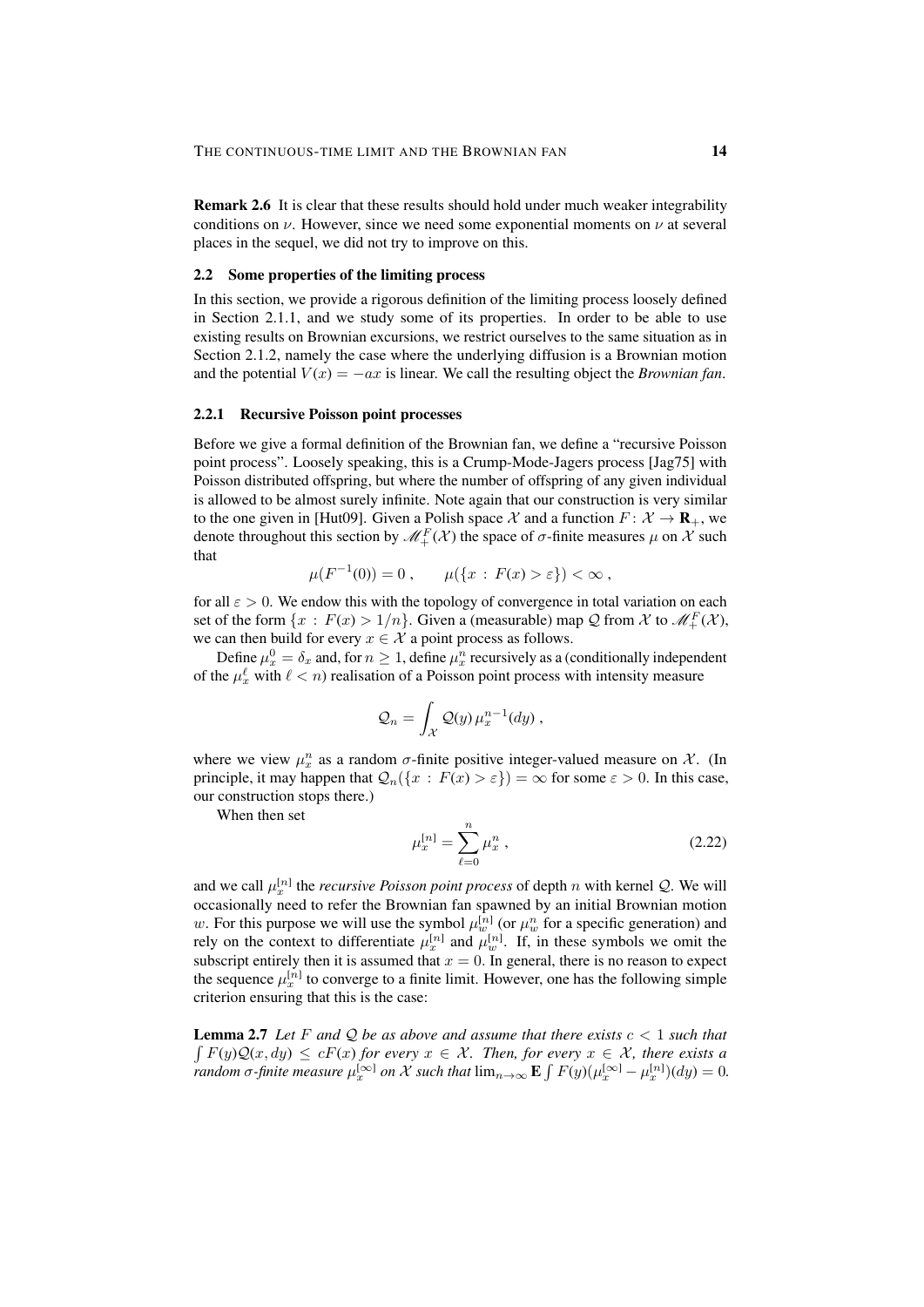*Proof.* Fix  $x \in \mathcal{X}$  and denote by  $\mathcal{F}_n$  the  $\sigma$ -algebra generated by  $\mu_x^{[n]}$ . It then follows from the definition of the  $\mu_x^{[n]}$  that

$$
\mathbf{E}\Big(\int_{\mathcal{X}} F(y)\,\mu_x^{\ell+1}(dy)\,\big|\,\mathscr{F}_\ell\Big) = \int_{\mathcal{X}} \int_{\mathcal{X}} F(y)\mathcal{Q}(z,dy)\,\mu_x^{\ell}(dz) \le c \int_{\mathcal{X}} F(z)\,\mu_x^{\ell}(dz)\,.
$$

As a consequence, one has  $\mathbf{E} \int_{\mathcal{X}} F(y) \mu_x^{\ell}(dy) \le c^{\ell} F(x)$ , and the claim follows.  $\Box$ 

**Remark 2.8** A useful identity is the following. Denote by  $\{\tilde{\mu}_y^{[\infty]}\}_{y \in \mathcal{X}}$  a collection of *independent* copies of recursive Poisson point processes with "initial conditions" y. Then one has the identity in law

$$
\mu_x^{[\infty]} \stackrel{\text{law}}{=} \delta_x + \int_{\mathcal{X}} \tilde{\mu}_y^{[\infty]} \mu_x^1(dy) , \qquad (2.23)
$$

where, as before,  $\mu_x^1$  is a realisation of a Poisson point process with intensity  $Q(x, \cdot)$ , which is itself independent of the  $\tilde{\mu}_y^{[\infty]}$ . This identity makes sense since the integral on the right is really just a countable sum.

# 2.2.2 Construction of the Brownian fan

We now denote by  $\mathcal E$  the set of excursions with values in **R**. We consider elements of  $\mathcal E$  as triples  $(s, t, y)$  Where  $s < t \in \mathbb{R} \cup \{+\infty\}$ , and  $y \in \mathcal C(\mathbb{R}, \mathbb{R})$  has the property that  $y_{\tau} = y_t$  for  $\tau \geq t$  and  $y_{\tau} = y_s$  for  $\tau \leq s$ . We also write  $\mathcal{E}_0$  for the subset of those triples  $(s, t, y)$  such that  $s = 0$ .

Denoting a generic excursion by w, we write  $\mathfrak{s}(w)$  for its starting time and  $\mathfrak{e}(w)$  for its end time, *i.e.*,  $s(s, t, y) = s$ , and  $e(s, t, y) = t$ . We also denote by  $I(w)$  the lifetime of the excursion, which is the interval  $l(w) = [\mathfrak{s}(w), \mathfrak{e}(w)]$ . In order to keep notations compact, we will also identify an excursion with its path component, making the abuse of notation  $w_t = y_t$ . There is a natural metric on  $\mathcal E$  given by

$$
d(\tilde{w}, w) = d_{\mathfrak{l}}(\tilde{w}, w) + \sum_{k \ge 1} 2^{-k} \left( 1 \wedge \sup_{|t| \le 2^k} |\tilde{w}_t - w_t| \right), \tag{2.24}
$$

where the distance  $d_l$  between the supports is given by

$$
d_{\mathfrak{l}}(\tilde{w},w) = 1 \wedge (|\mathfrak{s}(\tilde{w}) - \mathfrak{s}(w)| + |\tanh \mathfrak{e}(\tilde{w}) - \tanh \mathfrak{e}(w)|).
$$

The reason for this particular choice of metric is that it ensures that  $\mathcal E$  is a Polish space, while still allowing for infinite excursions.

For  $\tau \in \mathbf{R}$  and  $v \in \mathcal{E}$ , we denote by  $\Theta_{v,\tau} : \mathcal{E} \to \mathcal{E}$  the shift map given by

$$
\Theta_{v,\tau}: (s,t,w) \mapsto (s+\tau,t+\tau,w_{\cdot+\tau}+v_{\tau}),
$$

which essentially changes the coordinate system so that the origin  $(0, 0)$  is mapped to  $(\tau, v_{\tau})$ . Denoting as before by **Q** the standard Itô excursion measure, we now give the following definition:

**Definition 2.9** The *Brownian fan* with intensity  $a > 0$  is the recursive Poisson point process on  $\mathcal E$  with kernel

$$
\mathcal{Q}(w,\cdot) = \frac{a}{2} \int_{\mathfrak{s}(w)}^{\mathfrak{e}(w)} \Theta_{w,\tau}^{\star} \mathbf{Q} d\tau , \qquad (2.25)
$$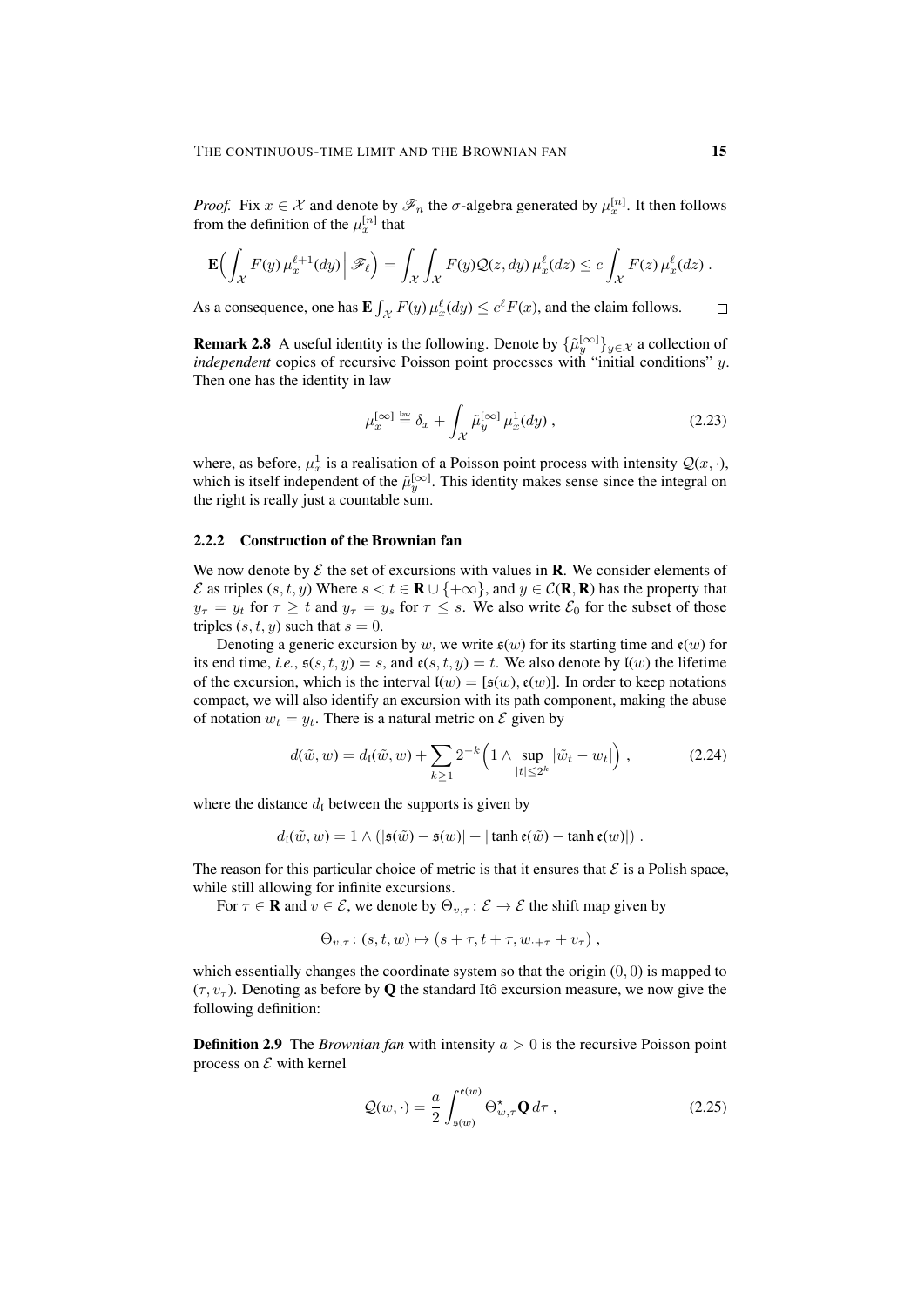

Figure 1: A typical realisation of the Brownian fan with intensity  $a = \frac{3}{2}$  over the time interval [0, 1]. Successive generations are draw in lighter shades of grey.

and initial condition given by a realisation of Brownian motion, starting at the origin and killed when it reaches the level  $-L$ , where L is exponentially distributed with mean  $\overline{a}$ .

Remark 2.10 The reason for killing the original Brownian motion at this particular level is natural, due to the distribution of the initial tag in Step 1 of the algorithm. It is however essentially irrelevant to the mathematical construction.

Remark 2.11 Formally, the Brownian fan is a particular case of the Virgin Island Model [Hut09] with a playing the same role in both models,  $h = a$ , and  $g = 1/2$ . The differences are twofold. First, the case of constant non-vanishing  $a$  actually doesn't fall within the framework of [Hut09] since the author there uses the standing assumption that  $a(0) = 0$ . The other difference is mostly one of perspective. while we have so far defined the Brownian fan as a point process on a space of excursions, one of the purposes of this article is to show that it is also well-behaved as an actual Markov process with values in a suitable state space of (possibly infinite) point configurations.

Remark 2.12 By only keeping track of the genealogy of the particles and not their precise locations, one can construct a "real tree" on top of which the Brownian fan is constructed (loosely speaking) by attaching a Brownian excursion to each branch. This is very similar in spirit to Le Gall's construction of the Brownian map [LG07, LG10], starting from Aldous's continuous random tree [Ald91]. The scaling properties of the Brownian fan however are quite different. In particular, Theorem 2.14 below implies that the underlying tree has Hausdorff dimension 1, as opposed to the CRT which has Hausdorff dimension 2.

Before we proceed, let us show that it is possible to verify the assumptions of Lemma 2.7, so that this object actually exists for every  $a > 0$ :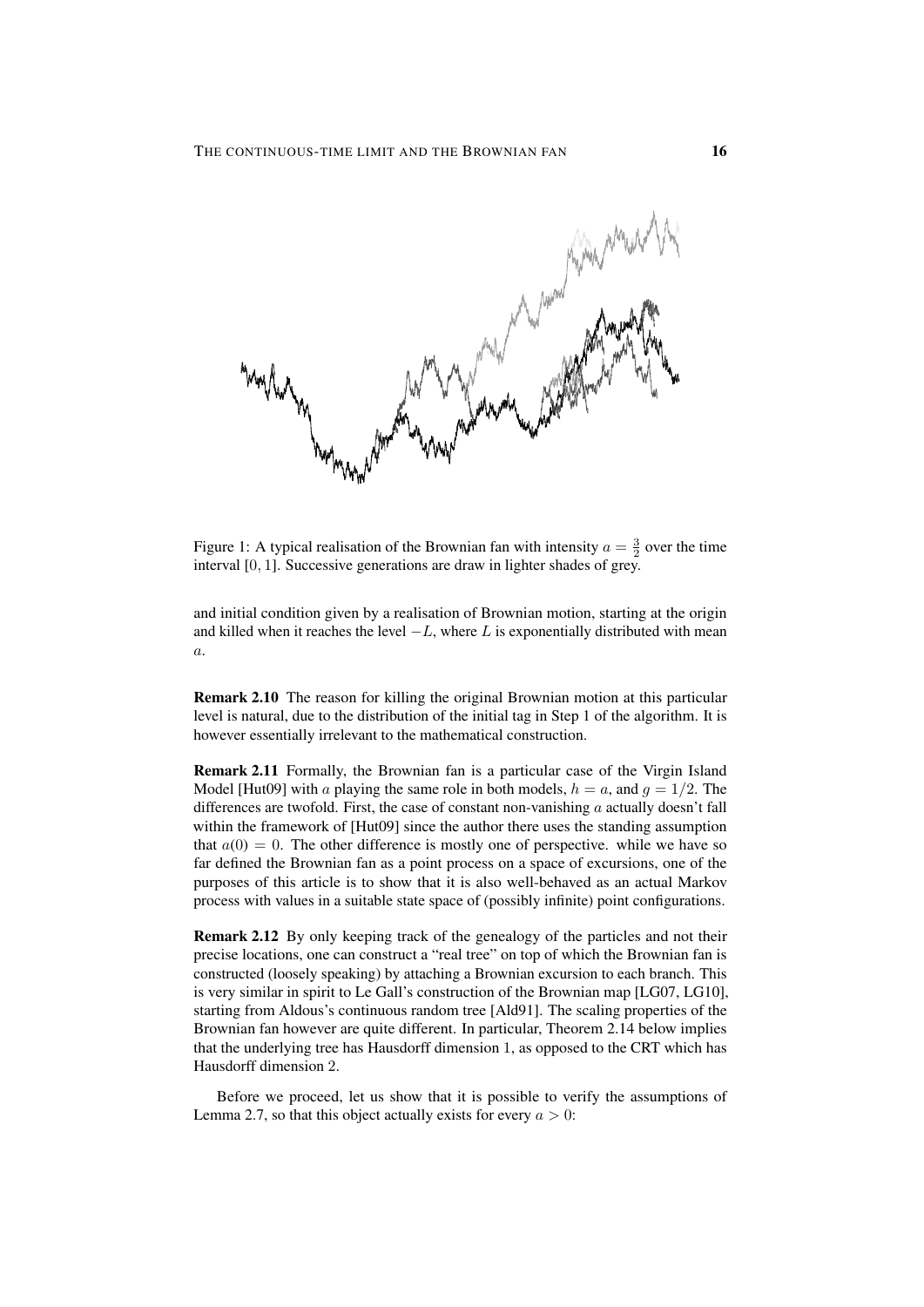Proposition 2.13 *The kernel* Q *defined in (2.25) satisfies the assumption of Lemma 2.7 with the choice*

$$
F(w) = e^{-\eta \mathfrak{s}(w)} (1 - e^{-\eta |I(w)|}),
$$

*provided that* η *is large enough.*

*Proof.* It follows from the properties of **Q** that there exists a constant C independent of  $\gamma$  and a such that

$$
\int_{\mathcal{E}} F(\tilde{w}) \mathcal{Q}(w, d\tilde{w}) = \frac{a}{\sqrt{2\pi}} \int_{\mathfrak{s}(\tilde{w})}^{\mathfrak{e}(\tilde{w})} e^{-\eta \tau} \int_0^{\infty} (1 - e^{-\eta s}) s^{-3/2} ds d\tau
$$

$$
\leq \frac{Ca}{\sqrt{\eta}} (e^{-\eta \mathfrak{s}(\tilde{w})} - e^{-\eta \mathfrak{e}(\tilde{w})}) = \frac{Ca}{\sqrt{\eta}} F(v) ,
$$

where C is a constant independent of a and  $\eta$ . The claim then follows by choosing  $\sqrt{\eta} > Ca.$  $\Box$ 

The remainder of this section is devoted to a study of the basic properties of the Brownian fan. In particular, we will show that there exists a suitable space  $\mathcal X$  of particle configurations such that it can be viewed as a  $X$ -valued Markov process with continuous sample paths that satisfies the Feller property.

# 2.2.3 Number of particles and workload rate

Define the set  $\mathcal{N}_t \subset \mathcal{E}$  of excursions that are "alive at time t" by

$$
\mathcal{N}_t = \{ w \in \mathcal{E} \, : \, \mathfrak{s}(w) < t < \mathfrak{e}(w) \} \, .
$$

With this notation, the number of particles alive at time  $t$  for the Brownian fan is given by

$$
N_t = \mu^{[\infty]}(\mathcal{N}_t) ,
$$

which is in principle allowed to be infinite.

Theorem 2.14 *There exist a constant* C > 0 *and a strictly positive continuous decreasing function*  $\lambda$ :  $\mathbf{R}_{+} \to \mathbf{R}_{+}$  *such that* 

$$
\mathbf{E} \exp(\lambda_t N_t) \le C \tag{2.26}
$$

*holds uniformly over all*  $t > 0$ *.* 

**Remark 2.15** We will see in the proof that one can choose  $\lambda$  of the form

$$
\lambda_t = K^{-1} e^{-Kt} \,,\tag{2.27}
$$

for  $K$  sufficiently large.

*Proof.* For  $\lambda > 0$  and  $s, t \geq 0$ , set

$$
N_{s,t}^{\lambda} = \log \mathbf{E} \exp(\lambda \mu_w^{\infty]}(\mathcal{N}_t)),
$$

where  $w$  is any excursion starting from 0 with lifetime  $s$ . Since, by the definition (2.25), the value of  $N_{s,t}^{\lambda}$  does not depend on the precise choice of excursion, we do not include it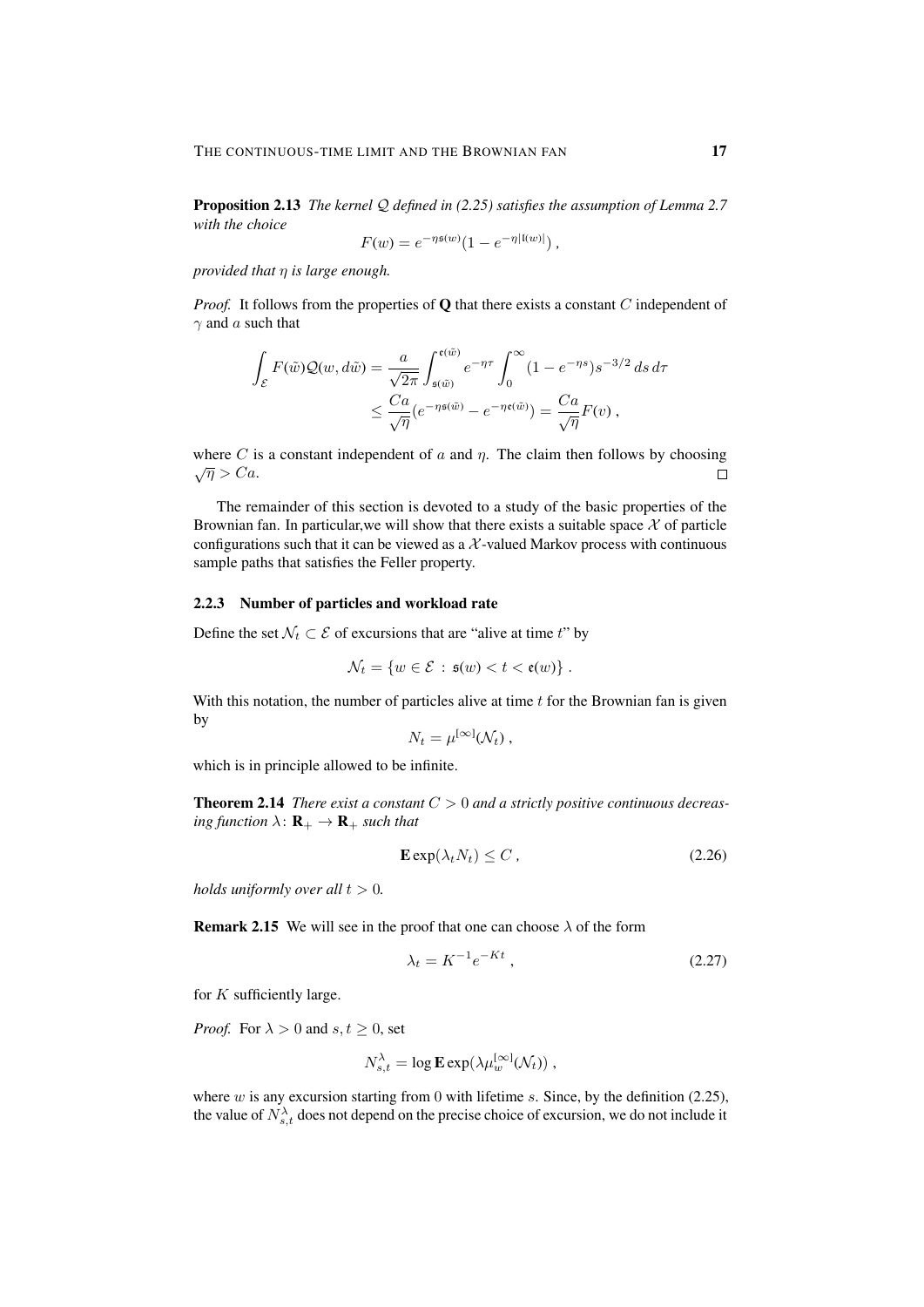in the notation. It also follows from the construction of  $\mu_w^{[\infty]}$  that the function  $t \mapsto N_{t,t}^{\lambda}$ is increasing in t and that  $N_{s,t}^{\lambda} = N_{t,t}^{\lambda}$  for  $s \geq t$ .

We also define  $M_t^{\lambda}$  by

$$
M_t^{\lambda} = \log \mathbf{E} \exp \left( \lambda \int_{\mathcal{E}} \mu_w^{[\infty]}(\mathcal{N}_t) \mathcal{M}(dw) \right), \qquad (2.28)
$$

where  $M$  is a Poisson random measure with intensity measure  $Q$  and the realisations  $\mu_w^{[\infty]}$  are independent of M and of each other. While  $N^{\lambda}$  measures the total number of offspring alive at time t due to an excursion starting at time 0,  $M^{\lambda}$  measures the rate at which these offspring are created.

Indeed, combining (2.23) with the definition of  $\mu_w^1$  and the superposition principle for Poisson point processes, we have the identity

$$
N_{s,t}^{\lambda} = \lambda \mathbf{1}_{s \ge t} + \frac{a}{2} \int_0^{s \wedge t} M_{t-r}^{\lambda} dr . \qquad (2.29)
$$

It therefore remains to obtain suitable bounds on  $M_t^{\lambda}$ .

It follows from (2.29) and standard properties of Poisson point processes (see for example [PZ07, Theorem 6.3]) that one has the identity

$$
M_t^{\lambda} = \int_{\mathcal{E}} (\mathbf{E} \exp(\lambda \mu_w^{\infty]}(\mathcal{N}_t)) - 1) \mathbf{Q}(dw) = \int_{\mathcal{E}} (e^{N_{\mathfrak{e}(w),t}^{\lambda}} - 1) \mathbf{Q}(dw)
$$
  
 
$$
\leq \int_{\mathcal{E}} \left( \exp\left(\lambda \mathbf{1}_{\mathcal{N}_t}(w) + \frac{a}{2} \int_0^{\mathfrak{e}(w)\wedge t} M_{t-s}^{\lambda} ds \right) - 1 \right) \mathbf{Q}(dw).
$$

At this stage, we note that the integrand appearing in this expression depends on  $w$  only through  $e(w)$ . It is then convenient to break the integral into a contribution coming from  $e(w) > t$ , as well as its complement. Since, under Q, the quantity  $e(w)$  is distributed according to the measure  $\frac{s^{-3/2}}{\sqrt{2\pi}}$  ds, this yields

$$
M_t^{\lambda} \le \left(\exp\left(\lambda + \frac{a}{2} \int_0^t M_r^{\lambda} dr\right) - 1\right) \mathbf{Q}(\mathfrak{e}(w) \ge t)
$$

$$
+ \int_0^t \left(\exp\left(\frac{a}{2} \int_0^s M_{t-r}^{\lambda} dr\right) - 1\right) \frac{s^{-3/2}}{\sqrt{2\pi}} ds.
$$

We now assume that both  $\lambda$  and t are sufficiently small so that

$$
\lambda + \frac{a}{2} \int_0^t M_r^{\lambda} dr \le 1.
$$
 (2.30)

This assumption allows us to use the bound  $e^t - 1 \leq 2t$ , so that we obtain the more manageable expression

$$
M_t^{\lambda} \le \frac{4t^{-1/2}}{\sqrt{2\pi}} \left(\lambda + \frac{a}{2} \int_0^t M_r^{\lambda} dr\right) + a \int_0^t \int_0^s M_{t-r}^{\lambda} dr \frac{s^{-3/2}}{\sqrt{2\pi}} ds
$$
  
=  $\frac{4\lambda t^{-1/2}}{\sqrt{2\pi}} + \frac{2at^{-1/2}}{\sqrt{2\pi}} \int_0^t M_r^{\lambda} dr + a \int_0^t \int_s^t M_r^{\lambda} dr \frac{(t-s)^{-3/2}}{\sqrt{2\pi}} ds$   
=  $\frac{4\lambda t^{-1/2}}{\sqrt{2\pi}} + \frac{2at^{-1/2}}{\sqrt{2\pi}} \int_0^t M_r^{\lambda} dr + \frac{2a}{\sqrt{2\pi}} \int_0^t (t-s)^{-1/2} M_s^{\lambda} ds$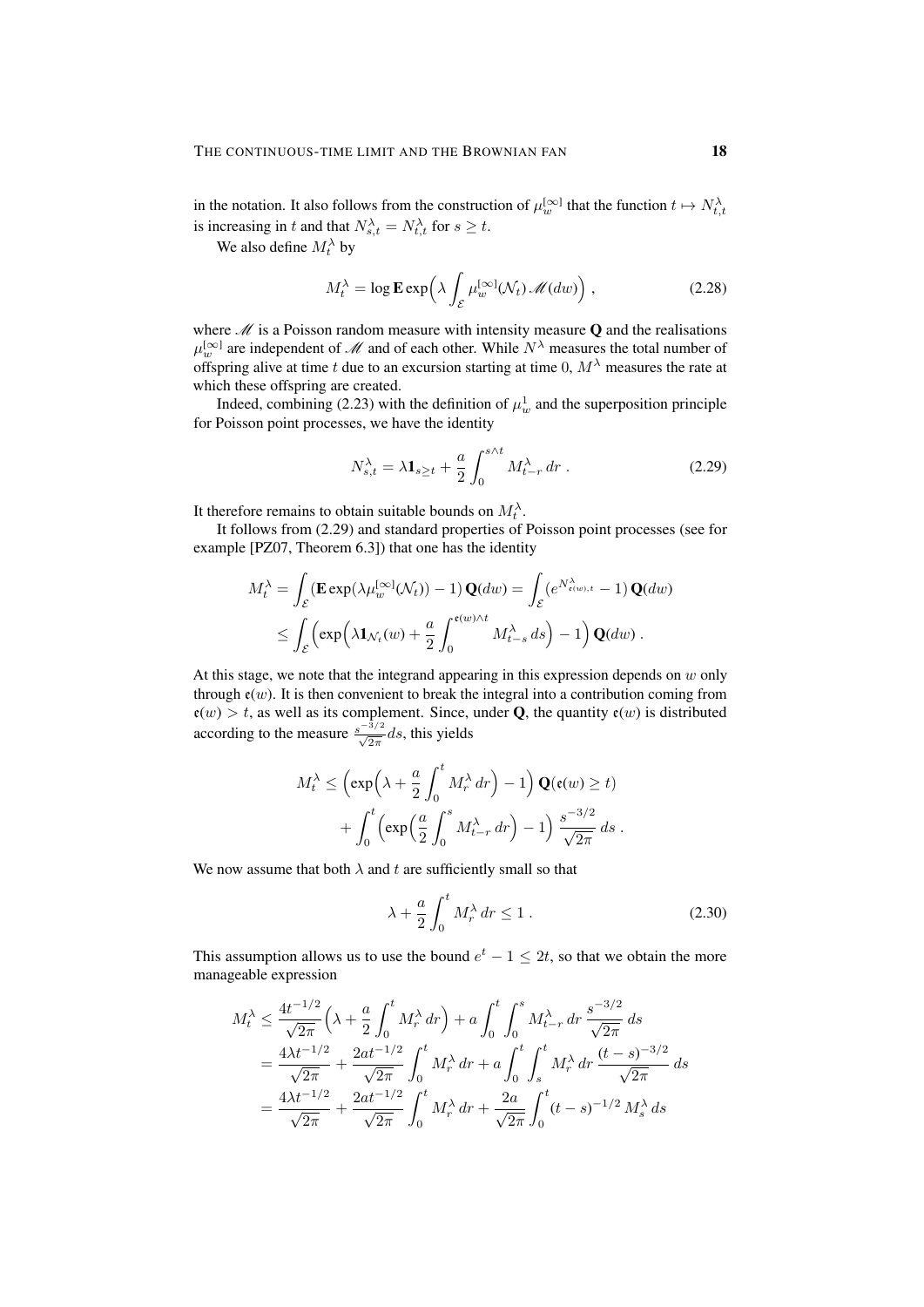$$
\leq \frac{4\lambda t^{-1/2}}{\sqrt{2\pi}} + \frac{4a}{\sqrt{2\pi}} \int_0^t (t-s)^{-1/2} M_s^{\lambda} ds.
$$

Writing  $H_t^{\lambda} = t^{1/2} M_t^{\lambda}$ , we thus obtain the bound

$$
H_t^{\lambda} \le \frac{4\lambda}{\sqrt{2\pi}} + \frac{4a}{\sqrt{2\pi}} t^{1/2} \int_0^t (t-s)^{-1/2} s^{-1/2} H_s^{\lambda} ds . \tag{2.31}
$$

We can now apply the fractional version of Gronwall's lemma [NR02, Lemma 7.6] (with  $b = \frac{4a}{\sqrt{2}}$  $\frac{a}{2\pi}$ ,  $a = \frac{4\lambda}{\sqrt{2\pi}}$  $\frac{d\lambda}{2\pi}$ , and  $\alpha = \frac{1}{2}$ ), so that there exists a constant  $C > 0$  depending on a but independent of  $\lambda$  such that

$$
H_t^{\lambda} \leq C\lambda \exp(Ct) .
$$

From this, we immediately deduce from (2.29) and the definition of  $H^{\lambda}$  a similar bound on  $N_{t,t}^{\lambda}$ . Choosing  $\lambda = K^{-1}e^{-Kt}$  for sufficiently large t then allows to satisfy (2.30) and to obtain  $N_{t,t}^{\lambda} \leq 2$ , thus completing the proof.  $\Box$ 

As a corollary, we obtain a rather sharp bound on the modulus of continuity of the total workload process  $W_t = \int_0^t N_s ds$ . One has

**Proposition 2.16** *For every*  $T > 0$ *, one has* 

$$
\sup_{t \le T} \lim_{h \to 0} \frac{|\mathcal{W}_{t+h} - \mathcal{W}_t|}{h|\log h|} < \infty \,, \tag{2.32}
$$

*almost surely.*

*Proof.* It follows from the generalised Young inequality that, for every  $a, b \in \mathbf{R}_+$ , and every  $\lambda, \eta > 0$ , one has the inequality

$$
ab \leq \frac{\eta}{\lambda}(e^{\lambda a} - 1 - \lambda a + (1 + b/\eta) \log(1 + b/\eta) - b/\eta) ,
$$

so that

$$
N_t \leq \frac{\eta}{\lambda} (e^{\lambda N_t} + (1 + 1/\eta) \log(1 + 1/\eta))
$$

It follows immediately that

$$
|\mathcal{W}_{t+h} - \mathcal{W}_t| \leq \frac{\eta}{\lambda} \int_t^{t+h} e^{\lambda N_s} ds + \frac{h(1+\eta)}{\lambda} \log(1+1/\eta).
$$

Setting  $\eta = h$ , we obtain the bound

$$
|\mathcal{W}_{t+h} - \mathcal{W}_t| \leq \frac{h}{\lambda} \int_0^{T+1} e^{\lambda N_s} ds + C_\lambda h |\log h|,
$$

uniformly over all  $h \leq 1$  and all  $t \in [0, T]$ . The claim now follows immediately from Theorem 2.14.  $\Box$ 

Although the number of particles alive at any deterministic time has exponential moments, there exists a *dense* set of exceptional times for which  $N_t = \infty$ . For one, this follows from the fact that, under Q,  $e(w)$  is distributed proportionally to  $s^{-3/2}ds$ , so that every particle creates an infinite number of offspring in every time interval.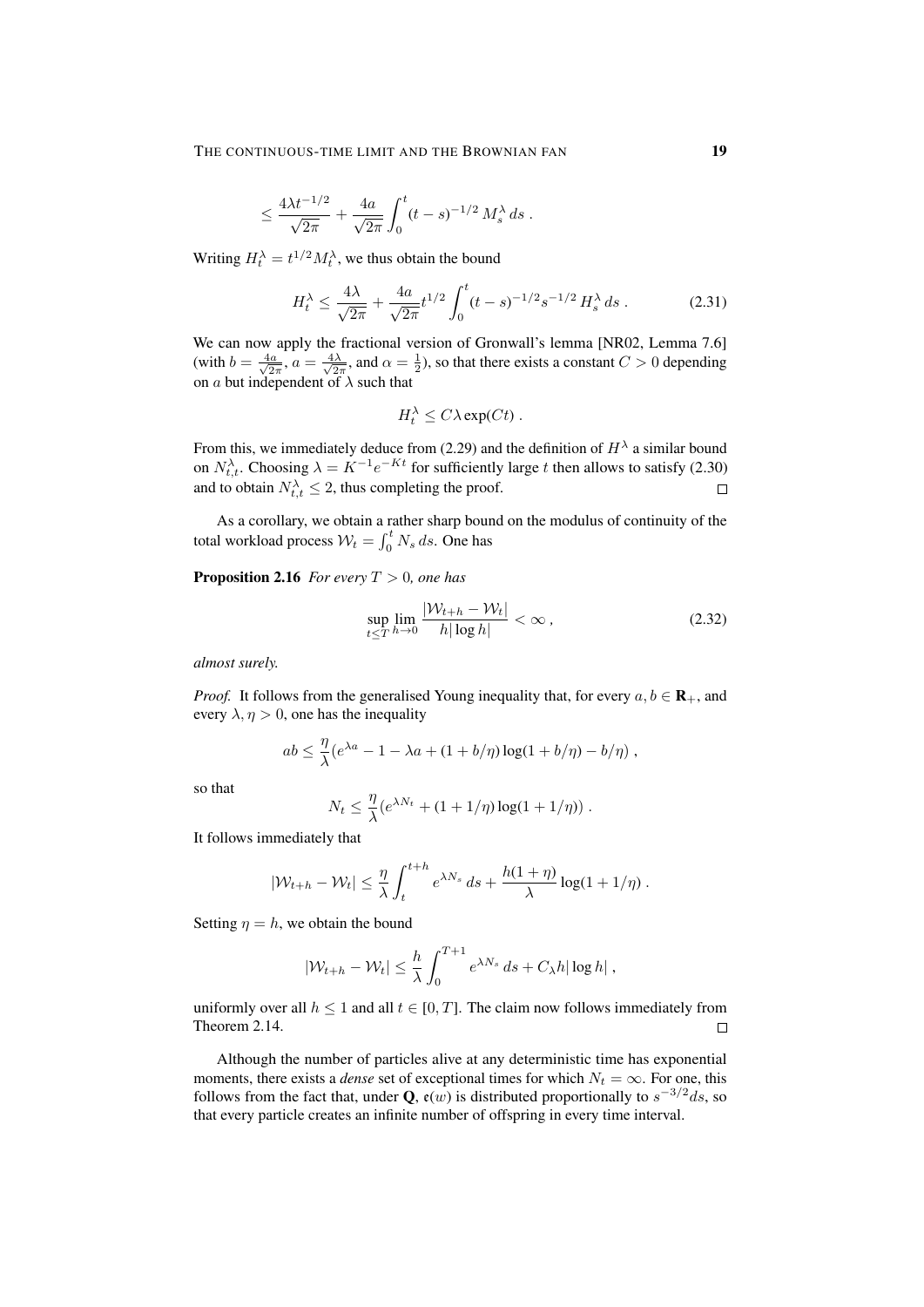Actually, one has the even stronger statement that there is a dense set of exceptional times at which the number of particles belonging to the *first* generation of offspring is infinite. Indeed, if we denote by  $\mathcal{M}$  a Poisson random measure on  $\mathbf{R}_+^2$  with density  $cs^{-3/2}$  dr ds for a suitable constant c, then the number  $N_t^1$  of particles in the first generation of offspring is given by

$$
N_t^1 = \mathcal{M}(A_t), \qquad A_t = \{(r, s) \in [0, t] \times \mathbf{R}_+ : s \ge t - r\}.
$$

For  $k \geq 0$  and  $d \in \{1, \ldots 2^k\}$ , we then set

$$
A_{k,d} = [(d-1)2^{-k}, d2^{-k}] \times [4^{-k}, 4^{1-k}],
$$

so that, by the scaling properties of  $\mathcal{M}$ , the random variables  $N_{k,d} = \mathcal{M}(A_{k,d})$  form a sequence of i.i.d. Poisson random variables. For any given point  $(r, s)$ , we set  $B(r, s)$  $[r, r + s]$ , which is the set of times t such that  $(r, s) \in A_t$ , and we set

$$
D_{(r,s)} = \{(k,d) : B_{(r',s')} \subset B_{(r,s)} \,\forall (r',s') \in A_{k,d}\}.
$$

Since the set  $D(r,s)$  is infinite for every  $(r, s)$ , we can then build a sequence  $(r_n, s_n)$ recursively in the following way. Start with  $(r_0, s_0) = (0, 1)$  and then, given  $(r_n, s_n)$ for some  $n \geq 0$ , define  $(k_n, d_n)$  as the first (in lexicographic order) element  $(k, d) \in$  $D(r_n, s_n)$  such that  $N_{k,d} \geq 1$ . We then set  $(r_{n+1}, s_{n+1})$  to be one of the points of M located in  $A_{k_n,d_n}$ . By construction, one then has  $\cap_{n\geq 1} B_{(r_n,s_n)} = \{t\}$  for some  $t \in [0, 1]$ , and  $\mathscr{M}(A_t) \geq \sum_n \mathscr{M}(A_{k_n, d_n}) = \infty$ , as stated. Of course, the interval [0, 1] in this procedure is arbitrary. If we want to show that there exists an exceptional time within any deterministic time interval  $[t_0, t_1]$ , it suffices to start the algorithm we just described with  $r_0 = t_0$  and  $s_0 = t_1 - t_0$ .

# 3 The Brownian fan as a Markov process

In this section, we slightly shift our perspective. We no longer consider the Brownian fan as a point process of excursions, but we consider it as an evolving system of particles. Our system will therefore be described by a Markov process in some space of integervalued measures on a subset of  $\mathbb{R}^2$  corresponding to the admissible combinations of "position + tag". The problem is that, as we have seen in the previous section, there are exceptional times at which the limiting process consists of infinitely many particles. The first challenge is therefore to construct a space  $X$  of integer-valued measures with a sensible topology which can still accommodate these "bad" configurations in such a way that the limiting process is continuous both as a function of time and as a function of its initial configuration.

Once this space is defined, we show that the Brownian fan possesses the Feller property in  $X$  (i.e. the corresponding Markov semigroup leaves the space of bounded continuous functions invariant). In fact, we will show that it preserves the space of Lipschitz continuous functions. The continuity property of the discrete-time process established below in Proposition 4.8 also implies the time continuity of the Brownian fan (see Theorem 5.1 below). These properties allow us to conclude that the Brownian fan  $t \mapsto \mu_t$  is in fact a strong Markov process.

In Section 3.4 below, we will furthermore compute its generator  $A$  on a class of "nice" test functions. We will also present a "negative" result showing that if we denote by  $T_{\varepsilon}$  the one-step Markov operator corresponding to the evolution of Algorithm TDMC, then one has  $A \neq \lim_{\varepsilon \to 0} \varepsilon^{-1}(T_{\varepsilon} - 1)$ . This is in stark contrast with, for example, Euler approximations to stochastic differential equations, where such an equality would hold, at least when applied to sufficiently regular test functions.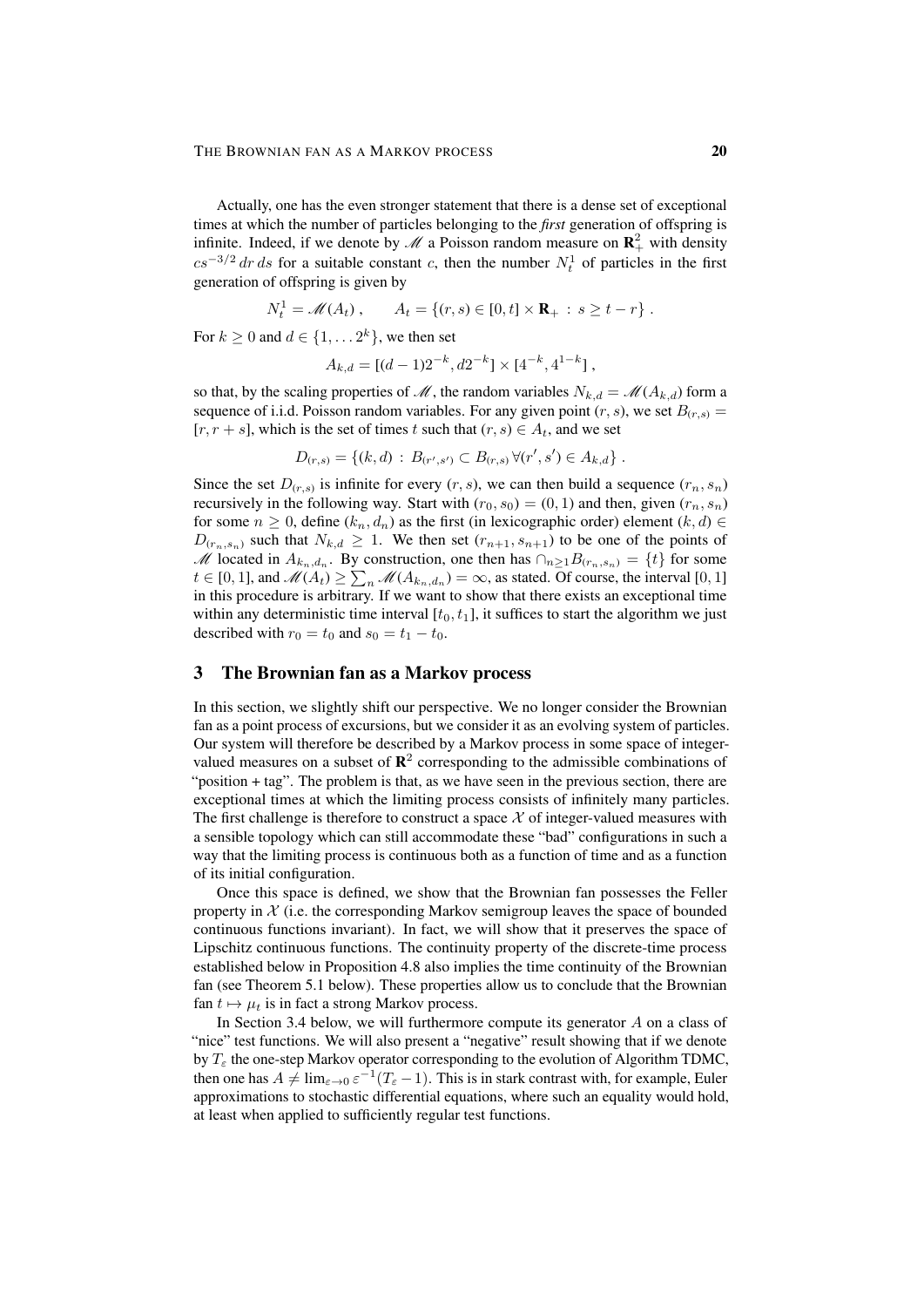### 3.1 State space

Our construction is essentially the Wasserstein-1 analogue of the construction given in [FG10]. Let  $M \subset \mathbb{R}^n$  be a convex open set with boundary  $\partial M$ . For  $p \in (0, 1]$ , we then denote by  $\ell^p(\mathcal{M})$  the set of all integer-valued measures  $\mu$  on  $\mathcal M$  such that

$$
\|\mu\|_{p} = \int_{\mathcal{M}} d^{p}(y, \partial \mathcal{M}) \,\mu(dy) < \infty \,, \tag{3.1}
$$

where  $d(y, \partial M)$  denotes the (Euclidean) distance from y to the boundary of M. Note that since this quantity vanishes at the boundary, there are elements  $\mu \in \ell^p(\mathcal{M})$  such that  $\mu(\mathcal{M}) = \infty$ .

We endow  $\ell^p(\mathcal{M})$  with a slight modification of the Wasserstein-1 metric by setting:

$$
\|\mu - \nu\|_p = \sup_{f \in \text{Lip}_p^0(\mathcal{M})} \left( \int f(y)\mu(dy) - \int f(y)\nu(dy) \right),\tag{3.2}
$$

where we denoted by  $\mathrm{Lip}_p^0(\mathcal{M})$  the set of all functions  $f\colon \mathcal{M}\to\mathbf{R}$  such that

$$
|f(x) - f(y)| \le |x - y|^p,
$$
\n(3.3)

for all  $x, y \in M$ , and  $f(y) = 0$  for all  $y \in \partial M$ .

**Remark 3.1** Our notation is consistent in the sense that if we take for  $\nu$  the null measure in (3.2), then we precisely recover (3.1). This can be seen by taking  $f(x) = d^p(x, \partial \mathcal{M})$ , which is optimal by  $(3.3)$  and the triangle inequality.

If  $\mu$  and  $\nu$  happen to have the same (finite) mass, then the expression (3.2) does not change when one adds a constant to  $f$ . In this case, we are thus reduced to the usual Wasserstein-1 distance between  $\mu$  and  $\nu$ , but with respect to the modified distance function

$$
d_p(x, y) = |x - y|^p \wedge (d^p(x, \partial \mathcal{M}) + d^p(y, \partial \mathcal{M})).
$$

Note that the completion of M under the distance function  $d_p$  consists of  $M \cup \{\Delta\}$ , where  $\Delta$  is a single "point on the boundary" such that  $d_p(x, \Delta) = d^p(x, \partial \mathcal{M})$  for every  $x \in \mathcal{M}$ .

If one has  $\mu(\mathcal{M}) < \nu(\mathcal{M}) < \infty$ , then the distance  $\|\cdot\|_p$  reduces to the Wasserstein-1 distance (again with respect to  $d<sub>n</sub>$ ) between  $\bar{\mu}$  and  $\nu$ , where  $\bar{\mu}$  is obtained from  $\mu$  by placing a mass  $\nu(\mathcal{M}) - \mu(\mathcal{M})$  on the boundary  $\Delta$ . The following alternative characterisation of (3.2) in the case of purely atomic measures is a version of the Monge-Kantorovich duality in this context:

**Lemma 3.2** Consider a situation where  $\mu = \sum_{i=1}^{N} \delta_{x_i}$  and  $\nu = \sum_{i=1}^{M} \delta_{y_i}$ . Then,

$$
\|\mu - \nu\|_{p} = \inf_{\sigma \in S_{N+M}} \sum_{i=1}^{N+M} d^{p}(x_{i}, y_{\sigma(i)})
$$

*where*  $S_{N+M}$  *is the group of permutations of*  $N + M$  *elements and we set*  $x_j = \Delta$  *for*  $j > N$  *and*  $y_j = \Delta$  *for*  $j > M$ *.* 

*Proof.* See for example [Pra08].

 $\Box$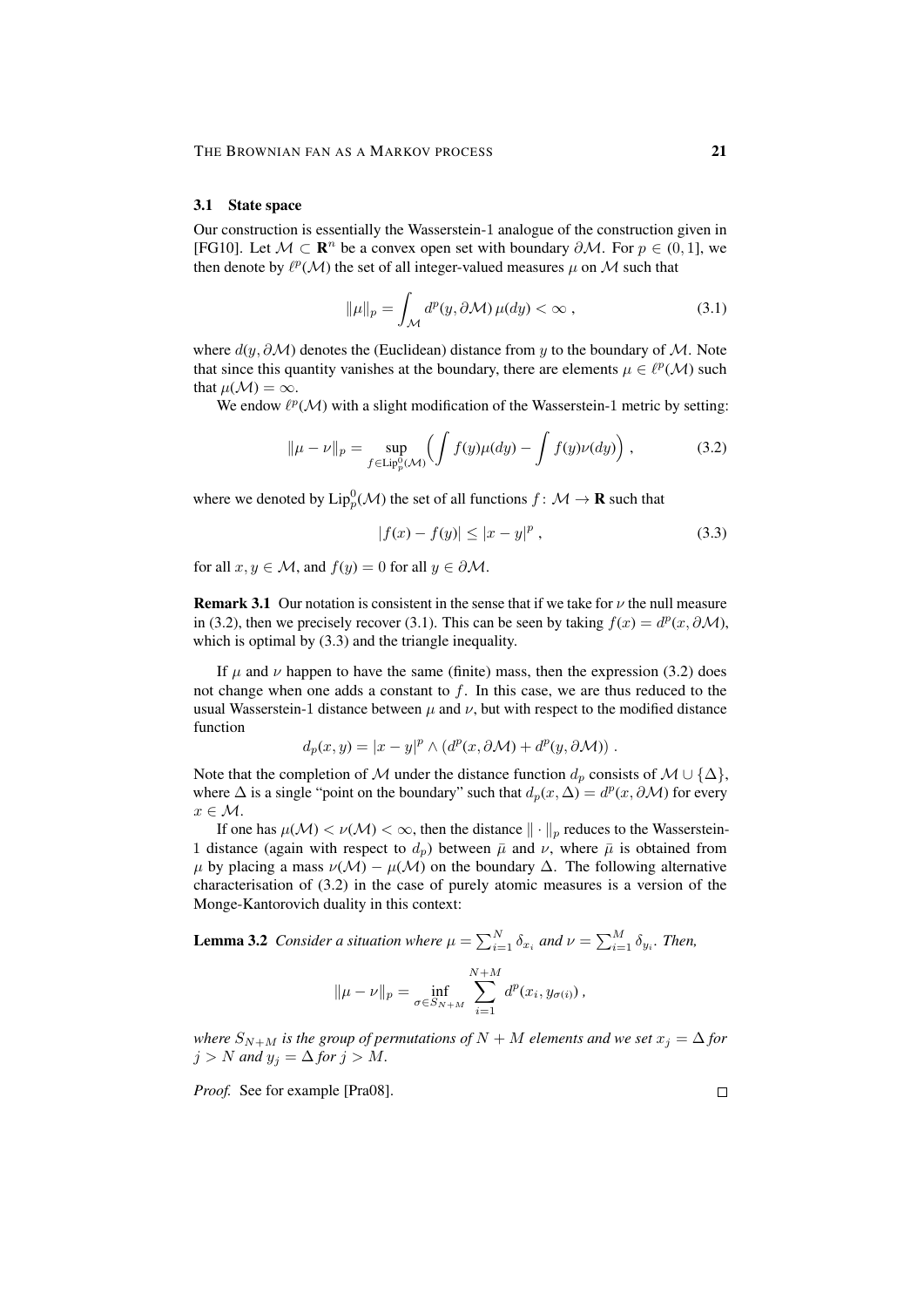### THE BROWNIAN FAN AS A MARKOV PROCESS 22

This characterisation suggests the following "interpolation" procedure between elements in  $\ell^p(\mathcal{M})$ . Let  $\mu = \sum_{i=1}^N \delta_{x_i}$  and  $\nu = \sum_{i=1}^N \delta_{y_i}$ , where we assumed that both measures charge the same number of points (this is something that we can always achieve by possibly adding points on  $\Delta$ ). assume furthermore that these points are ordered in such a way that

$$
\|\mu - \nu\|_p = \sum_{i=1}^N |x_i - y_i|^p.
$$

Again, this can always be enforced by suitably reordering the points and possibly adding points on the boundary. We then define, for  $t \in (0, 1)$ , the "linear interpolation"  $L_t(\mu, \nu)$ by

$$
L_t(\mu, \nu) = \sum_{i=1}^N \delta_{z_i}, \qquad z_i = ty_i + (1-t)x_i.
$$
 (3.4)

Note that this procedure is not necessarily unique, but it is easy to resolve this ambiguity by optimising over the possible pairings  $\{(x_i, y_i)\}\)$  realising the above construction, according to some arbitrary criteria.

In any case, one can check that this construction has the property that

$$
||L_s(\mu, \nu) - L_t(\mu, \nu)||_p \le |t - s|^p ||\mu - \nu||_p , \qquad (3.5)
$$

for any  $s, t \in [0, 1]$ , which will be a useful fact in the sequel.

#### 3.2 Definition of the process

For the remainder of this section, we set

$$
\mathcal{M} = \{(x, v) \in \mathbf{R}^2 : v > -ax\},\,
$$

which is the natural configuration space for our process. We will use capital letters to distinguish points in  $M$  from points in R. By Theorem 2.14, we already know that, for any fixed time t, the Brownian fan almost surely has only finitely many particles alive at time t. Define now the evaluation map  $E_t: \mathcal{E} \to \mathcal{M} \cup {\{\Delta\}}$  by

$$
E_t(w) = \begin{cases} (w_t, -aw_{\mathfrak{s}(w)}) & \text{if } t \in \mathfrak{l}(w), \\ \Delta & \text{otherwise.} \end{cases}
$$

For a given "initial condition"  $(x, v) \in M$ , we then set

$$
\mu_t = E_t^* \mu_w^{[\infty]} \;,
$$

which is an  $\ell^p(\mathcal{M})$ -valued random variable. Here, w is a realisation of a Brownian motion starting at x and killed when it hits  $-v/a$ , and  $\mu_w^{\infty}$  is the corresponding realisation of the Brownian fan. (Just so that  $E_t$  has the correct effect on w, one can for example set  $\mathfrak{s}(w) = -1$  and make sure that  $w(-1) = -v/a$ . As a consequence of Theorem 2.14 and of our definition of the Brownian fan, we then indeed have  $\mu_t \in \ell^p(\mathcal{M})$  for every  $p \leq 1$ .

Note at this stage that we can simply discard the, typically infinite, mass on  $\Delta$ by identifying measures that only differ on  $\Delta$ . As already mentioned earlier, this is consistent with the identification  $\Delta \sim \partial \mathcal{M}$  already made in the interpretation of the construction of  $\ell^p(\mathcal{M})$ .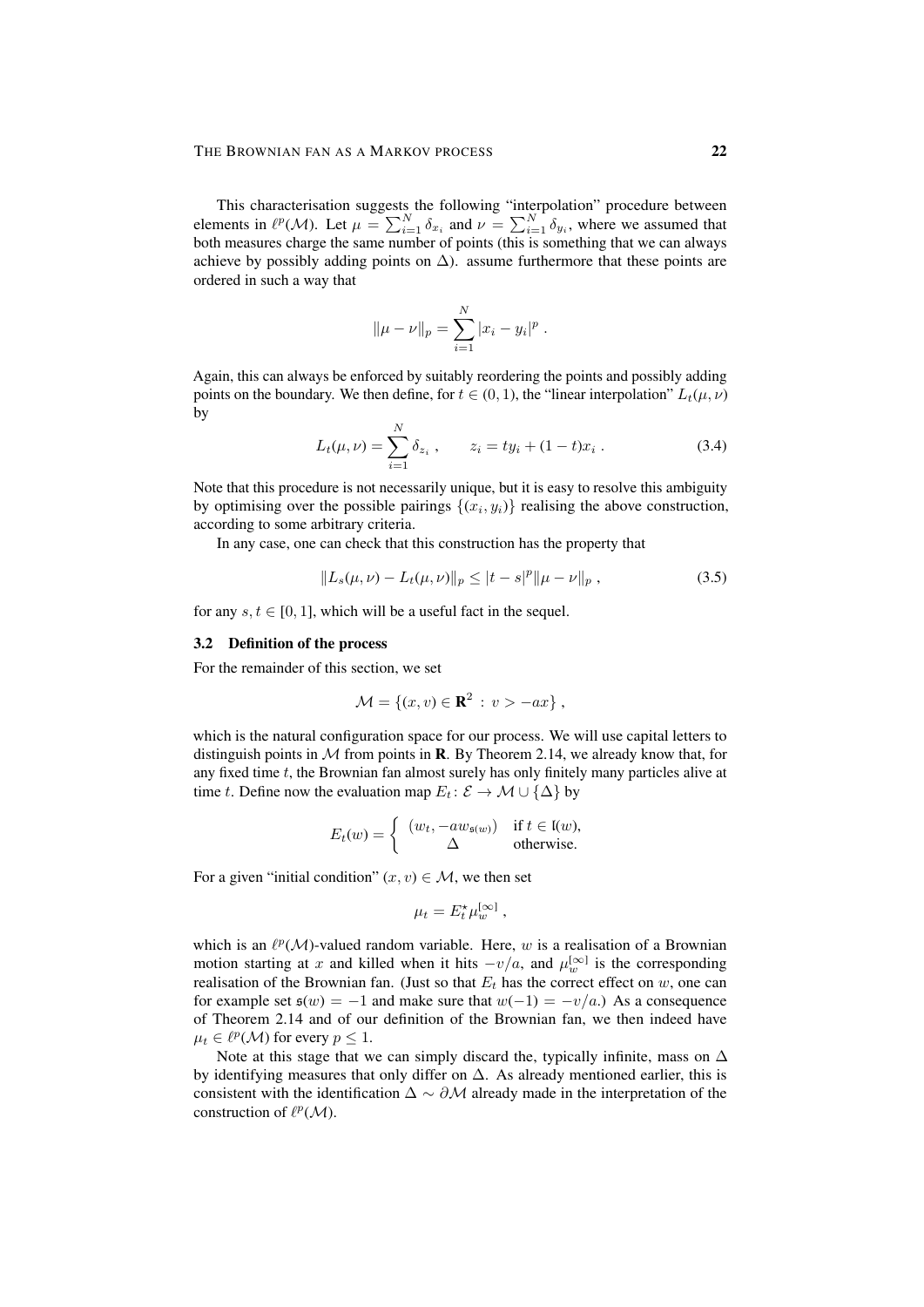#### THE BROWNIAN FAN AS A MARKOV PROCESS 23

This construction can be extended to any initial condition in  $\ell^p(\mathcal{M})$  with finite total mass, by considering independent Brownian fans for each particle. As a consequence of the Markov property of the Brownian excursion and the independence properties of Poisson point processes, it is then straightforward to verify that  $t \mapsto \mu_t$  is indeed a Markov process.

Actually, by Proposition 4.2, we know that for any fixed collection of deterministic times  $\{t_1, \ldots, t_k\}$ , one has  $\mu_{t_k}(\mathcal{M}) < \infty$  almost surely, so that our construction determines a probability measure on  $(\ell^p(\mathcal{M}))^{\mathbf{R}_+}$  by Kolmogorov's extension theorem. At this stage however, we know absolutely nothing about the continuity properties of this process, and this is the subject of the remainder of this section.

### 3.3 Feller property

We now show that the Brownian fan constructed in Sections 2.2.2 and 3.2 has the Feller property in  $\ell^p(\mathcal{M})$  for every  $p \leq 1$ .

As in [FG10], we could have defined spaces  $\ell^p(\mathcal{M})$  in a natural way for  $p > 1$ . However, the Feller property would fail in this case because of the following simple heuristic argument. For any  $p$ , we can change the initial condition by an amount less than  $\delta$  in  $\ell^p$  by creating N particles at distance  $\varepsilon = (\delta/N)^{1/p}$  from the boundary of M. For  $\varepsilon$  small, the probability that any such particle survives up to time 1 (say) is bounded from below by  $c\epsilon$  for some  $c > 0$ . On average, the number of survivors will thus be on the order of  $\varepsilon N \sim \delta^{1/p} N^{(p-1)/p}$ . Furthermore, at time 1/2, each of these surviving particles will be at a distance of order 1 of the boundary of  $M$ . As a consequence, by increasing N but keeping  $\delta$  fixed (or even sending  $\delta$  to 0 sufficiently slowly), the law of the process at time 1 with an initial condition arbitrarily close to 0 can be at arbitrarily large distance of 0, so that the Feller property fails.

For  $p \leq 1$  on the other hand, we have

Proposition 3.3 *For any* p ≤ 1*, the Brownian fan gives rise to a Feller process in*  $\ell^p(\mathcal{M})$ . Even more, the corresponding Markov semigroup preserves the space of *bounded Lipschitz continuous functions.*

*Proof.* For any two initial conditions  $\mu_0$  and  $\bar{\mu}_0$ , write as before

$$
\mu_0 = \sum_{j=1}^N \delta_{X_0^{(j)}} \, , \qquad \bar{\mu}_0 = \sum_{j=1}^N \delta_{\bar{X}_0^{(j)}} \, ,
$$

with the  $X_0^{(j)} \in \mathcal{M}$  and  $\bar{X}_0^{(j)} \in \mathcal{M}$  chosen in such a way that

$$
\|\mu_0 - \bar{\mu}_0\|_p = \sum_{j=1}^N d_p(X_0^{(j)}, \bar{X}_0^{(j)})\,. \tag{3.6}
$$

Our aim now is to show that there exists a constant  $C$  such that

$$
\mathbf{E} \|\mu_t - \bar{\mu}_t\|_p \leq C \|\mu_0 - \bar{\mu}_0\|_p,
$$

independently of  $t \leq 1$ , where the pair  $(\mu_t, \bar{\mu}_t)$  is a particular coupling between the Brownian fans starting from  $\mu_0$  and  $\bar{\mu}_0$  respectively. Denote by  $\mu_t^{(j)}$  the contribution to  $\mu_t$  originating from the initial particle  $X_0^{(j)}$  and similarly for  $\bar{\mu}_t^{(j)}$ . Then, by the triangle inequality, one obtains the bound

$$
\mathbf{E} \|\mu_t - \bar{\mu}_t\|_p \leq \sum_{j\geq 1} \mathbf{E} \|\mu_t^{(j)} - \bar{\mu}_t^{(j)}\|_p,
$$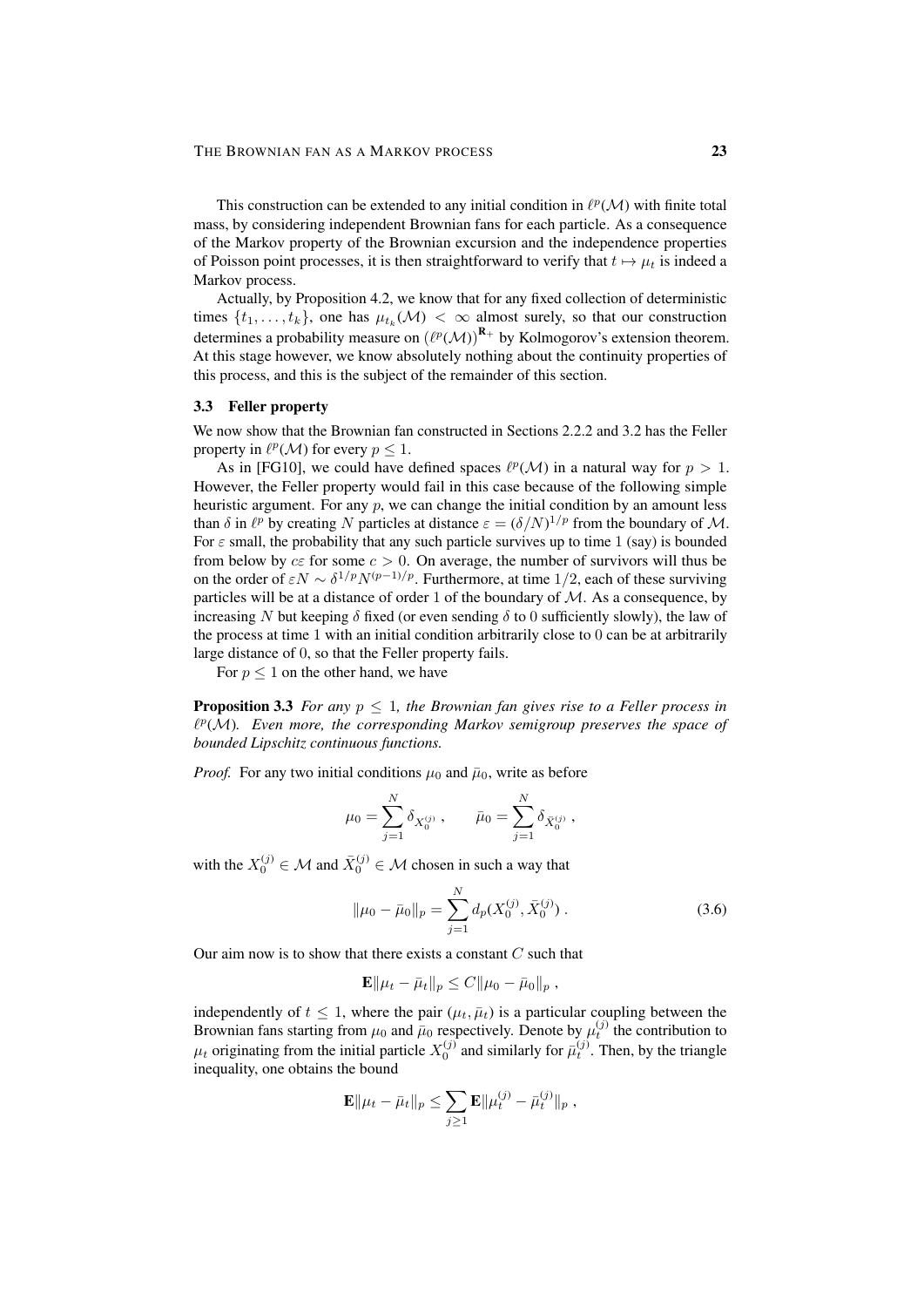so that the claim follows from (3.6) if we can show that

$$
\mathbf{E} \|\mu_t^{(j)} - \bar{\mu}_t^{(j)}\|_p \le C d_p(X_0^{(j)}, \bar{X}_0^{(j)})\;.
$$

In other words, it suffices to consider the special case when both  $\mu_0$  and  $\bar{\mu}_0$  consist of one single particle, which we denote by  $\overline{X}_0 = (x_0, v_0)$  and  $\overline{X}_0 = (\overline{x}_0, \overline{v}_0)$  respectively.

One then constructs a coupling between the two processes  $\mu_t$  and  $\bar{\mu}_t$  by running both particles with the same Brownian motion and spawning children according to the same Poisson process (as long as the corresponding particle is alive). We denote by  $X_t$ and  $\bar{X}_t$  the evolutions of the two initial particles in  $\mathcal{M}$ , driven by the same realisation of a Brownian motion, and stopped when they reach  $\partial M$ . We can assume without loss of generality that  $v_0 + ax_0 < \bar{v}_0 + a\bar{x}_0$ , so that the particle X dies before the particle  $\bar{X}$ . Denoting by  $\tau$  and  $\bar{\tau}$  the respective lifetimes of these particles, one thus has  $\tau \leq \bar{\tau}$ .

Denote now by  $\mathcal{M}_t$  the (random) measure on  $[0, t] \times \mathcal{M}$  which is such that, for  $I \subset [0, t]$  and  $A \subset \mathcal{M}, \mathcal{M}_t(I \times A)$  is the number of particles in A at time t that are offspring of a particle created from the "ancestor particle"  $\overline{X}$  at some time  $s \in I$ . With this notation, if we denote by  $\Xi \colon \mathcal{M} \to \mathcal{M}$  the map

$$
\Xi(x,v) = (x + x_0 - \bar{x}_0, v - a(x_0 - \bar{x}_0)),
$$

then one has the decompositions

$$
\mu_t(A) = \mathbf{1}_{\tau \ge t} \delta_{X_t}(A) + \Xi^{\star} \mathcal{M}_t([0, \tau \wedge t] \times A),
$$
  

$$
\bar{\mu}_t(A) = \mathbf{1}_{\bar{\tau} \ge t} \delta_{\bar{X}_t}(A) + \mathcal{M}_t([0, \bar{\tau} \wedge t] \times A).
$$

Denote now by  $\delta$  the *Euclidean* distance between the two initial particles, so that their  $\ell^p$ -distance is  $\delta^p$ . It then follows immediately from the above decomposition that one has the bound

$$
\|\mu_t - \bar{\mu}_t\|_p \leq \delta^p + \mathbf{1}_{t \in [\tau, \bar{\tau}]} d_p(\bar{X}_t, \partial \mathcal{M}) + \delta^p \mathcal{M}_t([0, \tau \wedge t] \times \mathcal{M}) + \int_{\mathcal{M}} d_p(Y, \partial \mathcal{M}) \mathcal{M}_t([\tau \wedge t, \bar{\tau} \wedge t] \times dY).
$$

Since  $d(\bar{X}(\tau), \partial \mathcal{M}) = \delta$  by the definition of  $\tau$  and  $\delta$ , it follows from Jensen's inequality and the Martingale property of (stopped) Brownian motion that one has the bound  $\mathbf{E} \mathbf{1}_{t \in [\tau, \bar{\tau}]} d_p(\bar{X}_t, \partial \mathcal{M}) \leq \delta^p$ . It also follows from Theorem 2.14 that  $\mathbf{E} \mathcal{M}_t([0, \tau \wedge t] \times$  $\mathcal{M}<\infty$ , independently of  $\delta$ . Finally, it follows from an argument very similar to the proof of Theorem 2.14 that

$$
\mathbf{E} \int_{\mathcal{M}} d_p(Y, \partial \mathcal{M}) \mathscr{M}_t(ds \times dY) \leq C \, ds \;,
$$

uniformly over  $s \in [0, t]$ . It follows that

$$
\mathbf{E} \int_{\mathcal{M}} d_p(Y, \partial \mathcal{M}) \mathscr{M}_t([\tau \wedge t, \overline{\tau} \wedge t] \times dY) \leq C \mathbf{E} |\overline{\tau} \wedge t - \tau \wedge t| \leq C \delta,
$$

where we used the fact that if  $\tau_{\delta}$  is the first hitting time of 0 by a Brownian motion starting at  $\delta$ , then  $\mathbf{E}(\tau_{\delta} \wedge 1) \leq C\delta$ . Combining these bounds completes the proof.  $\square$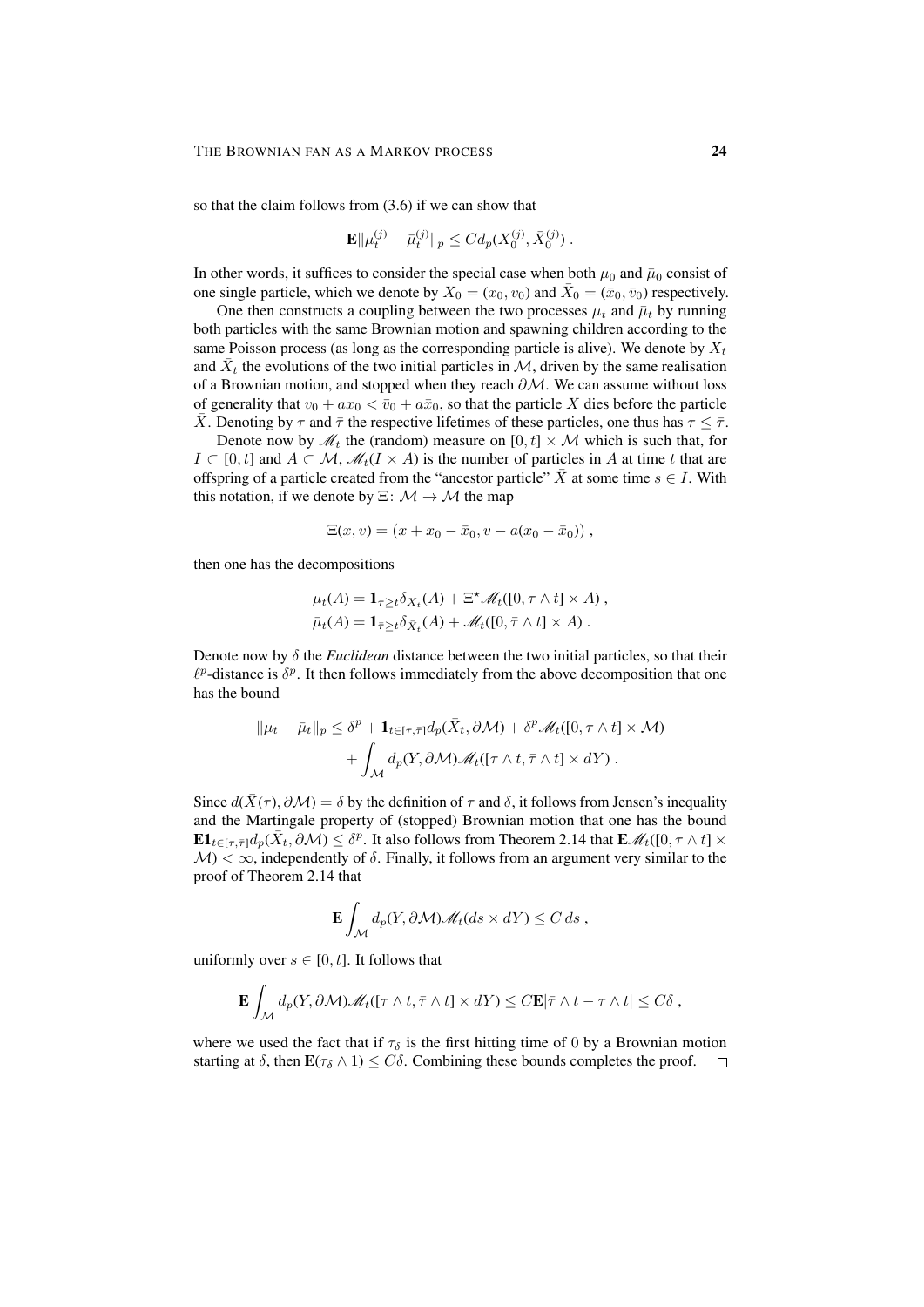#### 3.4 Lack of convergence of the generators

One standard method to prove convergence of a sequence of Markov processes to a limiting process, once tightness has been established, is to show that the corresponding generators converge in a suitable sense. In our situation, one actually does *not* expect the generator of the approximate process to converge to that of the limiting process, when testing it on "nice" test functions. We first argue at a technical level why this is the case, before providing an intuitive explanation.

Inspired by [EK86, Daw93], we consider test functions of the form

$$
F(\mu) = \exp(\langle \log f, \mu \rangle) , \qquad (3.7)
$$

where  $f: \mathcal{M} \to \mathbf{R}_{+}$  is a sufficiently smooth function such that  $f(x, v) = 1$  for  $(x, v) \in$  $\partial M$ . This boundary condition is required since elements  $\mu \in \ell^p(\mathcal{M})$  can have infinite mass (and, as we have already seen, the limiting process really does acquire infinite mass at some exceptional times) accumulating near  $\partial M$ . Being in  $\ell^p(\mathcal{M})$  for  $p \leq 1$ does however ensure that smooth functions such as above are integrable.

Exploiting the independence structure of the process as well as its space homogeneity, we can reduce ourselves to the case of an initial condition of the form  $\mu_0 = \delta_{(x,v)}$  for some  $v < -ax$ . In this case, for sufficiently small  $\varepsilon > 0$ , the probability that the original particle dies within the time interval  $\varepsilon$  is of the order  $\varepsilon^p$  for any  $p > 0$ . We therefore only need to take into account the possibility of creating some descendant(s), with the killing mechanism being taken care of by the boundary condition of  $f$ . While the average number of "second generation" descendants is of order  $\varepsilon$ , any such descendant average number of second generation descendants is of order  $\epsilon$ , any such descendant<br>will typically have travelled to a distance of order  $\sqrt{\epsilon}$  from  $\partial M$ , so that only the first generation has a chance of contributing to the generator.

We then have

$$
\frac{1}{\varepsilon}(\mathbf{E}F(\mu_{\varepsilon}) - F(\mu_0)) \approx A_0 f(x, v) + \frac{f(x, v)}{\varepsilon} \mathbf{E}\langle f - 1, \mathscr{M}_{\varepsilon} \rangle,
$$

where

$$
A_0 = \frac{1}{2}\partial_x^2,
$$

is the generator of Brownian motion, and where  $\mathcal{M}_{\varepsilon}$  is the (projection to time  $\varepsilon$  of the) Poisson point process yielding the first generation of offsprings. Note now that since these offspring will be created near  $\partial \mathcal{M}$  and since  $f = 1$  there, we can further approximate this expression by

$$
\frac{1}{\varepsilon}(\mathbf{E}F(\mu_{\varepsilon}) - F(\mu_0)) \approx A_0 f(x, v) + \frac{f(x, v)}{\varepsilon} f'(x) \mathbf{E} \int_{\mathcal{M}} (\bar{x} + a^{-1}\bar{v}) \mathscr{M}_{\varepsilon}(d\bar{x}, d\bar{v}).
$$

Here, we wrote  $f'(x)$  as a shortcut for  $\partial_x f(x, v)|_{v=-ax}$ . Denoting by  $e_s$  the position, relative from its starting point, of an excursion of length s and making use of the formula (2.25) for the intensity measure of  $\mathcal{M}_{\varepsilon}$ , we obtain for the last term in this equation the expression

$$
\frac{1}{\varepsilon} \mathbf{E} \int_{\mathcal{M}} (\bar{x} + a^{-1} \bar{v}) \mathcal{M}_{\varepsilon} (d\bar{x}, d\bar{v}) = \frac{a}{2\sqrt{2\pi}\varepsilon} \int_0^{\infty} \int_0^{s \wedge \varepsilon} \mathbf{E} e_s(t) dt s^{-3/2} ds . \tag{3.8}
$$

At this stage we note that, for a Brownian excursion of length s, we have for  $t \leq s$  the identity

$$
\mathbf{E}e_s(t) = \sqrt{\frac{8t}{\pi s}(s-t)}
$$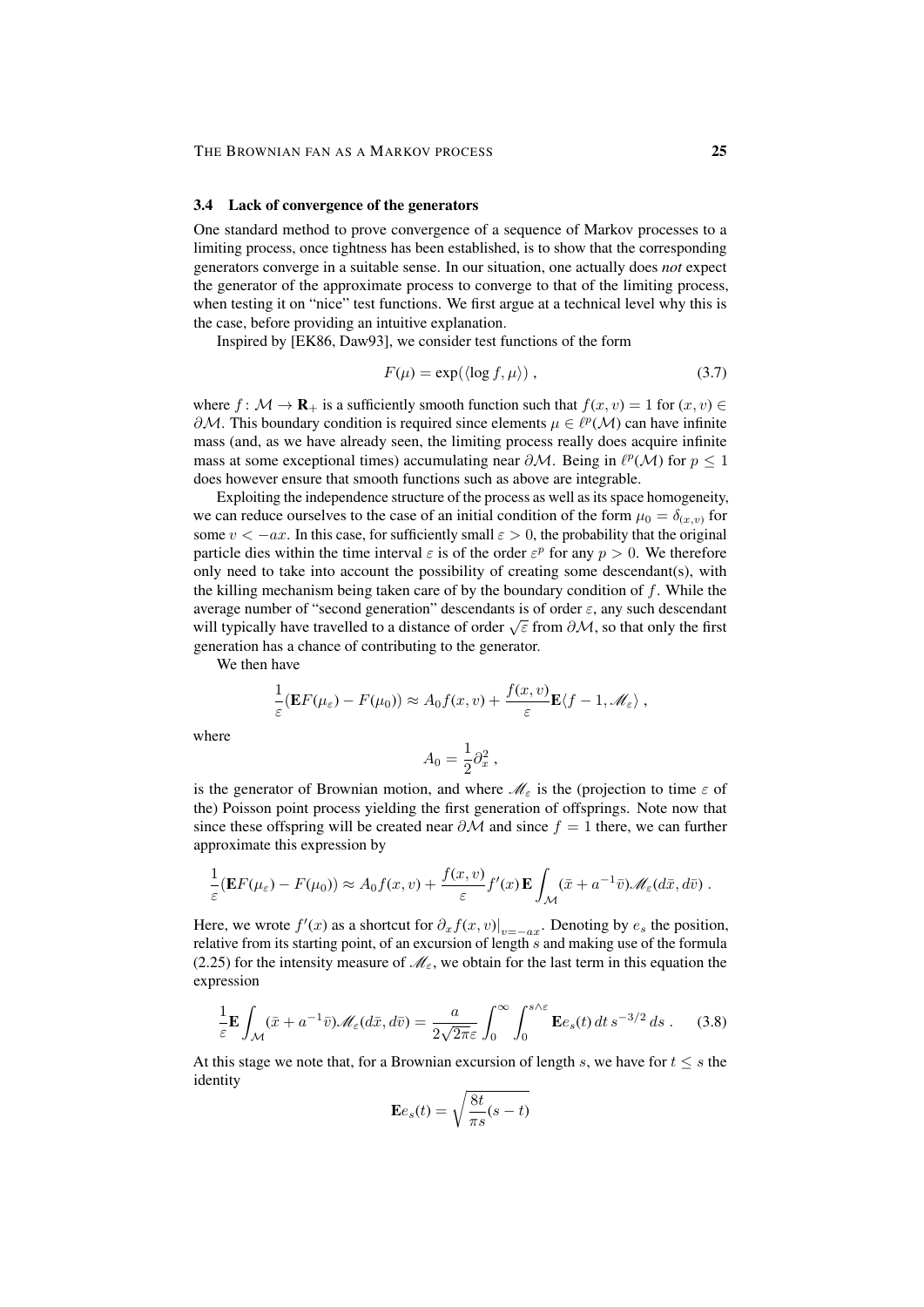which can be computed using the explicit formula given for the transition probabilities of the Brownian excursion on page 59 of [?]. Inserting this into (3.8), a tedious but straightforward calculation then yields

$$
\lim_{\varepsilon \to 0} \frac{1}{\varepsilon} \mathbf{E} \int_{\mathcal{M}} (\bar{x} + a^{-1} \bar{v}) \mathscr{M}_{\varepsilon} (d\bar{x}, d\bar{v}) = \frac{a}{2} ,
$$

so that we finally obtain for the generator A the expression

$$
AF(\mu_0) = A_0 f(x, v) + \frac{a}{2} f(x, v) f'(x) . \tag{3.9}
$$

Recall that this is for the particular case where  $\mu_0 = \delta_{(x,v)}$ . In the general case, we can use the independence structure of the process to obtain

$$
AF(\mu_0) = F(\mu_0) \int_{\mathcal{M}} \left( \frac{A_0 f(x, v)}{f(x, v)} + \frac{a}{2} f'(x) \right) \mu_0(dx, dv) .
$$

Remark 3.4 Compare this with the generator of a usual branching diffusion, where the term  $af'(x)/2$  would be replaced by  $a(f(x) - 1)$ , with a the branching rate.

On the other hand, if we denote by  $T_{\varepsilon}$  the Markov operator describing one step of Algorithm TDMC, we might expect that one also obtains A as the limit  $\varepsilon^{-1}(T_{\varepsilon}-1)$  as  $\varepsilon \to 0$ . This would indeed be the case if there was no branching or if branching did only occur at a finite rate. Considering again initial conditions of the form  $\mu_0 = \delta_{(x,v)}$  for some  $v < -ax$ . By reasoning similar to that in the beginning of Section 2, we obtain

$$
\varepsilon^{-1}(T_{\varepsilon}F - F)(\mu_0) \approx A_0 f(x, v) + \frac{a}{2} f(x, v) f'(x) \int_0^\infty y^2 \nu(dy), \qquad (3.10)
$$

which is always *different* from (3.9), and is actually what we would have obtained from the wrong guess (2.7).

A possible reason for this discrepancy is that, while the Markov semigroup of the Brownian fan does indeed preserve test functions of the type (3.7), we do not expect this to be true of the Markov operator  $T_{\varepsilon}$ . Instead, the "correct" space of test functions for  $T_{\varepsilon}$  is of the same type, but the function f should have a "boundary layer" near  $\partial M$ .

Remark 3.5 Another reason why the generator of the Brownian fan is not such a useful object is that many seemingly innocent observables, like for example the total number  $\mathcal N$ of particles, do *not* belong to its domain. This follows from the fact that if we consider of particles. The matrix of the matrix of the matrix of the matrix of the matrix of the matrix of the matrix of the matrix of the again a simple initial condition  $\mu_0$  as above, then  $\mathbf{E} \mathcal{N}(\mu_\varepsilon) - 1 \approx \sqrt{\varepsilon}$  for small  $\varepsilon$ . The reason the total number of particles nevertheless remains finite (at least for fixed times) is that there are exceptional states where one or more particles are very near  $\partial M$  and for which  $\mathbf{E} \mathcal{N}(\mu_{\varepsilon}) - 1 \approx -\mathcal{O}(1)$ .

The remainder of the article is devoted to providing a rigorous proof of the fact that, in the situation of the previous two sections, the process given by Algorithm TDMC converges to the Brownian fan in  $\mathcal{C}([0,T], \ell^p(\mathcal{M}))$  for any  $T > 0$  and  $p \leq 1$ . The overall strategy of the proof is classical: we first prove a tightness result in Section 4 and then show that finite-dimensional marginals converge to those of the Brownian fan in Section 5.

Difficulties arise on two fronts. First, to prove the tightness result, it is convenient to have uniform moment bounds on the number of particles at fixed time for the approximating system. These turn out to be much more difficult to obtain for the approximating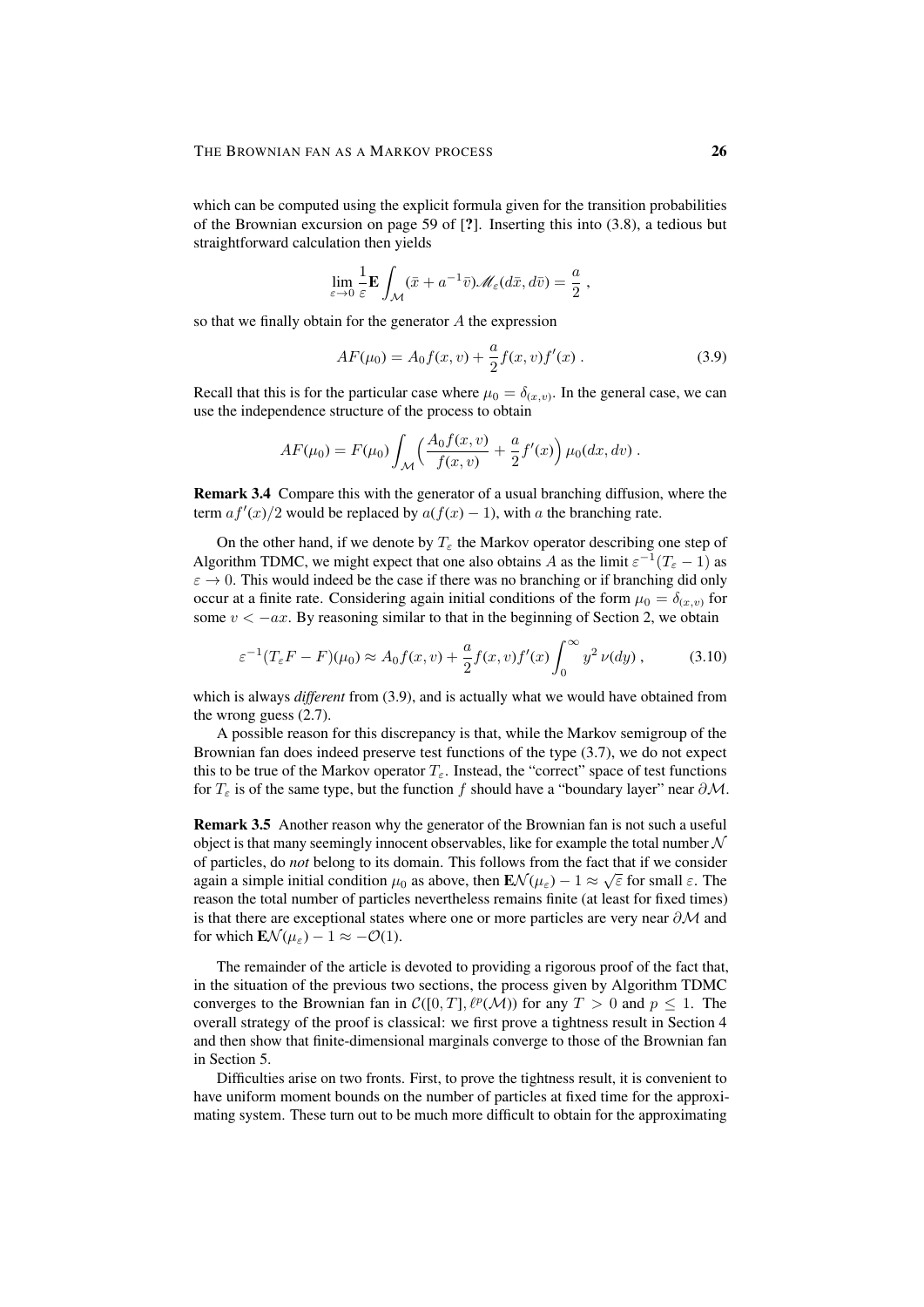system than for the Brownian fan, which is mainly due to a lack of uniform exponential bounds. A second difficulty arises in the proof that finite-dimensional distributions converge to those of the Brownian fan. While it is intuitively clear that those excursions that survive for times of order  $\mathcal{O}(1)$  do converge to suitably normalised Brownian excursions, this result is rather technical and, surprisingly, does not seem to appear in the literature. Furthermore, no convergence result holds for the typical excursions which die very early. We therefore also need to argue that, both at the level of Algorithm TDMC and at the level of the Brownian fan, these small excursions do not matter in the limit.

## 4 Tightness

As in the previous section, we restrict ourselves to the particular case when the underlying Markov process is given by a rescaled random walk, namely

$$
y_{(k+1)\varepsilon} = y_{k\varepsilon} + \sqrt{\varepsilon} \xi_{k+1} \,, \tag{4.1}
$$

where the  $\xi_k$  are i.i.d. random variables with distribution  $\nu$  having some exponential moments, and where the potential V is given by a linear function,  $V(x) = -ax$ . Our aim is to show that as  $\varepsilon \to 0$ , the sequence of birth and death processes obtained by running Algorithm TDMC is tight in a state space  $\mathcal{X}$ , which we will now describe.

# 4.1 Formulation of the tightness result

With the construction of the previous section in mind, we choose as our state space  $\mathcal{X} = \ell^p(\mathcal{M})$ , where  $\mathcal{M} = \{(x, v, n) \in \mathbb{R}^2 \times \mathbb{N} : v > -ax\}$ , and  $p \le 1$  is arbitrary. Here, the coordinate  $n$  is used to keep track of the generation of a particle: direct offspring of a particle from the *n*th generation belong to the  $(n + 1)$ st generation. We extend the Euclidean distance to  $\mathbb{R}^2 \times \mathbb{N}$  by additionally postulating that the distance between particles belonging to different generations is given by the sums of the distances of the two particles to  $\partial M$ . The boundary  $\partial M$  is given as before by  $\partial M = \{(x, v, n) :$  $v = -ax$ . We will use capital letters for elements of M to differentiate them from elements of R.

In order to formulate our result, we will make use of the following notation. For  $t = k\varepsilon$  with k an integer, we denote by  $\mu_t^{\varepsilon}$  the empirical measure of the particles alive at time t, and by  $N_t$  the number of such particles. Sometimes, it will be convenient to consider the particles instead as a collection of elements  $X_t^{(j)} \in \mathcal{M}$ , so that we write

$$
\mu_t^{\varepsilon} = \sum_{j=1}^{N_t} \delta_{X_t^{(j)}}.
$$

We do not specify how exactly we order the particles, as this is completely irrelevant for our purpose. For  $t \in (k\varepsilon, (k+1)\varepsilon)$ , we define  $\mu_t^{\varepsilon}$  by using the "linear interpolation" procedure (3.4), setting

$$
\mu_t^{\varepsilon} = L_s(\mu_{k\varepsilon}^{\varepsilon}, \mu_{(k+1)\varepsilon}^{\varepsilon}), \qquad s = \varepsilon^{-1}t - k.
$$

The interpolation procedure  $L<sub>s</sub>$  is a very minor modification from the one described above, in the sense that we only connect particles belonging to the same generation. In this way, the process  $t \mapsto \mu_t^{\varepsilon}$  has continuous trajectories for every  $\varepsilon$ . The main result of this section is as follows: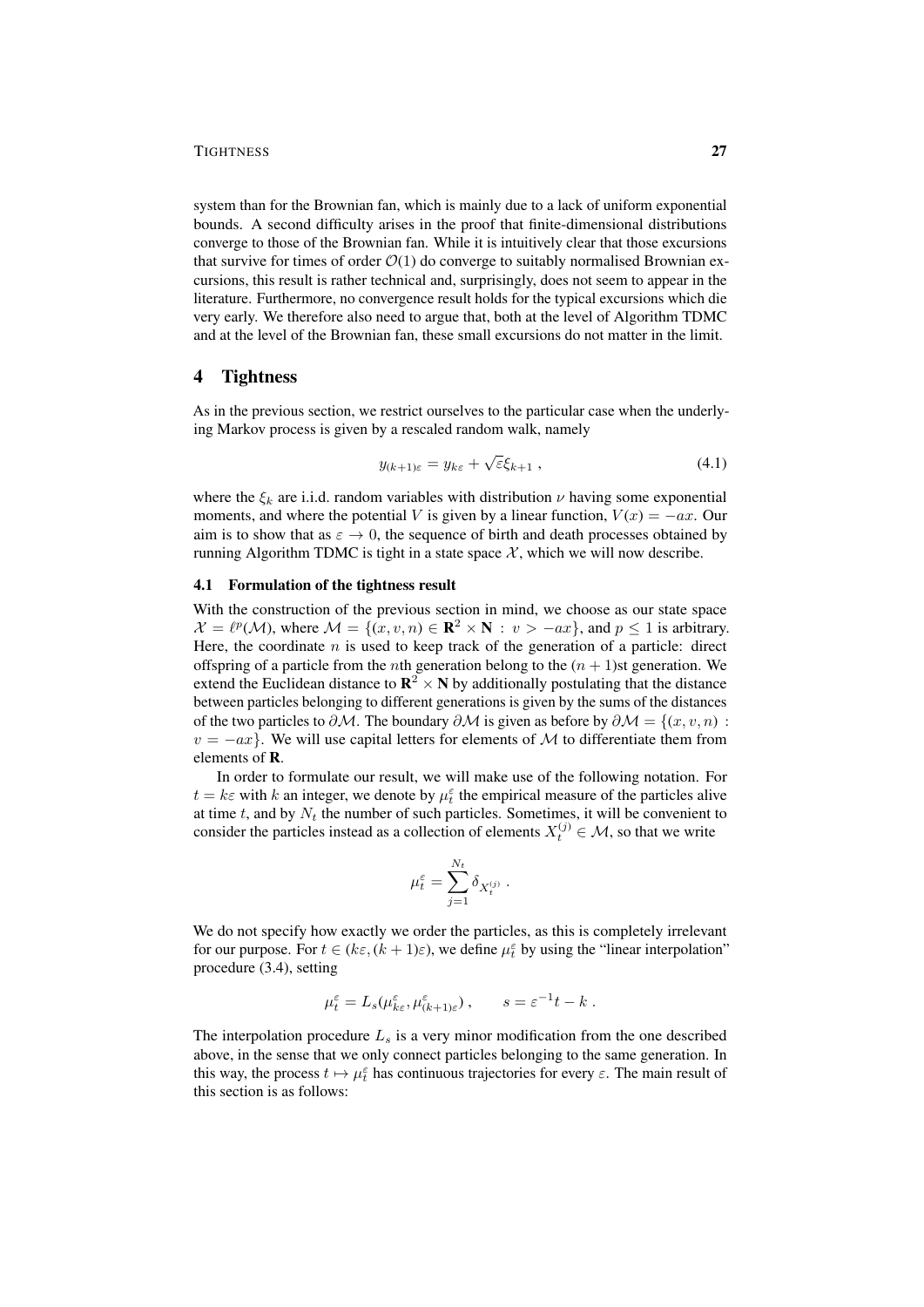**Theorem 4.1** Let  $p \leq 1$  and denote by  $\mathcal{L}^{\varepsilon}$  the law of the process  $t \mapsto \mu_t^{\varepsilon}$  described *above, viewed as a family of probability measures on* C([0, 1], X )*. Assume furthermore that there exists*  $c > 0$  *such that*  $\int e^{c|y|} \nu(dy) < \infty$ *.* 

*Then, for any single particle initial condition*  $\mu_0^{\epsilon} = \delta_{X_0}$  *with*  $X_0 \in \mathcal{M}$ *, there exists*  $\varepsilon_0 > 0$  such that the family  $\{\mathcal{L}^{\varepsilon}\}_{\varepsilon \leq \varepsilon_0}$  is tight.

*Proof.* Combining [Daw93, Theorem 3.6.4] and [Bil99, Theorem 8.3], we see that, in order to obtain tightness, it is sufficient to show that:

- For every  $\delta > 0$ , there exists a compact set  $K_{\delta} \subset \mathcal{X}$  such that  $P(\mu_t^{\varepsilon} \in K_{\delta}) >$ 1 –  $\delta$ , uniformly over  $t \in [0, 1]$  and  $\varepsilon < \varepsilon_0$ .
- There exists  $\alpha > 0$  and  $C > 0$  such that  $\mathbf{E} \|\mu_t^{\varepsilon} \mu_s^{\varepsilon}\|_p^q \le C|t s|^{\alpha q}$ , uniformly over all  $s, t \in [0, 1]$  and  $\varepsilon < \varepsilon_0$ .

The first claim then follows from Proposition 4.7 below, while the second claim is the content of Proposition 4.8.  $\Box$ 

The proof of this result is the content of the remainder of this subsection and goes roughly as follows. In Section 4.2, we obtain a moment bound on the number of particles alive at any fixed time  $t \in [0, 1]$ , which is uniform in  $\varepsilon > 0$ . This then allows to obtain the compactness at fixed time in Section 4.3. The verification of Kolmogorov's continuity criterion is the content of Section 4.4.

#### 4.2 Moment bounds on the number of particles

In the sequel, we will denote by  $\mathbf{K}_p(X)$  the pth cumulant of a random variable X and by  $\mathbf{K}_p(X \mid \mathcal{F})$  the same cumulant, conditioned on the  $\sigma$ -field  $\mathcal{F}$ . We will use the important property that  $\mathbf{K}_p(X+Y|\mathcal{F}) = \mathbf{K}_p(X|\mathcal{F}) + \mathbf{K}_p(Y|\mathcal{F})$ , provided that X and Y are independent, conditionally on  $\mathscr{F}$ . We will also use the fact that if X is a positive random variable, then  $\mathbf{K}_p(X) \leq \mathbf{E} X^p$  and there exists a constant C such that the bound

$$
\mathbf{E}X^p \le C \sum_{q \le p} (\mathbf{K}_q(X))^{p/q} , \qquad (4.2)
$$

holds.

Our aim now is to obtain a bound on the cumulants of the number of particles alive at time t which is independent of  $\varepsilon$ . We start with an initial configuration containing only one particle, which belongs to generation 0, and we set  $N_t^0 \in \{0, 1\}$ , depending on whether or not this particle is still alive at some subsequent time  $t$ . We also define  $N_t^n = \mu_t^{\varepsilon}(\mathcal{M}^n)$ , where  $\mathcal{M}^n = \{(x, v, \ell) \in \mathcal{M} : \ell = n\}$ , which is the number of particles in the *n*th generation that are alive at time t. We also denote by  $N_{s,t}^n$  the number of such particles that were created at time  $s \leq t$ .

For any  $X_0 = (x, v)$  with  $v > -ax$ , we write  $\mathbf{E}_{X_0}$  for expectations of observables for the process generated by starting Algorithm TDMC with underlying dynamic (4.1), started with one single initial particle in generation  $0$  at location  $x$  with tag  $v$ . Finally, for  $x \in \mathbf{R}$ , we write  $\mathbf{E}_x$  for the same expectation, but where the initial particle has tag  $v = +\infty$ , meaning that it is "immortal". We then have the following result:

**Proposition 4.2** *Consider the situation of Theorem 4.1. For every*  $p \geq 0$ *, there exist*  $C_p > 0$  and  $\varepsilon_0 > 0$  such that, under the rules of Algorithm TDMC, the number  $\tilde{N_t} = \mu_t^\varepsilon(\mathcal{M})$  of particles alive at time  $t$  satisfies  $\mathbf{E}_x |N_t|^p \leq 2 \exp(C_p t)$ , uniformly over *all*  $\varepsilon \leq \varepsilon_0$  *and*  $x \in \mathbf{R}$ *. Furthermore, there exists*  $\rho > 0$  *such that* 

$$
\mathbf{E}_x N_t^n \le (n+1)^{t/\varrho} 2^{-n} \,, \tag{4.3}
$$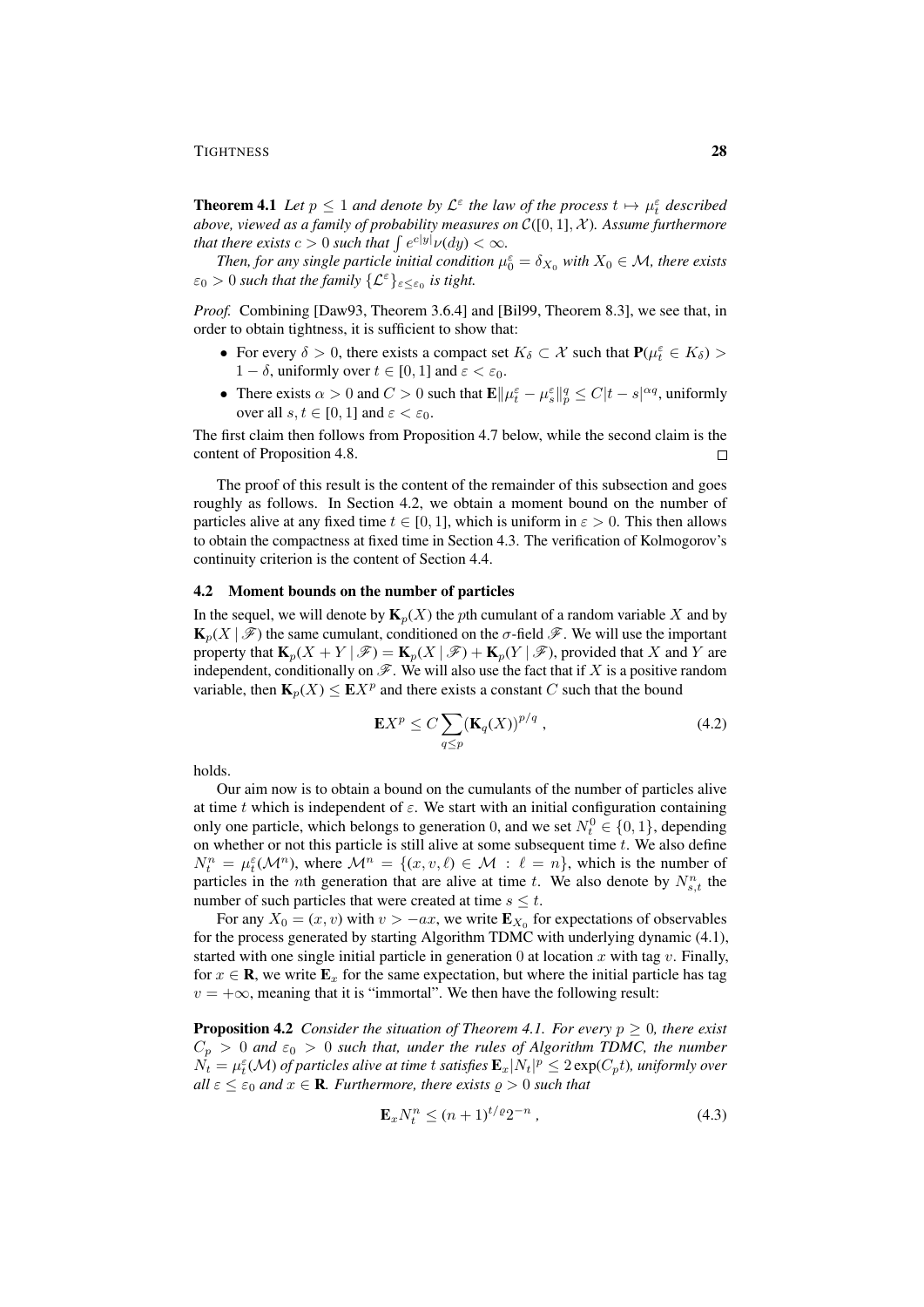*uniformly over all*  $\varepsilon \leq \varepsilon_0$ *,*  $n \geq 0$ *, and*  $t > 0$ *.* 

*Finally, denoting by*  $R_t^{\gamma}$  *the number of offspring alive at time t that have never been at distance more than* γ *from* ∂M*, we have the bound*

$$
\mathbf{E}_{x}R_{t}^{\gamma }\leq C\gamma \ ,
$$

*uniformly over*  $t \in [0,1]$ ,  $\gamma \in (0,1]$ *, and*  $\varepsilon \leq \varepsilon_0 \wedge \gamma^2$ *.* 

The proof will make use of the following elementary fact where, for  $\lambda = n + p$ with  $n \in \mathbb{N}$  and  $p \in (0, 1]$ , we denote by  $\mathcal{I}(\lambda)$  the law of a random variable Y such that Y = n with probability 1 – p and Y =  $n + 1$  with probability p. (This is so that  $EY = \lambda$ .)

**Lemma 4.3** *Let Y be a random variable with law*  $\mathcal{I}(\lambda)$ *. Then, for any*  $q \geq 1$  *and any*  $\lambda > 0$ , one has the bound  $EY^q \leq \lambda + (2\lambda)^q$ .

*Proof.* By inspection, one has

$$
\mathbf{E}Y^q = p(n+1)^q + (1-p)n^q.
$$

In the case  $n = 0$ , one then has  $EY^q = \lambda$ , so the statement is true. For  $n \ge 1$ , one uses the fact that both  $n + 1$  and n are bounded by  $2\lambda$ , and the claim follows at once.  $\Box$ 

*Proof of Proposition 4.2.* We restrict ourselves to times that are integer multiples of  $\varepsilon$ . Furthermore, from now on, we fix an initial condition  $x$ , so that we just write **E** instead of  $\mathbf{E}_x$ . We also denote by  $\mathscr{F}^n$  the  $\sigma$ -algebra containing all information pertaining to particles in generations up to (and including)  $n$ . With this notation at hand, we obtain for  $N_t^n$  the bound

$$
\mathbf{E}(N_t^n)^p \lesssim \mathbf{E} \sum_{q=1}^p (\mathbf{K}_q (N_t^n \mid \mathcal{F}^{n-1}))^{p/q}
$$
  
= 
$$
\mathbf{E} \sum_{q=1}^p \Biggl( \sum_{\varepsilon \ell \le t} \mathbf{K}_q (N_{\varepsilon \ell,t}^n \mid \mathcal{F}^{n-1}) \Biggr)^{p/q}
$$
  

$$
\lesssim \sum_{q=1}^p \mathbf{E} \Biggl( \sum_{\varepsilon \ell \le t} \mathbf{E} (|N_{\varepsilon \ell,t}^n|^q \mid \mathcal{F}^{n-1}) \Biggr)^{p/q}, \tag{4.4}
$$

where we used  $(4.2)$  in the first step and the independence of the offspring in the second step. In the above expression,  $\ell$  takes only integer values. Note now that

$$
\sum_{\varepsilon\ell \leq t} \frac{\varepsilon}{\sqrt{t(t + \varepsilon - \varepsilon \ell)}} \leq C \,,\tag{4.5}
$$

uniformly over all  $t \geq \varepsilon$ . As a consequence, for any positive sequence  $a_n$  and any power  $r \geq 1$ , one has the bound

$$
\left(\sum_{\varepsilon\ell\leq t} a_\ell\right)^r = \left(\sum_{\varepsilon\ell\leq t} \frac{\varepsilon}{\sqrt{t(t+\varepsilon-\varepsilon\ell)}} \tilde{a}_\ell\right)^r \lesssim \sum_{\varepsilon\ell\leq t} \frac{\varepsilon}{\sqrt{t(t+\varepsilon-\varepsilon\ell)}} \tilde{a}_\ell^r
$$

$$
= \sum_{\varepsilon\ell\leq t} \frac{t^{\frac{r-1}{2}}(t+\varepsilon-\varepsilon\ell)^{\frac{r-1}{2}}}{\varepsilon^{r-1}} a_\ell^r,
$$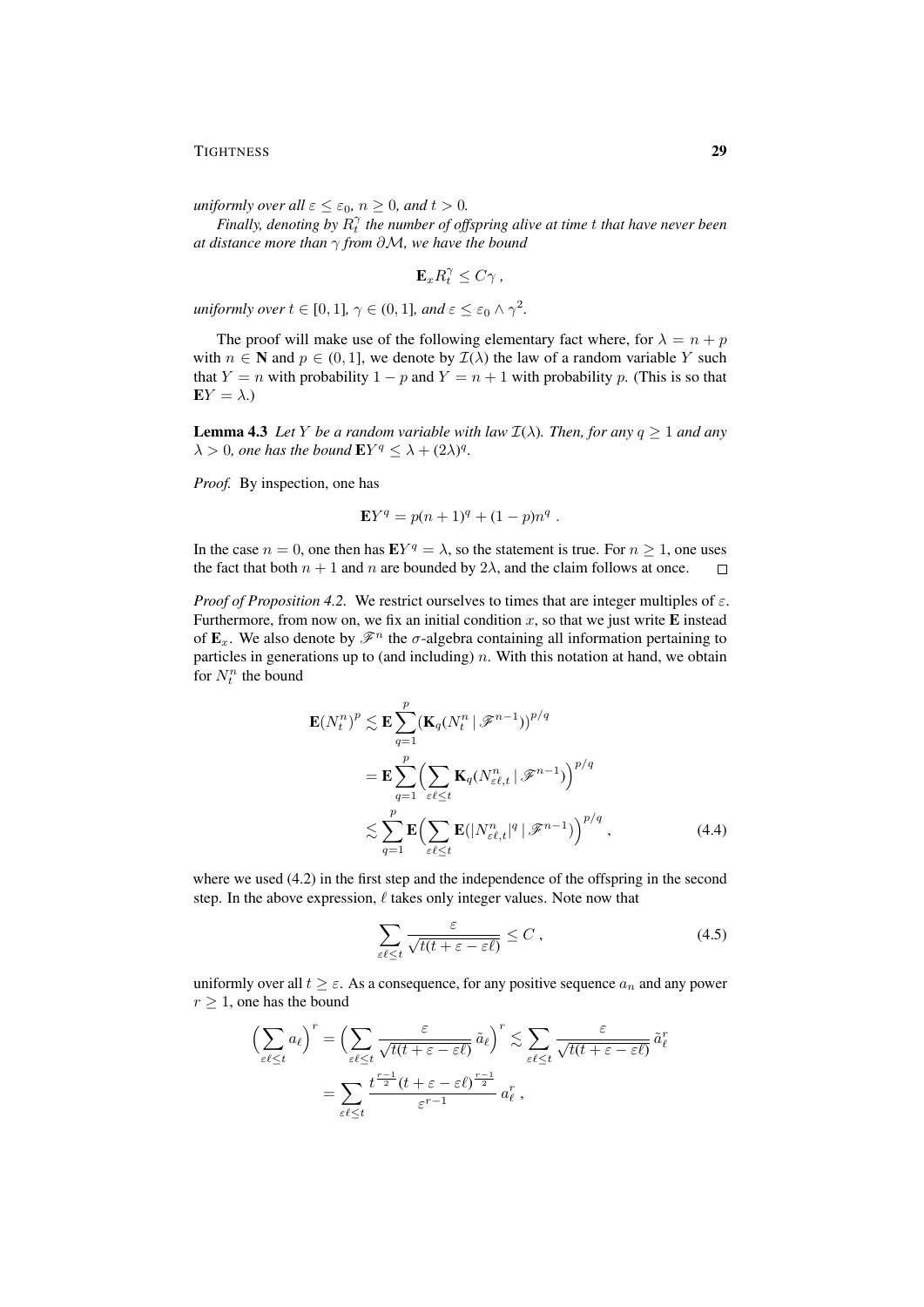where we have set  $\tilde{a}_{\ell} = \varepsilon^{-1} \sqrt{t(t + \varepsilon - \varepsilon \ell)} a_{\ell}$  in the intermediate steps. Applying this inequality to (4.4), we obtain

$$
\mathbf{E}(N_t^n)^p \lesssim \sum_{q=1}^p \sum_{\varepsilon \in \mathcal{L}} \frac{t^{\frac{p-q}{2q}} (t + \varepsilon - \varepsilon \ell)^{\frac{p-q}{2q}}}{\varepsilon^{\frac{p-q}{q}}} \mathbf{E}\Big(\mathbf{E}(|N_{\varepsilon \ell, t}^n|^q \,|\, \mathcal{F}^{n-1})\Big)^{p/q} \,. \tag{4.6}
$$

Denote now by  $M_s^{n,j}$  the number of particles in the *n*th generation created at time *s* by the jth particle from the  $n - 1$ st generation. We write  $\mathscr{G}_s$  for the  $\sigma$ -algebra generated by this additional data. Each of these particles yields a contribution to  $N_{s,t}^n$  of either 1 or 0, depending whether it survives or not. Furthermore, these contributions, which we will denote by  $S_{s,t}^{n,j,i}$ , are all independent and, for the same value of j, they are also identically distributed. By definition, we thus have the identity

$$
N_{\varepsilon\ell,t}^n = \sum_{j=1}^{N_{\varepsilon(\ell-1)}^{n-1}} \sum_{i=1}^{M_{\varepsilon\ell}^{n,j}} S_{\varepsilon\ell,t}^{n,j,i}.
$$

We now twice make use of the inequality

$$
\left(\sum_{j=1}^{m} a_j\right)^q \le m^{q-1} \sum_{j=1}^{m} a_j^q ,\qquad (4.7)
$$

which is valid for any  $q \ge 1$ ,  $m \ge 0$  and sequence of positive numbers  $a_j$ . This yields the bound

$$
(N_{\varepsilon\ell,t}^n)^q \le (N_{(\ell-1)\varepsilon}^{n-1})^{q-1} \sum_{j=1}^{N_{(\ell-1)\varepsilon}^{n-1}} (M_{\varepsilon\ell}^{n,j})^{q-1} \sum_{i=1}^{M_{\varepsilon\ell}^{n,j}} S_{\varepsilon\ell,t}^{n,j,i}.
$$
 (4.8)

Note that since  $S_{\varepsilon \ell,t}^{n,j,i}$  can only take the values 0 or 1, raising it to the power q makes no difference. By the "gambler's ruin theorem" [LL10, Thm 5.1.7], we have the bound

$$
\mathbf{E}(S_{\varepsilon\ell,t}^{n,j,i} \mid \mathscr{F}^{n-1} \lor \mathscr{G}_{\varepsilon\ell}) \le C\sqrt{\varepsilon} \frac{\xi^j + 1}{\sqrt{t + \varepsilon - \ell\varepsilon}} ,\qquad(4.9)
$$

where  $\sqrt{\varepsilon} \xi^j$  denotes the step performed by the *j*th particle of the  $(n - 1)$ st generation between times  $\varepsilon(\ell - 1)$  and  $\varepsilon \ell$ . Regarding the number of offspring  $M_{\varepsilon \ell}^{n,j}$ , it follows from the definition of the algorithm that its distribution is given by  $\mathcal{I}(\exp(a\sqrt{\epsilon}\xi_+^j)-1)$ , where  $\xi_{+}^{j}$  denotes the positive part of  $\xi^{j}$ . Combining this with (4.8), Lemma 4.3, and (4.9), we thus obtain the bound

$$
\mathbf{E}(|N_{\varepsilon\ell,t}^n|^q \,|\, \mathscr{F}^{n-1}) \lesssim |N_{(\ell-1)\varepsilon}^{n-1}|^{q-1} \sum_{j=1}^{N_{(\ell-1)\varepsilon}^{n-1}} \sqrt{\varepsilon} \frac{(e^{a\sqrt{\varepsilon}\xi_+^j}-1)+(e^{a\sqrt{\varepsilon}\xi_+^j}-1)^q}{\sqrt{t+\varepsilon-\varepsilon\ell}}(\xi^j+1) .
$$

In order to simplify this expression, we use the fact that, for  $x \geq 0$ , there exists a constant  $C$  depending on  $q$  such that

$$
e^x - 1 \leq xe^x
$$
,  $(e^x - 1)^q \leq Cxe^{qx}$ ,

for every  $q \geq 1$ . This yields

$$
\mathbf{E}(|N_{\varepsilon \ell,t}^n|^q \, | \, \mathscr{F}^{n-1}) \lesssim |N_{(\ell-1)\varepsilon}^{n-1}|^{q-1} \sum_{j=1}^{N_{(\ell-1)\varepsilon}^{n-1}} \varepsilon \frac{\mathbf{1}_{\xi^j \geq 0} e^{aq\sqrt{\varepsilon}\xi^j}}{\sqrt{t+\varepsilon-\varepsilon \ell}} \left(\xi^j+1\right)^2.
$$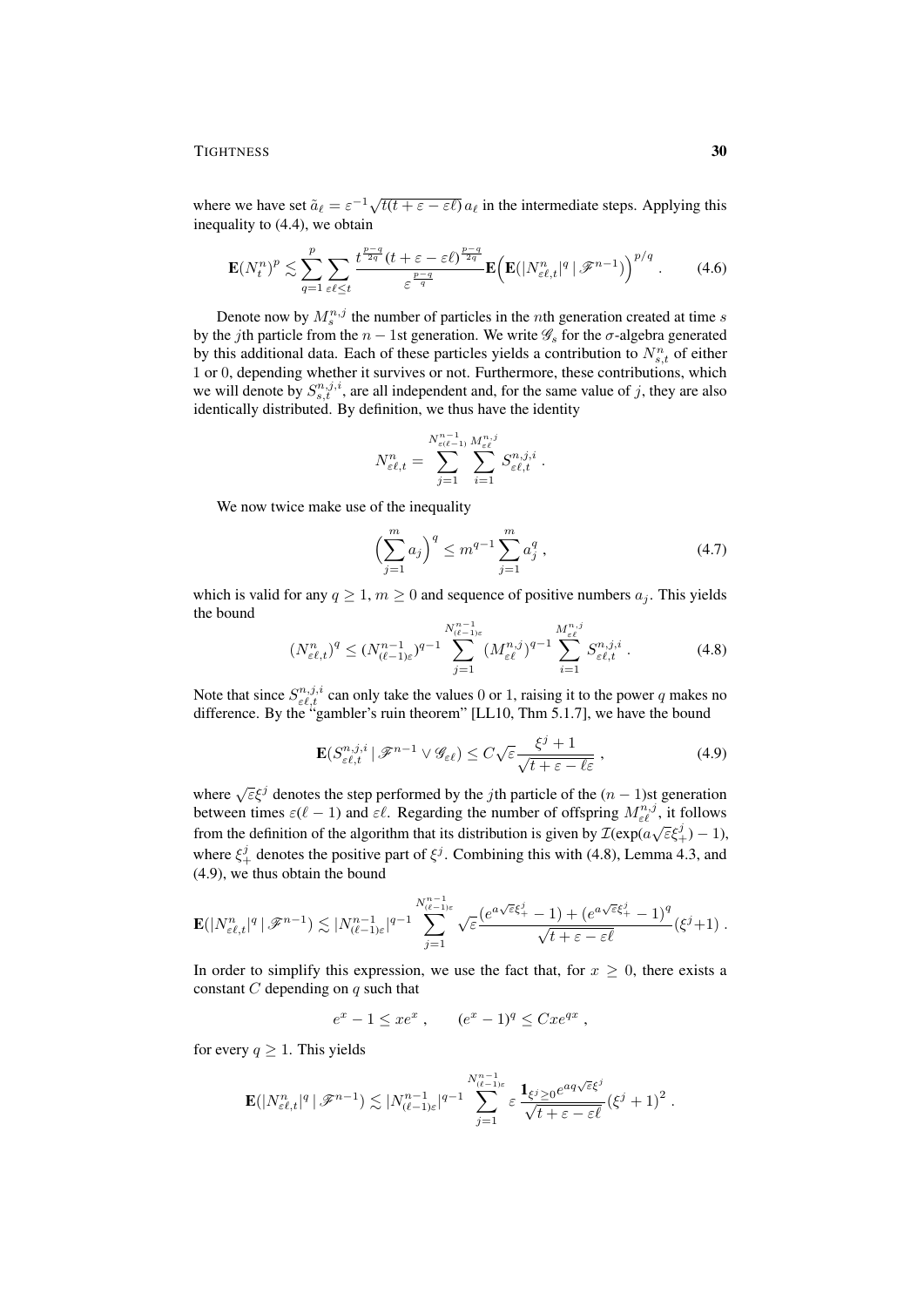Using (4.7) once again, we get the bound

$$
\left(\mathbf{E}(|N_{\varepsilon\ell,t}^n|^q \,|\, \mathscr{F}^{n-1})\right)^{\frac{p}{q}} \lesssim |N_{(\ell-1)\varepsilon}^{n-1}|^{p-1} \sum_{j=1}^{N_{(\ell-1)\varepsilon}^{n-1}} \varepsilon^{\frac{p}{q}} \frac{\mathbf{1}_{\xi^j \geq 0} e^{ap\sqrt{\varepsilon}\xi^j}}{(t+\varepsilon-\varepsilon\ell)^{\frac{p}{2q}}} \left(\xi^j+1\right)^{\frac{2p}{q}}.
$$

At this stage, we note that, conditional on the state of the system at time  $\varepsilon(\ell - 1)$  the steps  $\xi^j$  are all independent and identically distributed with law  $\nu$ . Setting

$$
P_{\varepsilon} = \int_0^{\infty} e^{ap\sqrt{\varepsilon}z}(z+1)^{\frac{2p}{q}}\nu(dz),
$$

it follows that

$$
\mathbf{E}(\mathbf{E}(|N_{\varepsilon \ell,t}^n|^q \,|\, \mathscr{F}^{n-1}))^{\frac{p}{q}} \lesssim \frac{\varepsilon^{\frac{p}{q}} P_\varepsilon}{(t+\varepsilon-\varepsilon \ell)^{\frac{p}{2q}}} \mathbf{E}|N_{(\ell-1)\varepsilon}^{n-1}|^p \;.
$$

Inserting this into (4.6) yields for  $t < 1$  the bound

$$
\mathbf{E}(N_t^n)^p \lesssim P_\varepsilon \sum_{\varepsilon \ell \le t} \frac{\varepsilon}{\sqrt{t + \varepsilon - \varepsilon \ell}} \mathbf{E} |N_{(\ell-1)\varepsilon}^{n-1}|^p.
$$

On the other hand, since we assumed that the initial particle is immortal,  $N_s^{n-1}$  is stochastically increasing as a function of  $s$ , so that we obtain from  $(4.5)$  the bound

$$
\mathbf{E}(N_t^n)^p \lesssim P_\varepsilon \sqrt{t} \, \mathbf{E}(N_t^{n-1})^p \; .
$$

Since, by the exponential integrability assumption on  $\nu$ , there exists  $C > 0$  such that, for  $\varepsilon$  small enough,  $P_{\varepsilon} \leq C$  and since  $N_t^0 = 1$ , we conclude that there exists some  $\lambda_p$ such that, for all  $n \geq 1$ , one has the bound

$$
\mathbf{E}(N_t^n)^p \lesssim \left(\lambda_p t\right)^{n/2} \,. \tag{4.10}
$$

It follows that there exists  $t_* > 0$  (depending on p) such that  $\mathbf{E}(N_t)^p \leq 2$  (say), for every  $t \le t_*$ . To show that  $\mathbf{E}(N_t)^p < \infty$  for every t, we use again (4.7), combined with the Markov property of the process to conclude that  $\mathbf{E}(N_{t+t_{\star}})^p \leq 2\mathbf{E}(N_t)^p$ , from which the first claim follows.

To get (4.3), observe that if we choose  $\varrho$  small enough so that  $\lambda_1 \varrho \leq 1/4$ , the bound with  $t \leq \rho$  follows from (4.10). Denote now by  $\mathcal{F}_t$  the filtration generated by all events up to time t. For t and  $\rho$  that are multiples of  $\varepsilon$  it follows from the Markov property that

$$
\mathbf{E}(N_t^n\,|\,\mathcal{F}_{t-\varrho})\leq \sum_{\ell=0}^n N_{t-\varrho}^\ell \,\mathbf{E} N_\varrho^{n-\ell}
$$

where the expectation on the right is taken with respect to an initial condition with one single immortal particle. The claimed bound for arbitrary  $t > 0$  therefore follows by induction.

It remains to obtain the bound on  $R_t^{\gamma}$ . Denote by  $R_{s,t}^{\gamma}$  the number of offspring contributing to  $R_t^{\gamma}$  that are created at time  $s < t$ , so that  $R_t^{\gamma} = \sum_{\varepsilon k \leq t} R_{k\varepsilon,t}^{\gamma}$ . Denote now by  $Q_{z,t}^{\gamma}$  the probability that, after time t, the random walk (4.1) with initial condition  $\sqrt{\varepsilon}$ z has never exited the interval [0,  $\gamma$ ]. It then follows that

$$
\mathbf{E}(R_{k\varepsilon,t}^{\gamma} \,|\, \mathcal{F}_{k\varepsilon}) = a\sqrt{\varepsilon}N_{k\varepsilon} \int_0^{\infty} \int_0^z e^{a\sqrt{\varepsilon}z} Q_{y,t-k\varepsilon}^{\gamma} \, dy \, \nu(dz) \,. \tag{4.11}
$$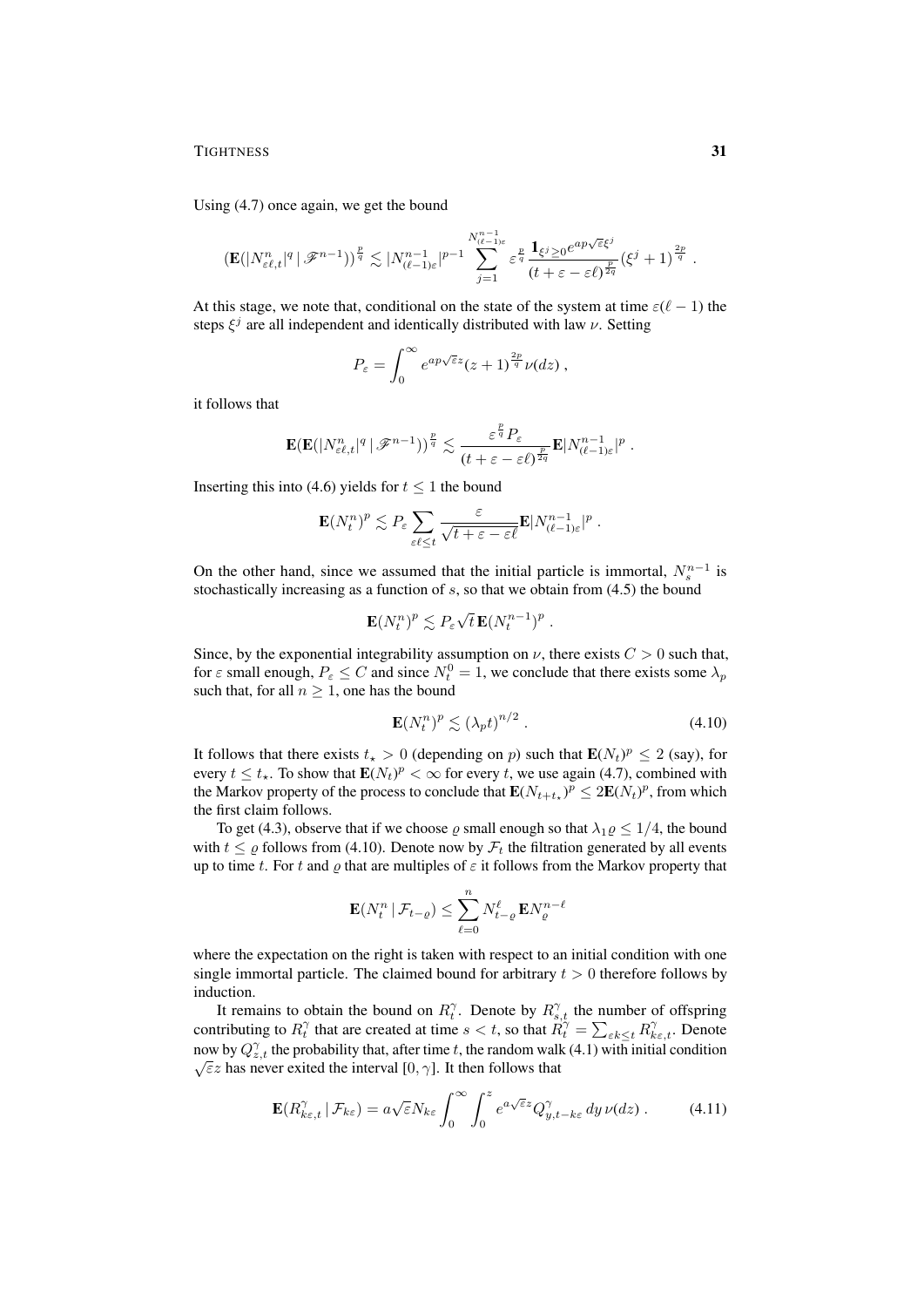This is because, by Step 3 of Algorithm TDMC, the expected number of offspring This is because, by step 5 of Argorium TDMC, the expected number of orispring created by a particle performing an upward step of size  $\sqrt{\varepsilon}z$  is given by  $e^{a\sqrt{\varepsilon}z} - 1$  while, created by a particle performing an upward step of size  $\sqrt{\epsilon}z$  is given by  $e^{-y} - 1$  while<br>if we denote by  $\sqrt{\epsilon}y$  the distance between the starting point of the offspring and the "wall" below which it is killed, the law of y is given by  $c^{-1} \int_0^z e^{a\sqrt{\varepsilon}y} dy$  where c is a normalizing constant. Since  $c = (e^{a\sqrt{\epsilon}z} - 1)/a\sqrt{\epsilon}$ , (4.11) follows.

Using again the gambler's ruin theorem, combined with the Markov property of the random walk, we obtain for  $Q_{z,t}^{\gamma}$  the bound

$$
Q_{z,t}^{\gamma} \leq C \frac{(z+1)\sqrt{\varepsilon}}{\sqrt{t+\varepsilon}} \bar{Q}_{t/2}^{\gamma} ,
$$

where  $\overline{Q}_t^{\gamma}$  is the probability that the random walk (4.1), starting at the origin, stays within  $[-\gamma, \gamma]$  up to time t. Using the scaling properties of Brownian motion, combined with [Fra73], we conclude that one has the bound

$$
\bar Q_t^\gamma \leq 1 \wedge \frac{C \delta^{2q}}{t^q} \; ,
$$

for every  $q > 0$ , so that

$$
Q_{z,t}^{\gamma} \lesssim \frac{(z+1)\sqrt{\varepsilon}}{\sqrt{t+\varepsilon}} \left(1 \wedge \frac{\delta^{2q}}{t^{q}}\right).
$$

Inserting this bound into (4.11), using the previously obtained bounds on  $N_{k\varepsilon}$ , and summing over all  $k$ , the claim follows at once.  $\Box$ 

Remark 4.4 It follows from Theorem 4.1 in [HW14] that, in the particular case when the initial tag  $v$  is distributed according to the logarithm of a uniformly distributed random variable, one has the identity  $\mathbf{E}N_t = \mathbf{E}e^{ay_t}$ , where  $y_t$  is the rescaled random walk with steps  $\nu$ . The (at least one-sided) exponential integrability assumption on  $\nu$  is therefore a necessary assumption in order to obtain any kind of moment bounds on  $N_t$ .

**Remark 4.5** Even if we assume that  $\nu$  has Gaussian tails and despite the result previously obtained for the Brownian fan in Theorem 2.14, it is *not* true in general that  $N_t$  defined by Algorithm TDMC, has uniform exponential moments as  $\varepsilon \to 0$ . This is because even for the first step, the probability that the original particle performs a step of order  $\varepsilon^{-p}$  is of order  $\exp(-\varepsilon^{-2p-1})$ . If this were to happen, the number of offspring created in this way would be of order  $exp(\varepsilon^{-p})$ , which immediately shows that exponential moments blow up as  $\varepsilon \to 0$ .

#### 4.3 Compactness at any fixed time

We now show that we can find a compact set  $K_{\delta}$  such that  $\mu_t^{\epsilon}$  belongs to  $K_{\delta}$  with high probability, uniformly over  $\varepsilon$  and  $t \in [0, 1]$ . Our first ingredient for this is the following moment bound:

Proposition 4.6 *Consider the setting of Theorem 4.1. Then, there exist constants* C *and*  $\varepsilon_0$  *such that, for every*  $t \in [0, 1]$  *and every*  $\varepsilon \leq \varepsilon_0$ *, the bound* 

$$
\mathbf{E}_{X_0}\Big(\int_{\mathcal{M}} |x - x_0|^{2p} \mu_t^{\varepsilon}(dx, dv, dk)\Big) \le C t^p ,\tag{4.12}
$$

*holds uniformly over all initial conditions*  $X_0 = (x_0, v_0, 0) \in \mathcal{M}$ .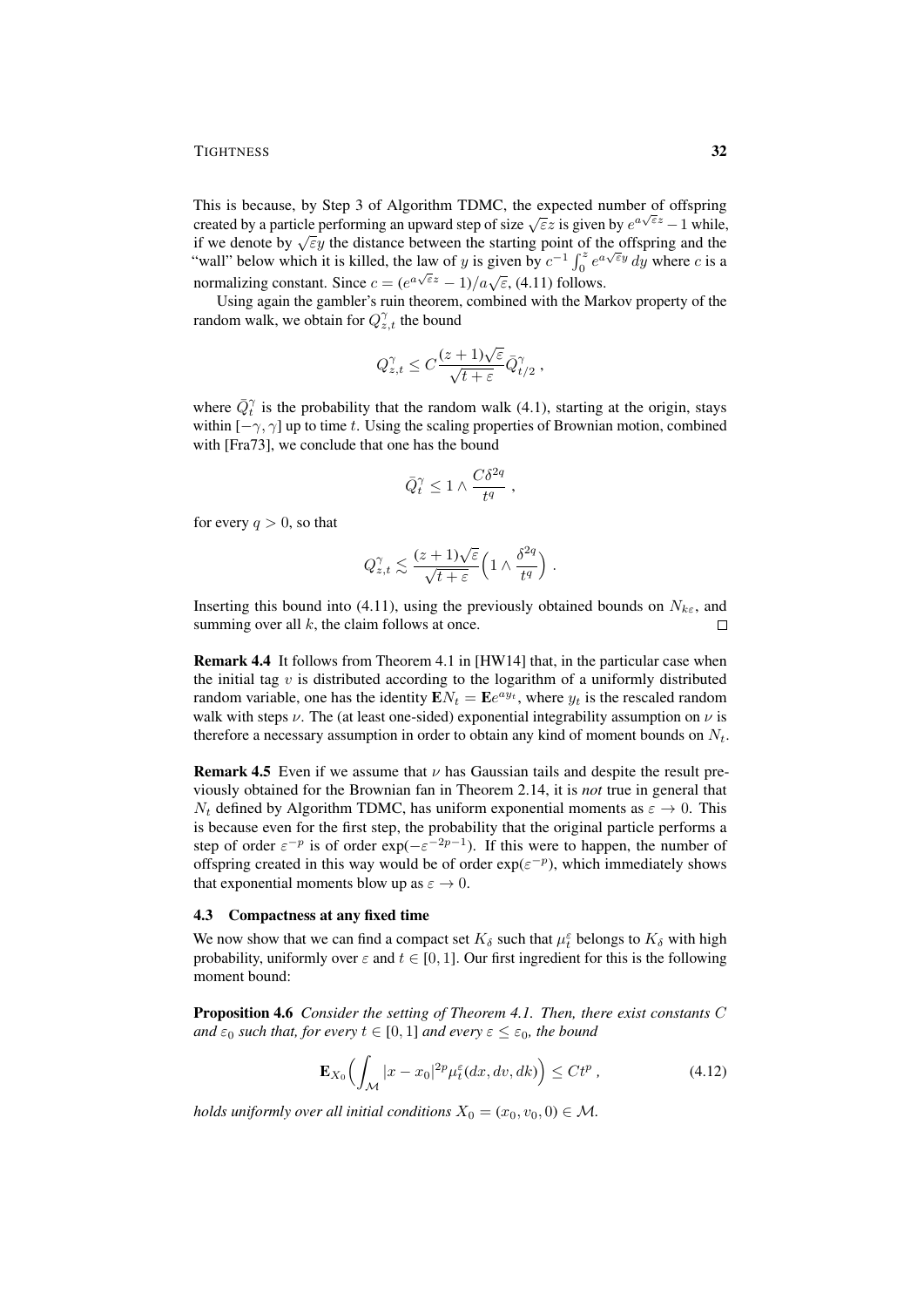*Proof.* We restrict ourselves to the case when t is an integer multiple of  $\varepsilon$ , since the bound on the remaining times easily follows from our interpolation procedure. Furthermore, we can restrict ourselves to the case when the initial particle is immortal, which formally corresponds to setting  $v = +\infty$ . By translation invariance, we also restrict ourselves to the case where the initial particle is located at the origin, and we denote the corresponding expectation by  $\mathbf{E}_0$ .

It follows from Theorem 4.1 in [HW14] that if we choose  $v = \frac{1}{a} \log u$ , where u is drawn uniformly from [0, 1] and denote by  $\tilde{\mu}_t^{\varepsilon}$  the corresponding process, then one has the identity

$$
\mathbf{E}_0\Big(\int_{\mathcal{M}}x^{2p}\tilde{\mu}_t^{\varepsilon}(dx,dv,dk)\Big)=\mathbf{E}_0\Big(e^{ay_t}(y_t)^{2p}\Big)\;,
$$

where  $y_t$  is the simple random walk (4.1) started at the origin. It follows immediately from the exponential integrability of  $\nu$  that this quantity is bounded by  $Ct^p$  for  $t \leq 1$ and for  $\varepsilon$  small enough.

On the other hand, one can realise the process  $\mu_t^{\varepsilon}$ , which starts with an immortal initial particle, in the following way:

- 1. Consider the process  $\tilde{\mu}_t^{\varepsilon}$ , where the *v*-component is as above.
- 2. When the initial (generation 0) particle is killed, replace it instantly by an immortal particle starting at the current location.

Let  $x_t^0$  denote the trajectory of the initial particle and let s be the time at which the initial particle is killed and replaced. Let  $P_t = P(s \le t)$ . By the construction just outlined, we have the recursion relation

$$
F_{t,0} = E_t + P_t \mathbf{E}(F_{t-s,x_s^0} \,|\, s \leq t) \,,
$$

where we set

$$
F_{t,x_s^0} = \mathbf{E}_0 \Big( \int_{\mathcal{M}} (x + x_s^0)^{2p} \mu_t^{\varepsilon} (dx, dv, dk) \Big) ,
$$
  

$$
E_t = \mathbf{E}_0 \Big( \int_{\mathcal{M}} x^{2p} \tilde{\mu}_t^{\varepsilon} (dx, dv, dk) \Big) .
$$

(Remember that the difference between  $E_t$  and  $F_{t,0}$  is that in order to compute F, we start with an immortal particle.) Setting  $F_t = F_{t,0}$ , using the fact that, for every  $\delta > 0$ one can find  $C_{\delta}$  such that  $(x + x_s^0)^{2p} \le C_{\delta}(x_s^0)^{2p} + (1 + \delta)x^{2p}$ , and recalling that  $E_t \leq Ct^p$ , we deduce that

$$
F_t \leq Ct^p + C_{\delta} P_t \mathbf{E}((x_s^0)^{2p} \mathbf{E}_{x_s^0}(N_{t-s}) \mid s \leq t)) + (1+\delta) P_t \mathbf{E}(F_{t-s} \mid s \leq t),
$$

where  $N_t$  is the number of particles alive at time t for the system started with an immortal particle. Note now that, for  $t \leq 1$ , we know from Proposition 4.2 that the expected number of particles alive at any given time is bounded by some constant uniform in  $\varepsilon$ . Since this bound is also uniform in the initial condition, we have

$$
P_t \mathbf{E}((x_s^0)^{2p} \mathbf{E}_{x_s^0}(N_{t-s} \mid s \leq t)) \lesssim P_t \mathbf{E}((x_s^0)^{2p} \mid s \leq t) = \mathbf{E}((x_s^0)^{2p} \mathbf{1}_{s \leq t}).
$$

Defining  $\tilde{s} = s \wedge t$ , we then obtain the trivial bound

$$
\mathbf{E}((x_s^0)^{2p}\mathbf{1}_{s\leq t}) \leq \mathbf{E}_0|y_{\tilde{s}}|^{2p} \leq \mathbf{E}_0|y_t|^{2p} \lesssim t^p,
$$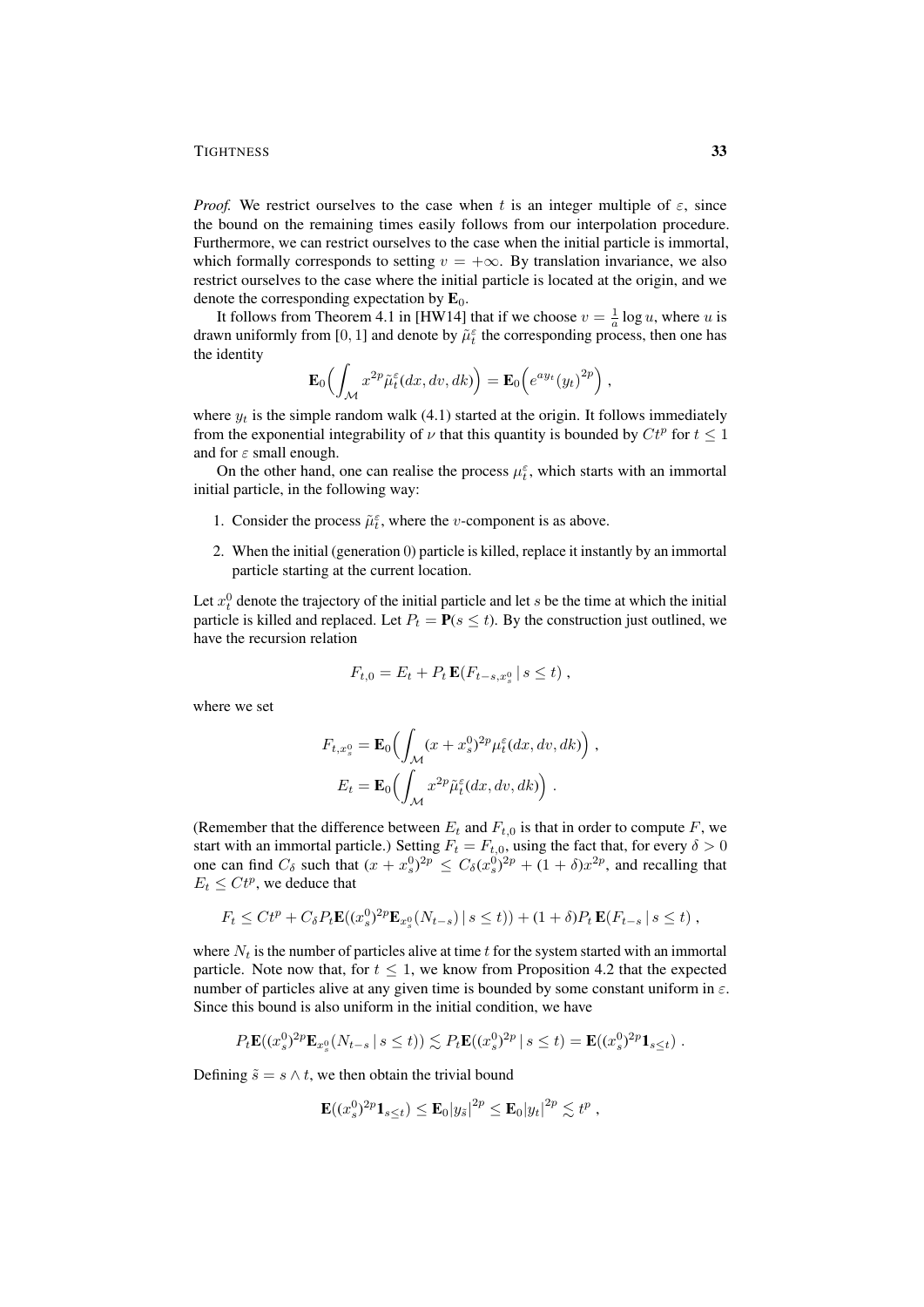where we made use of the fact that  $|y_t|^{2p}$  is a submartingale to obtain the second inequality.

Setting now  $\bar{F}_t = \sup_{s \le t} F_s$ , we can combine all of these bounds to get the inequality

$$
\bar{F}_t \leq C_\delta t^p + (1+\delta)P_t\bar{F}_t.
$$

Since one can check (for example by again using the fact that the random walk approximates a Brownian motion for small  $\varepsilon$ ) that  $\sup_{\varepsilon \leq 1} \sup_{t \leq 1} P_t = \sup_{\varepsilon \leq 1} P_1 < 1$ , the claim follows at once by choosing  $\delta$  sufficiently small.  $\Box$ 

This result can now be used to deduce the announced uniform tightness result over fixed times:

Proposition 4.7 *Consider the setting of Theorem 4.1. Then, for every* δ > 0 *there exists a* compact set  $K_{\delta} \subset \mathcal{X}$  such that  $\mathbf{P}_{X_0}(\mu_t^{\varepsilon} \in K_{\delta}) > 1 - \delta$ , uniformly over  $t \in [0,1]$ ,  $\varepsilon \leq \varepsilon_0$  and  $X_0 \in \mathcal{M}^0$ .

*Proof.* For any  $n \in \mathbb{Z}_+$  and  $R \in \mathbb{R}_+$ , denote

$$
\mathcal{M}^{[n]} = \{(x, v, \ell) \in \mathcal{M} : \ell \leq n\}, \quad B_R = \{(x, v, \ell) \in \mathcal{M} : |x| \vee |v| \leq R\}.
$$

For any such n and R and for  $m \in \mathbb{Z}_+$ , we then denote by  $K_{n,m,B} \subset \mathcal{X}$  the set of all integer-valued measures  $\eta$  on M such that  $\eta(\mathcal{M} \setminus \mathcal{M}^{[n]}) = 0$ ,  $\eta(\mathcal{M}) \leq m$ , and  $\eta(\mathcal{M} \setminus B_R) = 0$ . Since these sets are obviously compact, it suffices to find, for every  $\delta > 0$ , sufficiently large values n, R and m so that  $P_{X_0}(\mu_t^{\varepsilon} \in K_{n,m,R}) > 1 - \delta$ uniformly over all  $\varepsilon \leq \varepsilon_0$  and  $t \in [0, 1]$ .

Note that  $K_{n,m,R}\subset K^1_n\cap K^2_m\cap K^x_R\cap K^v_R$  where, for  $K^1_n$  and  $K^2_m$  we only enforce the conditions involving *n* and *m* respectively. The set  $K_R^x$  consists of configurations such that the x-coordinate of every particle is less than R in absolute value, while  $K_R^v$ enforces that the v-coordinate be less than R.

It follows immediately from (4.3) that there exists  $\gamma > 0$  and a constant C (depending in principle on the time we consider, but it can be chosen uniformly over  $t \in [0, 1]$ ), such that

$$
\mathbf{P}_{X_0}(\mu_t^{\varepsilon} \notin K_n^1) \le C e^{-\gamma n},
$$

for every  $n \geq 0$ . Similarly, it follows from the moment bounds on  $N_t$  obtained in Proposition 4.2 that, for every  $p > 0$ , there exists C such that

$$
\mathbf{P}_{X_0}(\mu_t^{\varepsilon} \notin K_m^2) \leq \frac{C}{m^p} .
$$

In order to get a bound on the x-coordinate of the particles, we combine Proposition  $4.6$ with Chebyshev's inequality, so that

$$
\mathbf{P}_{X_0}(\mu_t^{\varepsilon} \notin K_R^x) \leq \frac{C}{R^2}.
$$

It remains to obtain a bound on the probability of not being in  $K_R^v$ . For this, we use the fact that on the one hand, the label of a particle always satisfies  $v > -ax$ . On the other hand, any descendant of the initial particle will always satisfy  $v \le -a \sup_{t \le 1} x_t^0$ , where here we denote by  $x_t^0$  the position of the original particle at time t. Since this particle was assumed to start at the origin, we obtain  $v^2 \le a^2 x^2 + a^2 \sup_{t \le 1} (x_t^0)^2$ , so that we obtain the bound

$$
\mathbf{P}_{X_0}(\mu_t^{\varepsilon} \notin K_R^v) \leq \frac{C}{R^2},
$$

just as above. Combining all of these bounds, the claim follows by choosing  $n$ ,  $R$  and  $m$  large enough.  $\Box$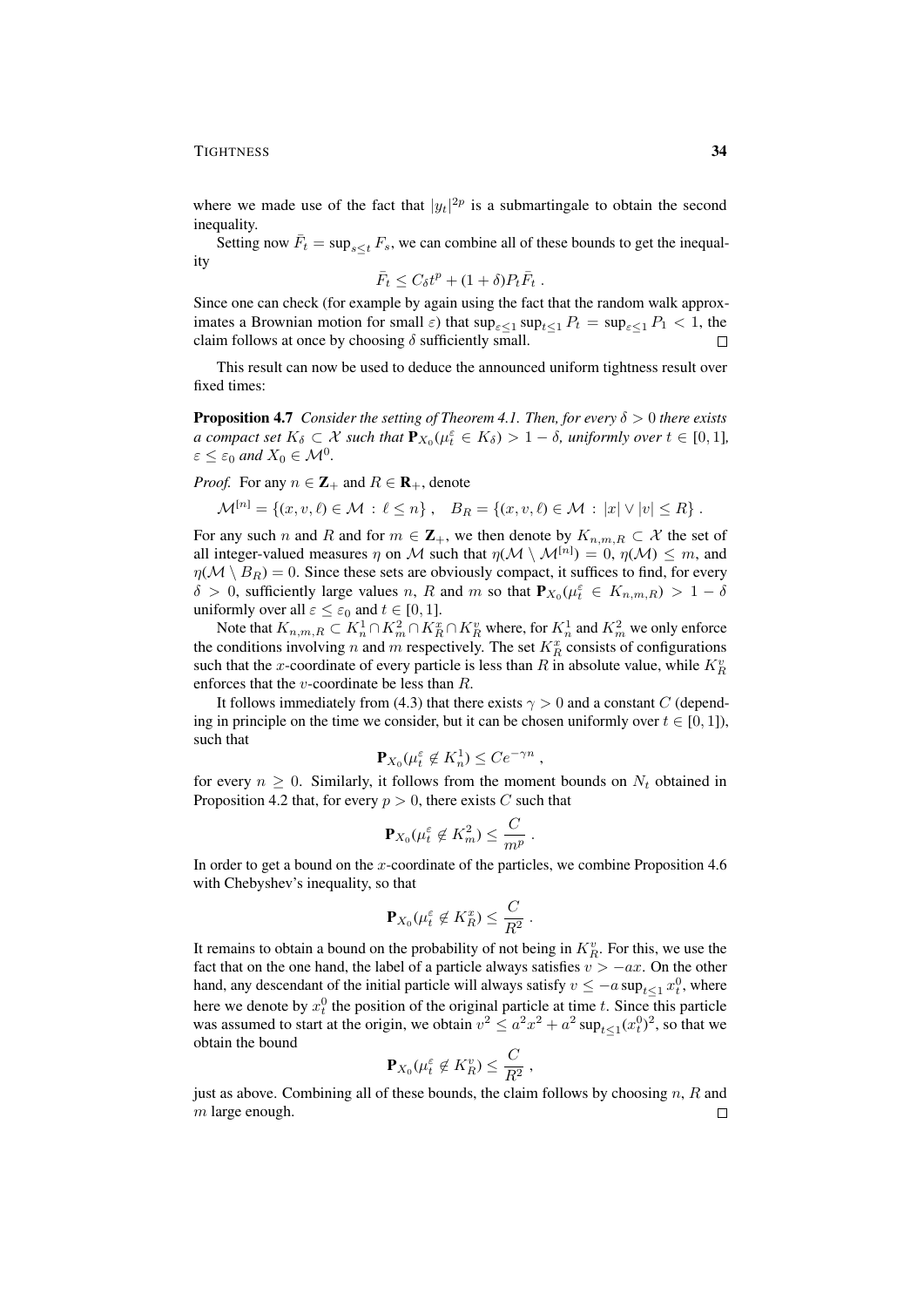#### 4.4 Kolmogorov criterion

The aim of this section is to obtain the following bound on the time regularity of our process:

**Proposition 4.8** *For every*  $p \leq 1$  *and*  $q \geq 1$ *, there exists a constant* C *such that* 

$$
\mathbf{E}_{X_0} \|\mu_{\delta}^{\varepsilon} - \delta_{X_0}\|_p^q \le C\delta^{pq/2} \,, \tag{4.13}
$$

where  $X_0 \in \mathcal{M}^0$  is an initial condition with only one particle in the system, and  $\delta < 1$ *is an integer multiple of* ε*.*

Remark 4.9 As usual, the precise location of the particle is irrelevant by translation invariance, so the above bound is uniform over all choices of  $X_0$ .

Before we proceed to the proof of Proposition 4.8, we observe that the bound (4.13) implies that Kolmogorov's criterion holds for the process over a fixed interval of time:

**Corollary 4.10** *For every*  $p \leq 1$  *and*  $q \geq 1$ *, one has the bound* 

$$
\mathbf{E}_{X_0} \|\mu_{t+\delta}^{\varepsilon} - \mu_t^{\varepsilon}\|_p^q \le C\delta^{pq/2} \,,\tag{4.14}
$$

*uniformly over all*  $\delta, t, \varepsilon \in [0, 1]$ *.* 

*Proof.* Note first that we can restrict ourselves to the case when t and  $\delta$  are integer multiples of  $\varepsilon$ . Indeed, it follows from the definition of  $\|\cdot\|_p$  and from (3.5) that, if  $k \in \leq s < t \leq (k+1)\varepsilon$ , then

$$
\|\mu_s^\varepsilon-\mu_t^\varepsilon\|\leq \varepsilon^{-p}|t-s|^p\|\mu_{k\varepsilon}^\varepsilon-\mu_{(k+1)\varepsilon}^\varepsilon\|\;.
$$

We then obtain from Proposition 4.8 the bound

$$
\mathbf{E}_{X_0} \|\mu_{t+\delta}^{\varepsilon} - \mu_t^{\varepsilon}\|_p^q = \mathbf{E}_{X_0} \left( \mathbf{E}_{X_0} (\|\mu_{t+\delta}^{\varepsilon} - \mu_t^{\varepsilon}\|_p^q | \mathcal{F}_t) \right)
$$
  
\n
$$
\leq \mathbf{E}_{X_0} \left( |N_t|^{q-1} \sum_{j=1}^{N_t} \mathbf{E}_{X_t^{(j)}} \|\mu_{\delta}^{\varepsilon} - \delta_{X_t^{(j)}} \|_p^q \right)
$$
  
\n
$$
\leq C \delta^{pq/2} \mathbf{E}_{X_0} (|N_t|^q) \leq C \delta^{pq/2} ,
$$

where we made use of the Markov property, (4.7), and (4.13).

*Proof of Proposition 4.8.* Denote by  $X_t$  the location at time t of a single particle starting at  $X_0 = (x_0, v_0, 0)$  and evolving under the rescaled random walk stopped when it reaches the boundary of M. Denote by  $x_t$  the position in **R** corresponding to  $X_t$ . From the properties of the random walk and the definition of  $\|\cdot\|_p$ , for every  $q > 1$  there exists a constant  $C$  such that the bound

$$
\mathbf{E}_{X_0} \|\delta_{X_\delta} - \delta_{X_0}\|_p^q \leq C \delta^{qp/2} \;,
$$

holds, independently of the initial condition and independently of  $\varepsilon \leq 1$ .

Let us now bound the contribution from the descendants of the initial particle. Ordering the particles alive at time  $t$  in such a way that the original particle has label  $1$ 

 $\Box$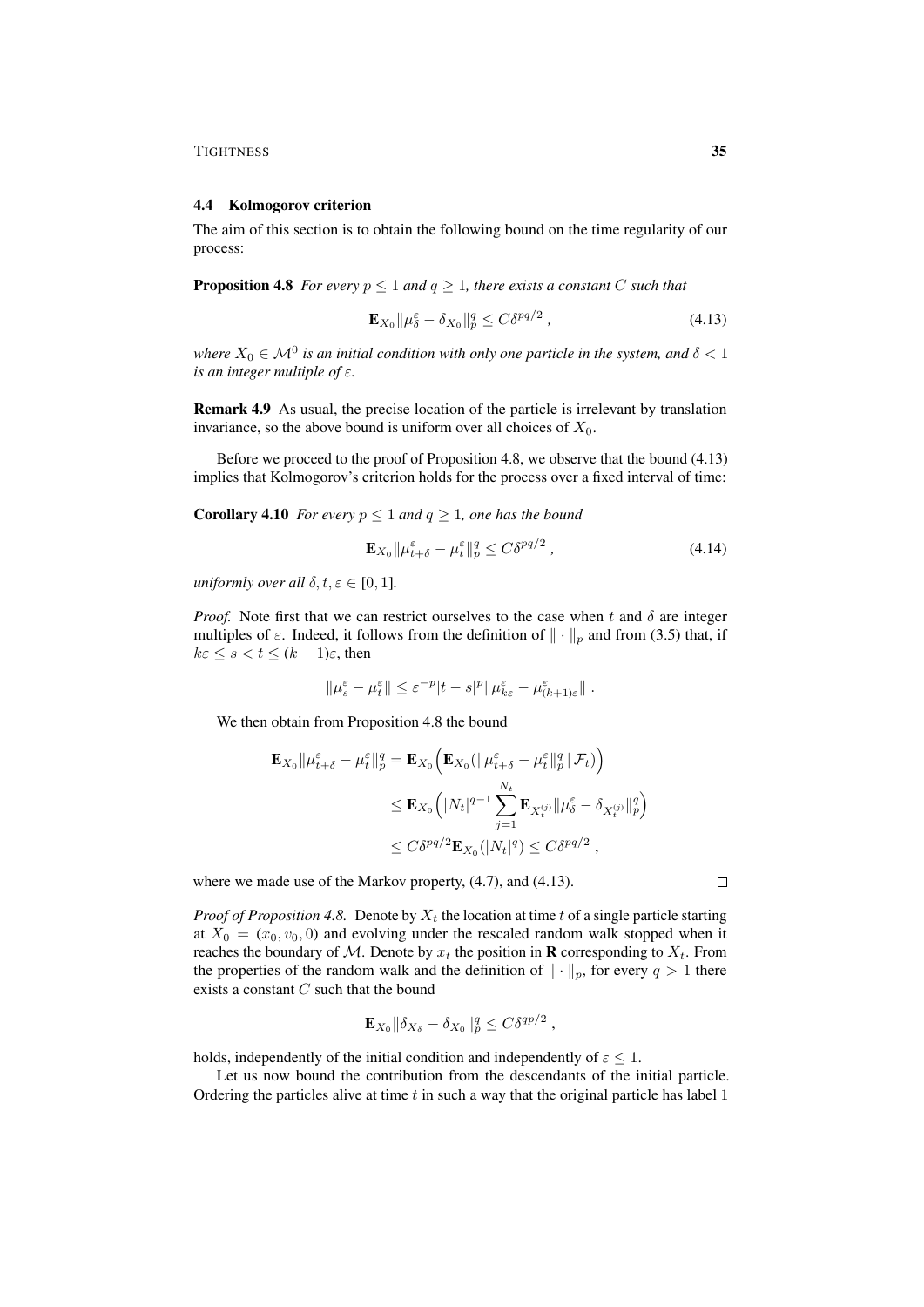(if it is not alive anymore, we consider it as being located on the boundary, where it was stopped), we have the bound

$$
\|\delta_{X_{\delta}}-\mu_{\delta}^{\varepsilon}\|_{p}\leq \sum_{j=2}^{N_{\delta}}d_{p}(X_{\delta}^{(j)},\partial\mathcal{M}),
$$

so that

$$
\mathbf{E}_{X_0} \|\delta_{X_{\delta}} - \mu_{\delta}^{\varepsilon}\|_p^q \le \mathbf{E}_{X_0} \Biggl( \sum_{j=2}^{N_{\delta}} d_p(X_{\delta}^{(j)}, \partial \mathcal{M}) \Biggr)^q
$$
  
\$\le \left( \left( \mathbf{E}\_{X\_0} (N\_{\delta} - 1)^{2q-1} \right) \left( \mathbf{E}\_{X\_0} \sum\_{j=2}^{N\_{\delta}} d\_p^{2q}(X\_{\delta}^{(j)}, \partial \mathcal{M}) \right) \right)^{1/2}\$  
\$\le C \left( \mathbf{E}\_{X\_0} \sum\_{j=2}^{N\_{\delta}} d\_p^{2q}(X\_{\delta}^{(j)}, \partial \mathcal{M}) \right)^{1/2}\$,

where the second inequality follows from Proposition 4.2. Recall now that if  $X_{\delta}^{(j)} =$  $(x, v, n)$ , then one has  $d_p(X_{\delta}^{(j)}, \partial \mathcal{M}) = |x - v/a|^p$ , where  $v/a$  is guaranteed to take values between  $\inf_{s \leq \delta} x_s$  and x. As a consequence, we have the bound

$$
|x - v/a|^p \le |x - \inf_{s \le \delta} x_s|^p \le |x - x_0|^p + \sup_{s \le \delta} |x_s - x_0|^p,
$$

so that

$$
\mathbf{E}_{X_0} \sum_{j=2}^{N_{\delta}} d_p^{2q}(X_{\delta}^{(j)}, \partial \mathcal{M}) \lesssim \mathbf{E}_{X_0} \Big( N_{\delta} \sup_{s \leq \delta} |x_s - x_0|^{2pq} \Big) \n+ \mathbf{E}_{X_0} \int |x - x_0|^{2pq} \mu_{\delta}^{\varepsilon}(dx, dv, dk) \lesssim \delta^{pq} ,
$$

where the last bound is a consequence of Propositions 4.2 and 4.6, as well as standard bounds on the supremum of a random walk. The claim now follows at once.  $\Box$ 

# 5 Convergence of fixed-time distributions

In this section, we show that any limiting process obtained from the tightness result of the previous section necessarily coincides with the Brownian fan constructed in Section 3.2. With the notations of that section at hand, our convergence result can be formulated as follows.

**Theorem 5.1** *Consider the setting of Theorem 4.1 with an initial condition*  $X_0 =$  $(x, v, 0) \in M$ , and consider  $\mu_t$  as above with the "initial condition" for  $\mu^{[\infty]}$  given by *a Brownian motion starting at x, killed when it reaches the level*  $-v/a$ *.* 

*Then, for every*  $p \in (0, 1]$ *, there exists a version of the process*  $\{\mu_t\}_{t>0}$  *which is a* continuous Markov process with values in  $\ell^p(\mathcal{M})$ . Furthermore, denoting the law of *its restriction to the time interval* [0, 1] *by* L*, the sequence of measures* L ε *converges weakly to*  $\mathcal L$  *in*  $\mathcal C([0,1], \ell^p(\mathcal M))$ *.*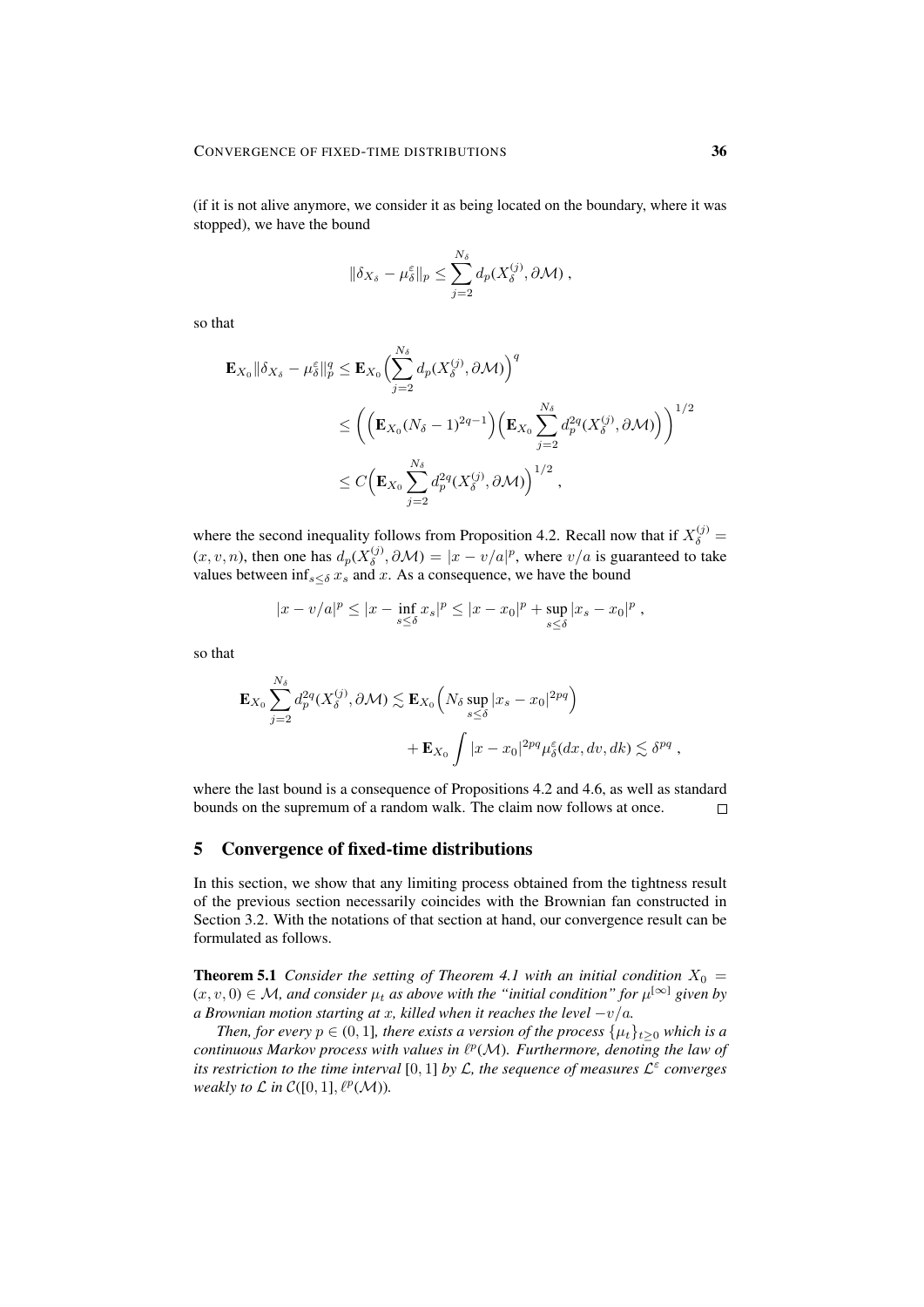*Proof.* It suffices to show that, for any fixed collection of times  $\{t_1, \ldots, t_k\}$ , the law of  $\{\mu_{t_i}^{\varepsilon}\}_{i \leq k}$  converges weakly to that of  $\{\mu_{t_i}\}_{i \leq k}$ . Indeed, Corollary 4.10 then implies that the process  $\mu_t$  satisfies Kolmogorov's continuity criterion and therefore has a continuous version. By Theorem 4.1, we deduce weak convergence in  $\mathcal{C}([0,1], \ell^p(\mathcal{M}))$  from the convergence of marginals. Using the Markov property, the superposition property of the process, and Proposition 4.2, we reduce ourselves to the case  $k = 1$  with an initial condition consisting of one single particle.

Denote now by  $\mu^{\epsilon,[\infty]}$  the random integer-valued measure on  $\mathcal E$  obtained by running Algorithm TDMC until time 1. Observe that  $\mu^{\epsilon,[\infty]}$  can be built in the following way. For an excursion  $w \in \mathcal{E}$ , we build a random measure  $\mathcal{Q}^{\varepsilon}(w)$  by the following procedure. For every  $k \in \mathbb{N}$  with  $\epsilon k > \mathfrak{s}(w)$  and  $\varepsilon(k+1) < \mathfrak{e}(w) \wedge 1$  we set

$$
\Delta w_k = w_{(k+1)\varepsilon} - w_{k\varepsilon} .
$$

If  $\Delta w_k > 0$ , we then draw a random variable  $N_k^1$  with law  $\mathcal{I}(\exp(a\Delta w_k) - 1)$  (see (1.5) and Lemma 4.3). For  $j = 1, ..., N_k^1$ , we build i.i.d. excursions  $w^{k,j} \in \mathcal{E}$  by the following procedure. First, draw a uniform random variable  $u \sim \mathcal{U}(\exp(-a\Delta w_k), 1)$ and set  $v = \log u - aw_{k\epsilon}$ . Then, denote by  $\{y_{\ell\epsilon}^{k,j}\}_{\ell=0}^L$  an instance of the random walk (4.1), started at  $w_{(k+1)\varepsilon}$  and stopped just before it becomes smaller than  $-v/a$ (so that  $y_{L\varepsilon}^{k,j} > -v/a$ ). The excursion  $w^{k,j}$  is then given by  $\mathfrak{s}(w^{k,j}) = k\varepsilon$ ,  $\mathfrak{e}(w^{k,j}) =$  $(L+k+2)\varepsilon$ ,  $w_{\varepsilon(\ell+k+1)}^{k,j} = y_{\ell\varepsilon}^{k,j}$  for  $\ell \in \{0,\ldots,L\}$ ,  $w^{k,j}(\ell\varepsilon) = -v/a$  for the remaining integer values of  $\ell$ , and linear interpolation in between integer values. We then set

$$
\mathscr{Q}^{\varepsilon}(w) = \sum_{k=1}^{\infty} \sum_{j=1}^{N_k^1} \delta_{w^{k,j}} ,
$$

which is the point measure describing the children of the particle with trajectory  $w$ . Similarly to before, we build  $\mu^{\epsilon,[\infty]}$  recursively by the following procedure:

- Build an excursion  $w^0 \in \mathcal{E}$  as above, starting at x and stopped at  $-v/a$ , where  $(x, v, 0) \in \mathcal{M}$  is the initial condition appearing in the statement. Set  $\mu^{\varepsilon, 0} = \delta_{w^0}$ .
- Given  $\mu^{\varepsilon,\ell}$ , define  $\mu^{\varepsilon,\ell+1}$  by

$$
\mu^{\varepsilon,\ell+1} = \int_{\mathcal{E}} \mathscr{Q}^{\varepsilon}(w) \, \mu^{\varepsilon,\ell}(dw) \, ,
$$

where the  $\{\mathcal{Q}^{\epsilon}(w)\}_{w \in \mathcal{E}}$  are all independent (and independent of the  $\mu^{\epsilon,\ell'}$  with  $\ell' \leq \ell$ ). Note that the integral is actually a finite sum, so the construction makes sense.

• Set  $\mu^{\varepsilon,[\ell]} = \sum_{\ell'=0}^{\ell} \mu^{\varepsilon,\ell'}$  for positive  $\ell$  (including the case  $\ell = \infty$ ).

If we set

$$
\mu^\varepsilon_t=E_t^\star\mu^{\varepsilon,[\infty]}\ ,
$$

where  $E_t$  is defined as in Section 3.2, then the process  $\mu_t^{\epsilon}$  is indeed equal in law to the process considered in Section 4<sup>1</sup>.

Denote now by  $\mathcal{E}_{\gamma}$  the set of excursions of height at least  $\gamma$ , namely

$$
\mathcal{E}_{\gamma} = \{ w \in \mathcal{E} : \exists t \in \mathfrak{l}(w) \text{ with } w_t \ge w(\mathfrak{s}(w)) + \gamma \} .
$$

<sup>&</sup>lt;sup>1</sup>Strictly speaking, the two processes agree only at times that are multiples of  $\varepsilon$  since the two interpolation procedures we used may differ when the trajectories of two particles from the same generation cross each other. This is irrelevant.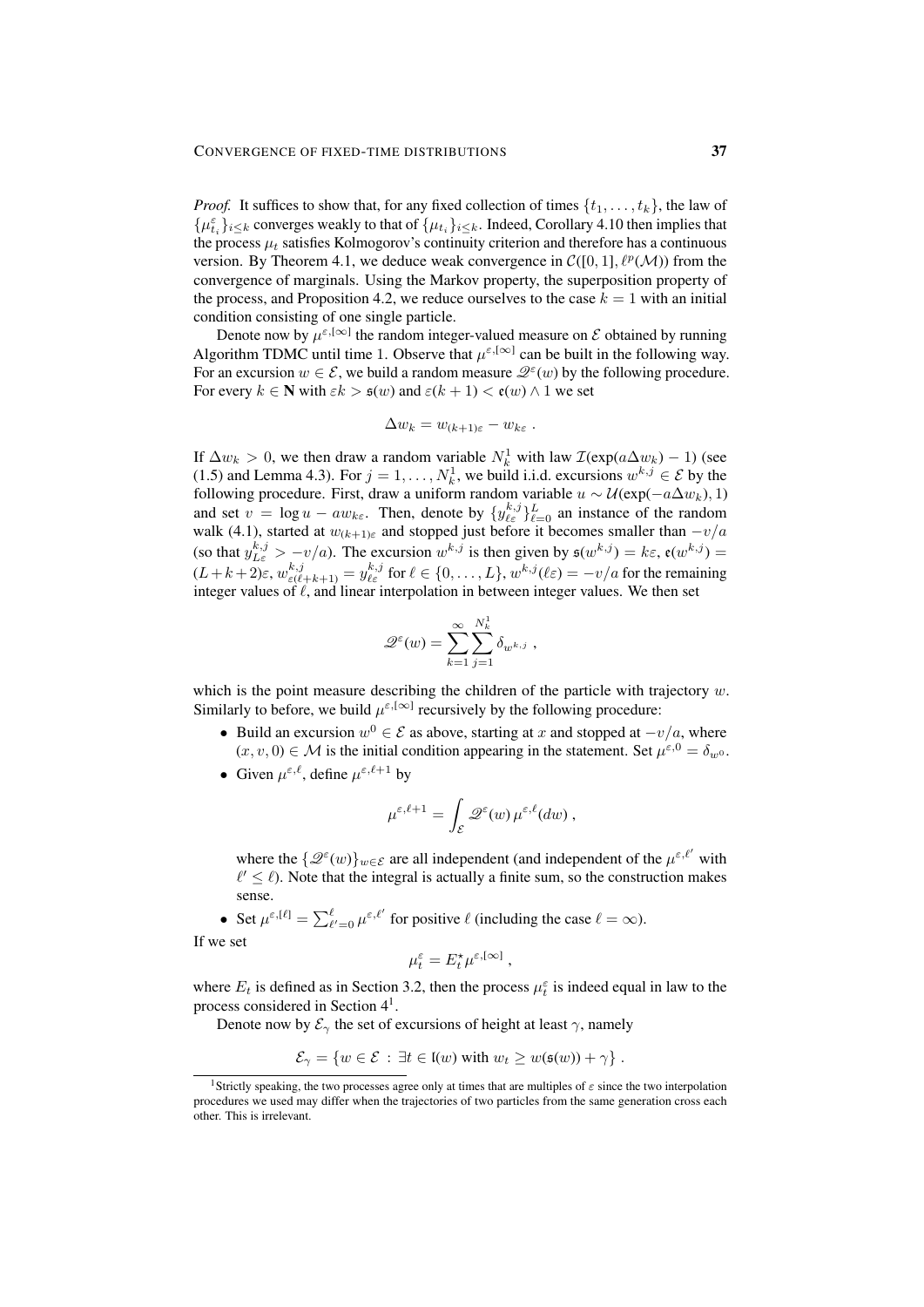We also write  $\mu_{\gamma}^{\varepsilon,[n]}$  for the measure obtained exactly like  $\mu^{\varepsilon,[n]}$ , but where we replace  $\mathscr{Q}^{\varepsilon}(w)$  by its restriction  $\mathscr{Q}^{\varepsilon}_{\gamma}(w)$  to the set  $\mathcal{E}_{\gamma}$  at every step, so that  $\mu_{\gamma}^{\varepsilon,[n]} \leq \mu_{\varepsilon}^{[\infty]}$  almost surely. In words,  $\mathcal{Q}_{\gamma}^{\varepsilon}$  is obtained from  $\mathcal{Q}^{\varepsilon}$  by discarding all excursions of height less than  $\gamma$ , as well as the descendants of any such excursions.

Combining Propositions 4.2 and 4.6, we see that, for  $\varepsilon_0$  small enough, there exist constants C and  $\alpha > 0$  such that one has the bound

$$
\sup_{\varepsilon \le \varepsilon_0} \mathbf{P}(E_t^* \mu^{\varepsilon, [\infty]} \ne E_t^* \mu_\gamma^{\varepsilon, [n]}) \le C(e^{-\alpha n} + \gamma^p) ,\tag{5.1}
$$

uniformly over  $\varepsilon$  and  $t \in [0, 1]$ .

Following an argument along the lines of the proof of Theorem 2.14, a similar bound can be shown to hold for  $P(E_t^* \mu^{[\infty]} \neq E_t^* \mu^{[n]}_1)$ , where  $\mu^{[n]}_2$  is the recursive Poisson process of depth *n* constructed like  $\mu^{\lfloor \infty \rfloor}$ , but with  $\mathcal{Q}(w, \cdot)$  replaced by its restriction  $\mathcal{Q}_{\gamma}(w, \cdot)$  to  $\mathcal{E}_{\gamma}$ . As a consequence, we conclude that it is sufficient to show that, for every fixed  $\gamma > 0$  and  $n \geq 1$ ,

$$
\lim_{\varepsilon \to 0} \mathcal{D}(\mu_{\gamma}^{\varepsilon, [n]}) = \mathcal{D}(\mu_{\gamma}^{[n]}), \tag{5.2}
$$

where  $\mathcal{D}(\cdot)$  denotes the law of a random variable and convergence is to be understood in the sense of weak convergence on the space  $\mathcal{M}_+(\mathcal{E})$  endowed with the Wasserstein-1 distance (see [Vil03] and Section 5.2 below).

Our aim then is to make use of Theorem 5.7 below which gives a general convergence result for recursive Poisson point processes. The drawback is that  $\mu_{\gamma}^{\varepsilon,[n]}$  is itself not a recursive Poisson point process, due to the fact that  $\mathscr{Q}^{\epsilon}_{\gamma}(w)$  is not a realisation of a Poisson point process. However, it would be one if, in the construction of  $\mathscr{Q}^{\epsilon}(w)$ , we had drawn  $N_k^1$  according to a Poisson distribution with mean  $\exp(a\Delta w_k) - 1$ . Denote by  $\tilde{\mathscr{Q}}^{\varepsilon}(w)$  the Poisson point process obtained in this way, by  $\tilde{\mathscr{Q}}^{\varepsilon}_{\gamma}$  its restriction to  $\mathcal{E}_{\gamma}$ , and by  $\tilde{\mu}_{\gamma}^{\varepsilon,[n]}$  the recursive Poisson point process of depth n obtained by iterating  $\tilde{\mathcal{Q}}_{\gamma}^{\varepsilon}$ . We then claim that it is possible to find a coupling between  $\tilde{\mu}_{\gamma}^{\varepsilon,[n]}$  and  $\mu_{\gamma}^{\varepsilon,[n]}$  such that

$$
\mathbf{P}(\tilde{\mu}_{\gamma}^{\varepsilon,[n]} \neq \mu_{\gamma}^{\varepsilon,[n]}) \leq C_{n,\gamma} \sqrt{\varepsilon} ,\qquad(5.3)
$$

where the constant  $C_{n,\gamma}$  depends on n and  $\gamma$ , but not on  $\varepsilon$ . Indeed, if we denote by  $U_{\lambda}$  a random variable with law  $\mathcal{I}(\lambda)$  and by  $\bar{U}_{\lambda}$  a Poisson random variable with mean  $\lambda$ , then it is straightforward to check that there exists a constant C and a coupling between  $U_{\lambda}$ and  $\bar{U}_{\lambda}$  such that

$$
\mathbf{P}(|U_{\lambda} - \bar{U}_{\lambda}| = 1) \le C(1 \wedge \lambda^2), \quad \mathbf{P}(|U_{\lambda} - \bar{U}_{\lambda}| > 1) \le C(1 \wedge \lambda^3).
$$

Furthermore, by Proposition 2.2, the probability that the random walk started at x reaches  $\gamma$  before becoming negative is bounded from above by  $C_{\gamma}(x+\sqrt{\varepsilon})$  for some constant  $C_{\gamma}$  depending on  $\gamma$ . As a consequence, one can construct a coupling between  $\mathscr{Q}_{\gamma}(w)$  and  $\overline{\mathscr{Q}}_{\gamma}(w)$  such that

$$
\mathbf{P}(\mathcal{Q}_{\gamma}^{\varepsilon}(w) \neq \tilde{\mathcal{Q}}_{\gamma}^{\varepsilon}(w)) \leq C_{\gamma} \sum_{k \varepsilon \in [0,1]} |\Delta w_{k}|^{2} (|\Delta w_{k}| + \sqrt{\varepsilon}). \tag{5.4}
$$

Similarly, regarding the total mass of  $\mathscr{Q}_{\gamma}^{\varepsilon}$ , one has the bound

$$
\mathbf{E}\mathscr{Q}_{\gamma}^{\varepsilon}(w,\mathcal{E}) = \mathbf{E}\mathscr{Q}^{\varepsilon}(w,\mathcal{E}_{\gamma}) \leq C_{\gamma} \sum_{k\varepsilon \in [0,1]} |\Delta w_{k}|^{2} e^{c|\Delta w_{k}|}, \qquad (5.5)
$$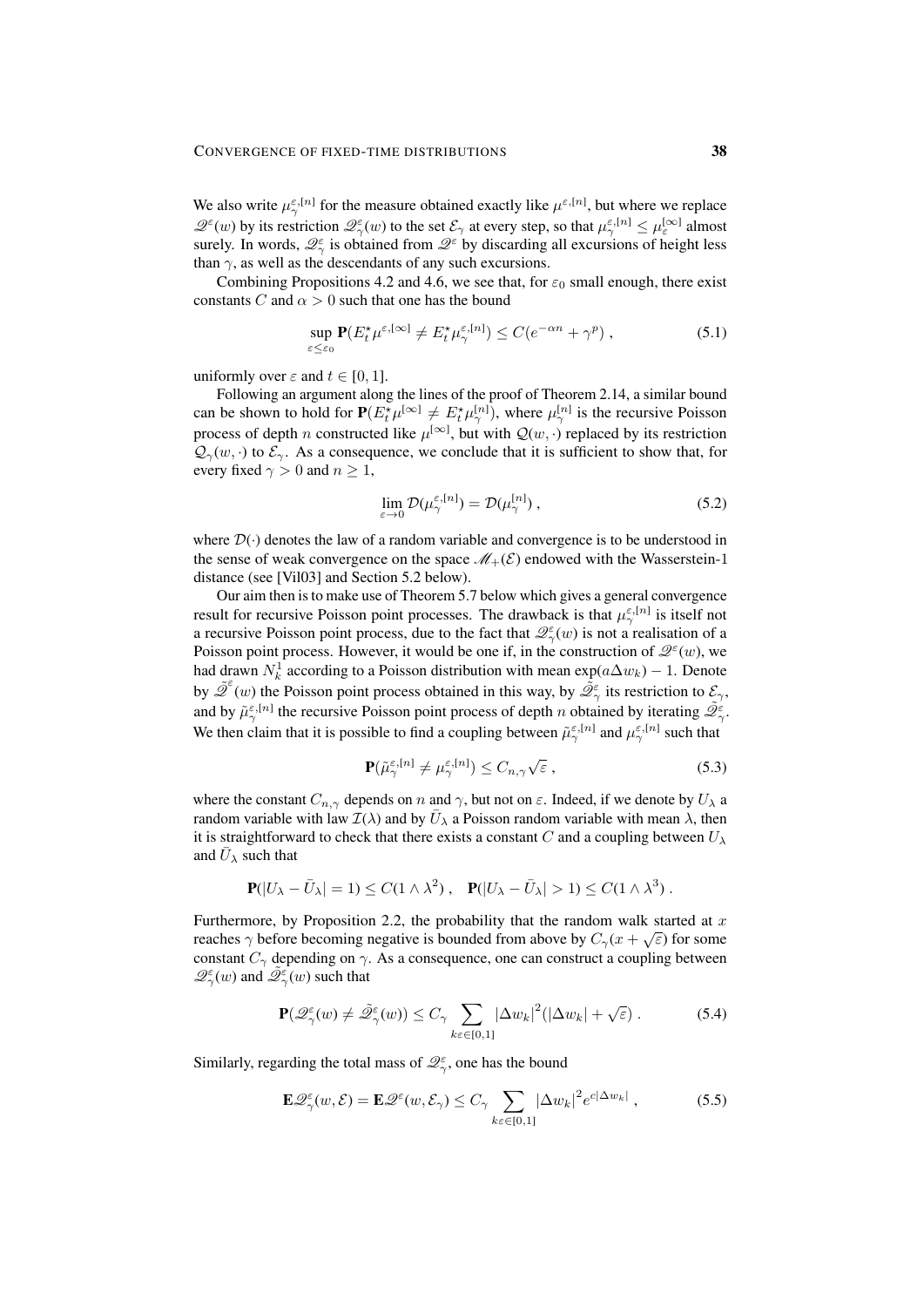for some constant  $c$ . If  $w$  is an excursion created by the procedure above, the expected values of (5.4) and (5.5) are bounded by  $C_{\gamma}\sqrt{\varepsilon}$  and  $C_{\gamma}$  respectively, for a possibly different constant depending on  $\gamma$ . Proceeding as in Lemma 2.7, it follows that, if we set

$$
F_{\varepsilon}(w) = 1 + \frac{1}{\sqrt{\varepsilon}} \sum_{k \in \{0,1\}} |\Delta w_k|^3 + \sum_{k \in \{0,1\}} |\Delta w_k|^2 e^{c|\Delta w_k|},
$$

we obtain the bound  $\mathbf{E}\int_{\mathcal{E}} F_{\varepsilon}(w)\mu_{\gamma}^{\varepsilon,[n]}(dw) < C_{n,\gamma}$ , uniformly over  $\varepsilon$ . (But this constant might potentially grow very fast as  $\gamma \to 0$  and  $n \to \infty$ !) Combining this with (5.4), the bound (5.3) then follows at once.

As a consequence, it is sufficient to show, instead of (5.2), that

$$
\lim_{\varepsilon \to 0} \mathcal{D}(\tilde{\mu}_{\gamma}^{\varepsilon, [n]}) = \mathcal{D}(\mu_{\gamma}^{[n]}) . \tag{5.6}
$$

This is the content of Proposition 5.10 below, which completes the proof.

The remainder of this section is devoted to the proof of (5.6). The outline of the proof goes as follows. First, in Section 5.1, we show that the law of a single excursion of the random walk (4.1), conditioned on hitting a prescribed level  $\gamma$ , converges as  $\varepsilon \to 0$ to the Brownian excursion, conditioned to reach  $\gamma$ . In Section 5.2 we then provide a general criterion for the convergence of recursive Poisson point processes. Finally, in Section 5.3 we combine these results in order to obtain  $(5.6)$ .

#### 5.1 Convergence of excursion measures

As before, we denote by  $y_t$  the rescaled random walk given by

$$
y_{(k+1)\varepsilon} = y_{k\varepsilon} + \sqrt{\varepsilon} \xi_{k+1} ,
$$

where the  $\xi_k$  are an i.i.d. sequence of random variables with law  $\nu$ . As before, we extend this to arbitrary times by linear interpolation. We also assume that  $\nu$  has some exponential moment as before. The aim of this section is to show that if we start  $y_t$ at some initial condition  $x \sim \sqrt{\varepsilon}$  and condition it on reaching a prescribed height  $\gamma$ before becoming negative, then its law converges to that of an unnormalised Brownian excursion, conditioned to reach height  $\gamma$  (call it  $w^{\gamma}$ ). Throughout this whole section, we will only consider the process on a fixed time interval, which for definiteness we choose to be equal to  $[0, 1]$ .

A more precise description of the law  $\mathbf{Q}_{\gamma}$  of  $w^{\gamma}$  is given by the identity

$$
\mathbf{Q}_{\gamma}(\cdot) = \frac{\int_0^\infty s^{-3/2} g_{\gamma}(s) \mathbf{Q}_{s,\gamma}(\cdot) ds}{\int_0^\infty s^{-3/2} g_{\gamma}(s) ds},
$$

where  $\mathbf{Q}_{s,\gamma}$  denotes the law of a Brownian excursion of length s, conditioned to reach level  $\gamma$ , and

$$
g_{\gamma}(s) = \mathbf{Q}_{s,0}(\{w \,:\, \sup_{t \leq s} w_t \geq \gamma\}) = \mathbf{Q}(\{w \,:\, \sup_{t \leq 1} w_t \geq \gamma/\sqrt{s}\}),
$$

where Q is the standard Itô excursion measure. Since  $g_{\gamma}(s) \rightarrow 0$  exponentially fast for small s, this does indeed define a probability measure on  $\mathcal{C}(\mathbf{R}_+, \mathbf{R})$ . We then turn this into a probability measure on  $C([0, 1], \mathbf{R})$  by restriction.

We view  $C([0, 1], \mathbf{R})$  as a subset of E via the injection  $\iota: C([0, 1], \mathbf{R}) \hookrightarrow \mathcal{E}$  given by

$$
\mathfrak{s}(uw) = 0
$$
,  $\mathfrak{e}(uw) = 1 \wedge \inf\{t > 0 : w(t) = 0\}$ ,

 $\Box$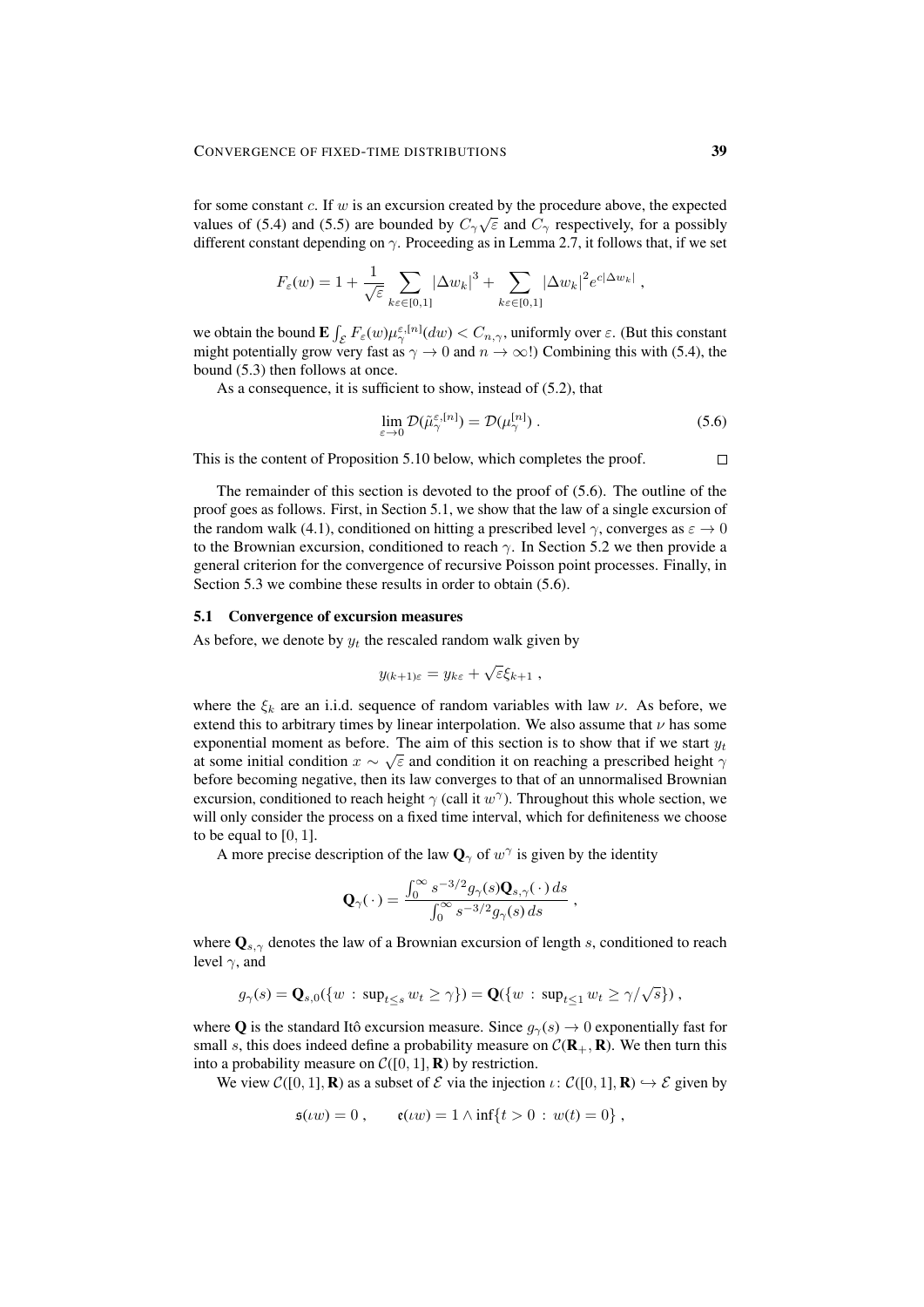and by setting the path component of  $\iota w$  equal to w, stopped when it reaches the time  $e(uw)$ . We endow  $\mathcal E$  as before with the distance d given in (2.24). Since we only deal with excursions starting at 0 and stopped before time 1, the distance  $d$  is equivalent on this set to the (pseudo-)distance  $\bar{d}$  given by

$$
\bar{d}(w, w') = 1 \wedge \left( |\mathfrak{e}(w) - \mathfrak{e}(w')| + \sup_{t \in [0,1]} |w_t - w'_t| \right).
$$

Regarding the space  $C([0, 1], \mathbf{R})$ , we endow it throughout this section with the metric

$$
d(w, w') = 1 \wedge \sup_{t \in [0,1]} |w_t - w'_t|.
$$

We furthermore denote by  $\|\cdot\|_d$  the Wasserstein-1 metric associated with any distance function  $d$ , which is just the dual of the corresponding Lipschitz (semi-)norm. The main theorem of this section is the following:

**Theorem 5.2** *Let*  $x > 0$  *and denote by*  $\mathbf{Q}_{z, \gamma}^{\varepsilon}$  *the law of the random walk* (4.1), starting *at* z = εx *and conditioned to reach level* γ *before becoming negative. Then, for every*  $\bar{\beta} < \frac{1}{16}$  there exists a constant C such that

$$
\|\mathbf{Q}_{z,\gamma}^{\varepsilon}-\mathbf{Q}_{\gamma}\|_{d}\leq C\varepsilon^{\bar{\beta}}\,,\qquad\|\iota^{\star}\mathbf{Q}_{z,\gamma}^{\varepsilon}-\iota^{\star}\mathbf{Q}_{\gamma}\|_{\bar{d}}\leq C\varepsilon^{\frac{2\bar{\beta}}{5}}\,,
$$

*uniformly over all*  $\varepsilon \in (0,1]$ *, all*  $x \in [0, \varepsilon^{-1/3}]$ *, and all*  $\gamma \in [\varepsilon^{1/16}, 1]$ *.* 

Our main abstract ingredient in the proof is the following criterion for the convergence of conditional probabilities when the probability of the set on which the measures are conditioned converges to 0:

**Lemma 5.3** Let  $\mu$  and  $\pi$  be two probability measures on some Polish space Y with *metric* d and diameter 1 and let  $\mathcal{D}_{\mu}$ :  $\mathcal{Y} \to [0, 1]$  and  $\mathcal{D}_{\pi}$ :  $\mathcal{Y} \to [0, 1]$ *. For*  $\varrho > 0$ *, set* 

$$
A_{\varrho} = \{x \in \mathcal{Y} : \exists y \in \mathcal{Y} \text{ with } \mathcal{D}_{\pi}(y) > \mathcal{D}_{\pi}(x) + d(x, y)/\varrho\},\,
$$
  

$$
\bar{A}_{\varrho} = \{x \in \mathcal{Y} : d(x, A_{\varrho}) \leq \varrho\}.
$$

*Assume that*  $\delta$ ,  $\varepsilon_1$  *and*  $\varepsilon_2$  *are such that* 

$$
\int_{\mathcal{Y}} \mathcal{D}_{\pi}(x)\pi(dx) \geq \delta \,, \quad \|\mu - \pi\|_{d} \leq \varepsilon_{1} \,, \quad \sup_{x} |\mathcal{D}_{\pi}(x) - \mathcal{D}_{\mu}(x)| \leq \varepsilon_{2} \,,
$$

*where*  $\|\cdot\|_d$  *denotes the Wasserstein-1 distance with respect to d.* 

*Define measures*  $\tilde{\mu}$  *and*  $\tilde{\pi}$  *by* 

$$
\tilde{\mu}(A) = c_{\mu} \int_{A} \mathcal{D}_{\mu}(x) \mu(dx) , \qquad \tilde{\pi}(A) = c_{\pi} \int_{A} \mathcal{D}_{\pi}(x) \pi(dx) ,
$$

*where*  $c_{\mu}$  *and*  $c_{\pi}$  *are such that these are probability measures.* 

*Then, the bound*

$$
\|\tilde{\mu} - \tilde{\pi}\|_{d} \le \frac{1}{\delta} \left( \frac{3\varepsilon_1}{\varrho} + \varepsilon_2 + 2\pi(\bar{A}_{\varrho}) \right),\tag{5.7}
$$

*holds for every*  $\varrho \leq 1$ . In particular, one has  $\int_{\mathcal{Y}} \mathcal{D}_{\mu}(x) \mu(dx) > 0$  whenever the right *hand side in (5.7) is strictly smaller than* 1*, so that the bound is non-trivial.*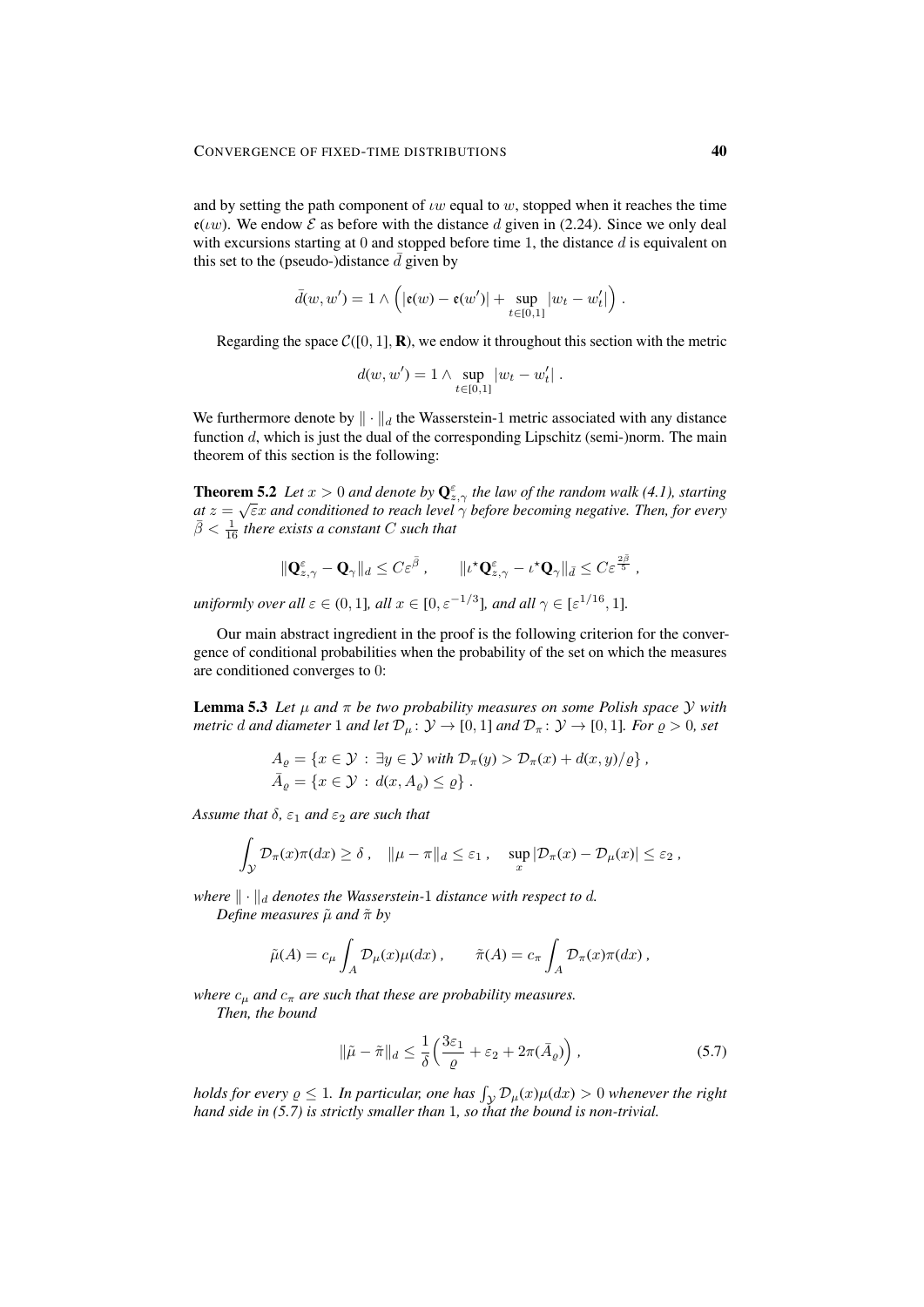*Proof.* Let  $f: \mathcal{Y} \to \mathbf{R}$  be a test function such that  $Lip_d(f) \leq 1$ . Since the diameter of  $Y$  is assumed to be 1, we can assume without loss of generality (by possibly adding a constant to f) that  $\sup_x |f(x)| \leq \frac{1}{2}$ . Since one has the identity

$$
\|\tilde{\mu}-\tilde{\pi}\|_{d} = \sup_{\text{Lip}_{d}(f)\leq 1} \left(c_{\mu} \int f(x) \mathcal{D}_{\mu}(x) \mu(dx) - c_{\pi} \int f(x) \mathcal{D}_{\pi}(x) \pi(dx)\right) = \sup_{\text{Lip}_{d}(f)\leq 1} \mathcal{I}_{f},
$$

our aim is to bound  $\mathcal{I}_f$ , uniformly over f. Note first that, by the bound on f,

$$
\mathcal{I}_f \leq \frac{c_\pi}{2} \left| \frac{1}{c_\pi} - \frac{1}{c_\mu} \right| + \frac{c_\pi}{2} \int |\mathcal{D}_\mu(x) - \mathcal{D}_\pi(x)| \mu(dx) \n+ c_\pi \left| \int f(x) \mathcal{D}_\pi(x) \mu(dx) - \int f(x) \mathcal{D}_\pi(x) \pi(dx) \right|.
$$

Note that the first term is nothing but a particular instance of the last term with  $f = \frac{1}{2}$ . Since the second term is furthermore trivially bounded by  $\varepsilon_2/(2\delta)$ , it suffices to bound the last term.

The problem in bounding this term arises of course from the fact that  $\mathcal{D}_{\pi}$  is not Lipschitz continuous. For any  $\rho > 0$ , we can however "mollify" this function by setting

$$
\mathcal{D}_{\pi}^{\varrho}(x) = \sup_{y \in \mathcal{Y}} \left( \mathcal{D}_{\pi}(y) - \frac{d(x, y)}{\varrho} \right).
$$

It is then straightforward to check that  $\text{Lip}_d(\mathcal{D}_\pi^{\varrho}) \leq \varrho^{-1}$ , that  $\mathcal{D}_\pi(x) \leq \mathcal{D}_\pi^{\varrho}(x) \leq$  $\sup_y \mathcal{D}_{\pi}(y)$ , and that furthermore  $\mathcal{D}_{\pi}^{\rho}(x) = \mathcal{D}_{\pi}(x)$  for all  $x \notin A_{\rho}$ . It then follows from the definition of  $\varepsilon_1$  that

$$
\left| \int f(x) \mathcal{D}^{\varrho}_{\pi}(x) \mu(dx) - \int f(x) \mathcal{D}^{\varrho}_{\pi}(x) \pi(dx) \right| \leq \varepsilon_1 (1 + (2\varrho)^{-1}).
$$

Furthermore,

$$
\left| \int f(x) \mathcal{D}^{\varrho}_{\pi}(x) \, \pi(dx) - \int f(x) \mathcal{D}_{\pi}(x) \, \pi(dx) \right| \leq \frac{\pi(A_{\varrho})}{2} \,,
$$

and similarly for the term with  $\pi$  replaced by  $\mu$ . In order to bound  $\mu(A_{\rho})$ , we set as above

$$
F^{\varrho}(x) = \sup_{y \in \mathcal{Y}} \left( \mathbf{1}_{A_{\varrho}}(y) - \frac{d(x, y)}{\varrho} \right),
$$

so that

$$
\mu(A_{\varrho}) \leq \int F^{\varrho}(x) \mu(dx) \leq \frac{\varepsilon_1}{\varrho} + \int F^{\varrho}(x) \pi(dx) \leq \frac{\varepsilon_1}{\varrho} + \pi(\bar{A}_{\varrho}),
$$

where we used the fact that  $F^{\varrho}$  vanishes outside of  $\overline{A}_{\varrho}$ . Collecting all of these bounds, the claim follows.  $\Box$ 

An alternative description of  $w^{\gamma}$  is given by the following. Let Y be a Bessel-3 process starting at the origin and let  $\tau_{\gamma}$  be its first hitting time of  $\gamma$ , i.e.  $\tau_{\gamma} = \inf\{t \ge 0 :$  $Y_t \geq \gamma$ . Let furthermore B be a Brownian motion independent of Y, which is stopped when it reaches the level  $\gamma$ . Then, one has the decomposition

$$
w_t^{\gamma} = \begin{cases} Y_t & \text{for } t \le \tau_{\gamma}, \\ \gamma - B_{t-\tau_{\gamma}} & \text{for } t \ge \tau_{\gamma}. \end{cases}
$$
(5.8)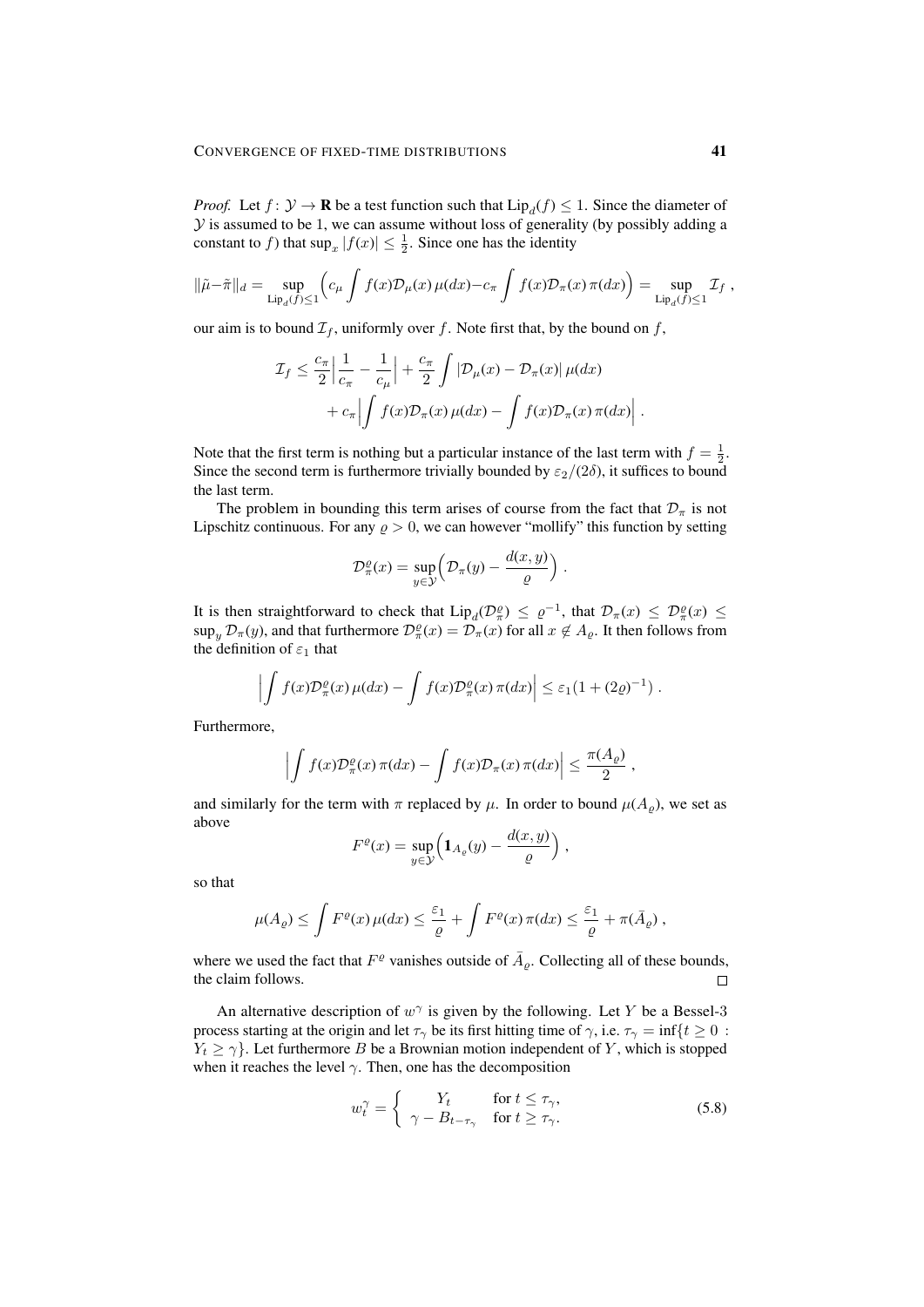This is a consequence of the symmetry of the Brownian excursion under time reversal, combined with [RW94, Theorem 49.1] for example.

We can use the above decomposition to obtain the following bound:

**Lemma 5.4** *For any*  $\beta < \frac{1}{4}$ *, there exists a constant C such that, for every*  $\gamma, \gamma' \in (0, 1]$ *, one has the bound*

$$
\|\mathbf{Q}_{\gamma}-\mathbf{Q}_{\gamma'}\|_d\leq C|\gamma-\gamma'|^{\beta}.
$$

*Proof.* The decomposition (5.8) suggests a natural coupling between  $w^{\gamma}$  and  $w^{\gamma'}$  by building them from the same basic building blocks  $Y$  and  $B$ . The characterisation of the Bessel-3 process as the norm of a 3-dimensional Brownian motion, together with standard hitting estimates for Brownian motion, imply that

$$
\mathbf{P}(|\tau_{\gamma}-\tau_{\gamma'}|>\zeta)\leq 1\wedge \frac{C|\gamma-\gamma'|}{\zeta^{3/2}}\;,
$$

so that in particular  $P(|\tau_{\gamma}-\tau_{\gamma'}|\geq\sqrt{|\gamma-\gamma'|})\leq C|\gamma-\gamma'|^{1/4}$ . The result now follows from the fact that both B and Y are almost surely  $\alpha$ -Hölder continuous for every  $\alpha < \frac{1}{2}$ .

**Lemma 5.5** *Let*  $B_{z}^{\gamma}$  *be a Brownian motion starting at z, conditioned to hit*  $\gamma$  *before* 0*, and stopped upon its return to* 0*. Then, for every*  $\beta$  < 1*, there exists a constant* C *depending on* β *such that the bound*

$$
\|\mathcal{D}(B_{\varepsilon}^{\gamma})-\mathbf{Q}_{\gamma}\|_{d}\leq C_{\gamma}\varepsilon^{\beta},
$$

*holds uniformly over*  $\varepsilon \in (0, \gamma \wedge 1]$  *and*  $\gamma > 0$ *.* 

*Proof.* Let  $w^{\gamma}$  be as above and let  $\tau_{\varepsilon}$  be the first passage time of  $w^{\gamma}$  through  $\varepsilon$ . Then, it follows from the decomposition (5.8) that one has the exact identity

$$
B_{\varepsilon}^{\gamma}(\cdot) \stackrel{\text{law}}{=} w^{\gamma}(\cdot - \tau_{\varepsilon}) \ . \tag{5.9}
$$

It then follows from the small ball estimates of Brownian motion that, for every  $\bar{\zeta}$  < 2, one has the bound

$$
\mathbf{P}(\tau_{\varepsilon}\geq \varepsilon^{\bar{\zeta}})\lesssim \varepsilon.
$$

The desired estimate then follows at once from the Hölder regularity of  $w^{\gamma}$ .

 $\Box$ 

**Proposition 5.6** Let  $\alpha \in (0, \frac{1}{8})$ . Suppose further that  $\gamma > 0$  is fixed and denote by  $y_t^{\gamma}$ *the random walk*  $y_t$  *conditioned to hit*  $[\gamma, \infty)$  *before hitting*  $\mathbf{R}_-$  *and stopped when it then hits*  $\mathbf{R}_-$ *. Assume that*  $y_0^\gamma = \varepsilon^\alpha$ *. Then the law of*  $y^\gamma$  *converges weakly to*  $\mathbf{Q}_\gamma$  *as*  $\varepsilon \to 0$ *. Furthermore, for every*  $\beta > 0$ *, there exists a constant* C *such that the bound* 

$$
\|\mathcal{D}(y^{\gamma})-\mathbf{Q}_{\gamma}\|_{d}\leq C(\sqrt{\gamma}\varepsilon^{\frac{1}{8}-\alpha}+\varepsilon^{\alpha-\beta})\;,
$$

*holds uniformly over all*  $\varepsilon \leq 1$  *and*  $\gamma \in [\varepsilon^\alpha, 1]$ *.* 

*Proof.* By Lemma 5.5, it suffices to compare the law of  $y^{\gamma}$  with that of  $B_{\varepsilon^{\alpha}}^{\gamma}$ . The result will then be a consequence of Lemma 5.3.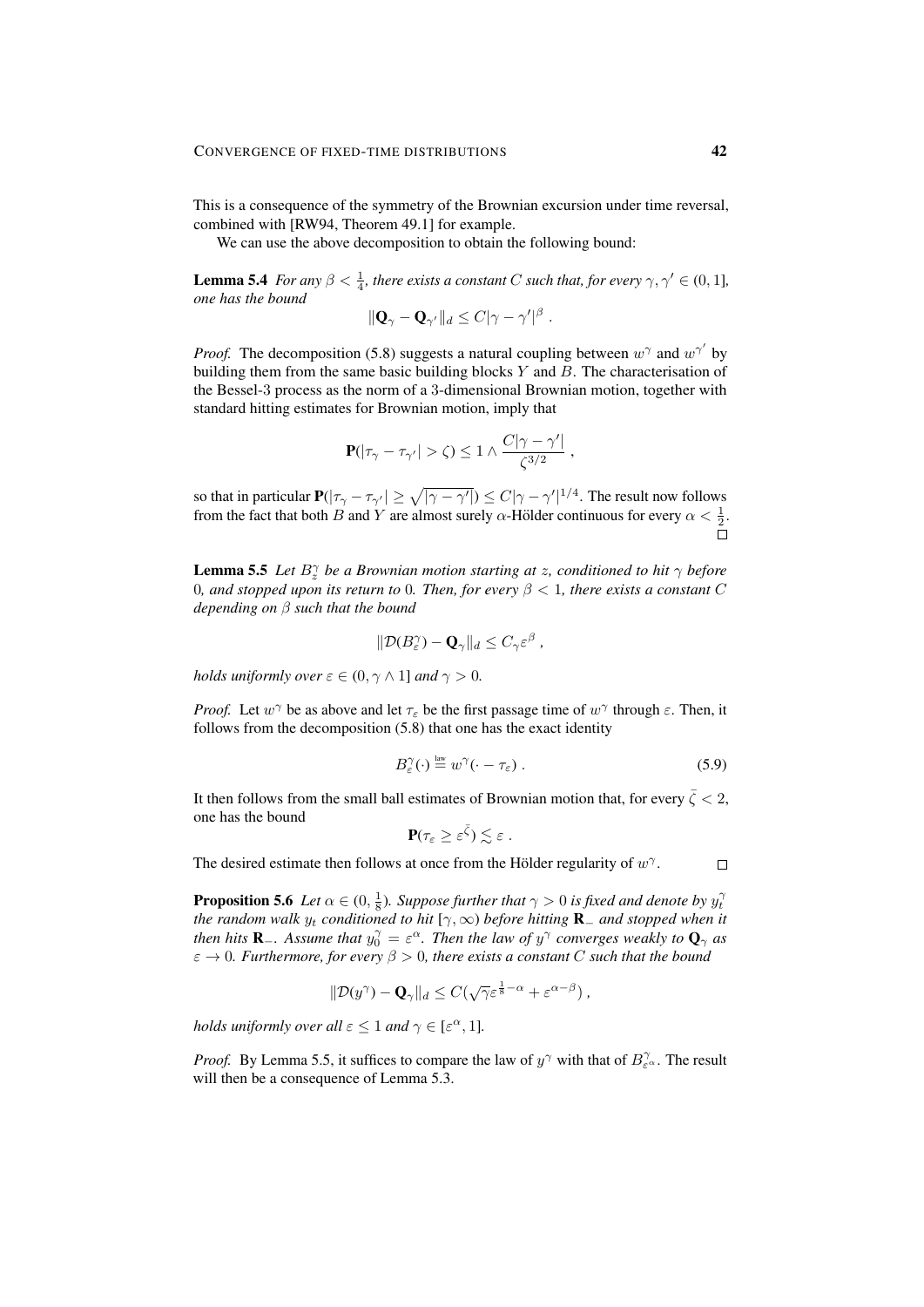To see this, we partition the state space  $\mathcal{Y} = \{w \in \mathcal{C}([0,1], \mathbf{R}) : w_0 = \varepsilon^{\alpha}\}\$ into three sets in the following way. Given a continuous function w with  $w_0 \in (0, \gamma)$ , we set  $\tau = 1 \wedge \inf\{t > 0 : w_t \notin [0, \gamma]\}\$ , and we define sets  $A^{(i)}$  with  $i \in \{1, 2, 3\}$  by



Define furthermore functions  $F_{\gamma}$  and  $F_{\gamma}^{\varepsilon}$  on  $\mathcal{Y}$  by

$$
F_{\gamma}(w) = \frac{w_{\tau}}{\gamma} , \qquad F_{\gamma}^{\varepsilon}(w) = \begin{cases} 0 & \text{if } w \in A^{(1)}, \\ 1 & \text{if } w \in A^{(2)}, \\ \bar{P}_{\frac{\gamma}{\sqrt{\varepsilon}}}, \frac{w_{1}}{\sqrt{\varepsilon}} & \text{if } w \in A^{(3)}, \end{cases}
$$

where  $\bar{P}_{z,\gamma}$  is defined as in the discussion before Proposition 2.2. With these definitions at hand, if we set  $\mu = \mathcal{D}(y)$  with  $y_0 = \varepsilon^{\alpha}, \pi = \mathcal{D}(B_{\varepsilon^{\alpha}}), \mathcal{D}_{\mu} = F_{\gamma}^{\varepsilon}$ , and  $\mathcal{D}_{\pi} = F_{\gamma}$ , then we are precisely in the setting of Lemma 5.3 with  $\tilde{\mu} = \mathcal{D}(y^{\gamma})$  and  $\tilde{\pi} = \mathcal{D}(B_{\varepsilon}^{\gamma})$ .

Note first that, since  $F_{\gamma}$  is precisely the probability that a Brownian motion started from  $w_1$  hits  $\gamma$  before 0, we have

$$
\delta = \int \mathcal{D}_{\pi}(w)\pi(dw) = \frac{\varepsilon^{\alpha}}{\gamma}.
$$

Furthermore, it follows from Corollary 2.3 (and from the fact that  $F_{\gamma}$  and  $F_{\gamma}^{\epsilon}$  coincide outside of  $A^{(3)}$ ) that

$$
\varepsilon_1 = \sup_w |F_{\gamma}(w) - F_{\gamma}^{\varepsilon}(w)| \lesssim \frac{\varepsilon^{\frac{1}{4}}}{\gamma}.
$$

(We could have replaced  $\frac{1}{4}$  by any exponent less than  $\frac{1}{2}$  here.) Regarding the distance between the unconditioned measures, we obtain from [Fra73] the bound

$$
\varepsilon_2 = \|\mu - \pi\|_d \lesssim \varepsilon^{\frac{1}{8}}.
$$

It thus remains to obtain a bound on  $\overline{A}_{\varrho}$ . By the definition of  $A_{\varrho}$  and of  $F_{\gamma}$ ,  $w \in A_{\varrho}$ implies that either  $w \in A^{(1)} \cup A^{(3)}$  and  $d(w, A^{(2)}) \le \varrho$  or  $w \in A^{(1)}$  and  $d(w, A^{(3)}) \le \varrho$ . This implies that

$$
A_{\varrho} \subset \left\{ w : \sup_{t \in [0,1]} w_t \in [\gamma - \varrho, \gamma] \right\} \cup \left\{ w : \inf_{t \in [0,1]} w_t \in [-\varrho, 0] \right\},\
$$

so that

$$
\bar{A}_{\varrho} \subset \left\{ w : \sup_{t \in [0,1]} w_t \in [\gamma - 2\varrho, \gamma + \varrho] \right\} \cup \left\{ w : \inf_{t \in [0,1]} w_t \in [-2\varrho, \varrho] \right\}.
$$

Since (by the reflection principle) the law of the extremum of Brownian motion over a finite time interval has a smooth density with respect to Lebesgue measure, there exists a constant C independent of  $\varepsilon$  and  $\delta$  such that  $\pi(\overline{A}_{\varrho}) \leq C_{\varrho}$ .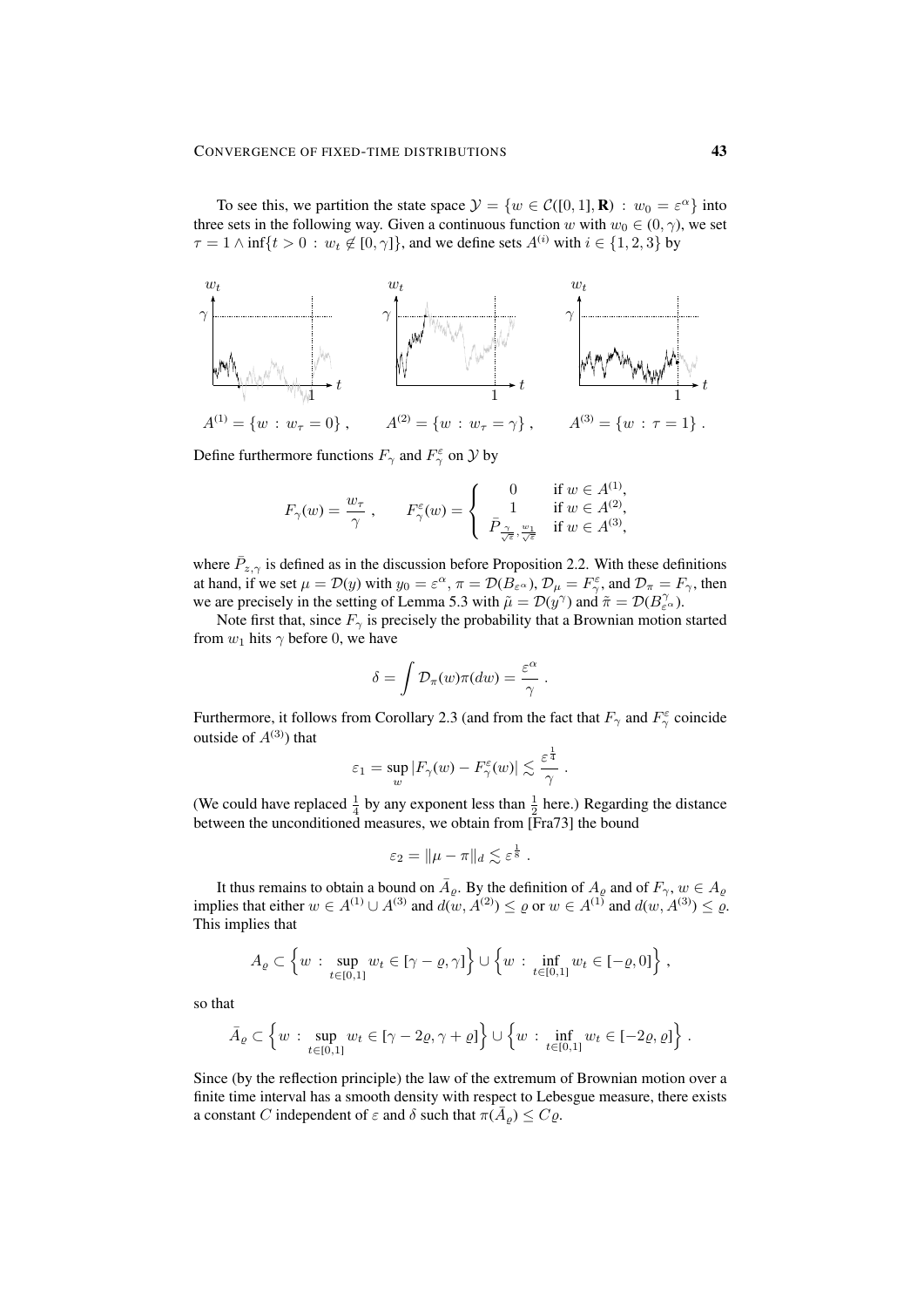Inserting these bounds into Lemma 5.3, we thus obtain the bound

$$
\|\mathcal{D}(y^{\gamma})-\mathcal{D}(B^{\gamma}_{\varepsilon^{\alpha}})\|_{d}\lesssim \frac{\gamma}{\varepsilon^{\alpha}}\Big(\frac{\varepsilon^{\frac{1}{4}}}{\varrho\gamma}+\varepsilon^{\frac{1}{8}}+\varrho\Big).
$$

Setting  $\rho = \varepsilon^{\frac{1}{8}} \gamma^{-\frac{1}{2}}$  completes the proof.

We now have all the ingredients required for the proof of Theorem 5.2.

*Proof of Theorem 5.2.* Assume as in the previous proof that  $y_t^{\gamma}$  is the random walk  $y_t$  conditioned to hit [ $\gamma$ ,  $\infty$ ) before hitting **R**<sub>−</sub> and stopped when it then hits **R**<sub>−</sub>. In contrast to the above setup we now assume that  $y_0^\gamma = z = x\sqrt{\varepsilon}$  for some  $x \ge 0$ . Let  $k_0$ be given by

$$
k_0 = \inf\left\{k > 0 \,:\, y_{k\varepsilon}^\gamma \geq \varepsilon^{\frac{1}{16}}\right\}.
$$

It then follows from [Fra73], combined with standard small ball estimates for Brownian motion that, for every  $\beta < \frac{1}{8}$  and every  $p > 0$  there exists a constant C such that

$$
\mathbf{P}(\varepsilon k_0 > \varepsilon^{\beta}) \lesssim \varepsilon^p , \qquad (5.10)
$$

uniformly over  $\varepsilon \leq 1$ , for all x such that  $x\sqrt{\varepsilon} \leq \varepsilon^{\frac{1}{16}}$ . Furthermore, the probability that  $y_{k_0\varepsilon}^{\gamma} > 2\varepsilon^{\frac{1}{16}}$  (say) is exponentially small in  $\varepsilon$ , again uniformly over x. It then follows from Proposition 5.6 (choosing  $\alpha = \frac{1}{16}$ ) that, for every  $\bar{\beta} < \frac{1}{16}$  one can construct a joint realisation of  $y^{\gamma}$  and  $w^{\gamma}$  such that

$$
\mathbf{E}d(y^{\gamma},w^{\gamma}(\cdot-\varepsilon k_0))\lesssim \varepsilon^{\bar{\beta}}.
$$

(Here we extend  $w^{\gamma}$  by setting it to 0 for negative times.) On the other hand, the Hölder regularity of the sample paths of  $w^{\gamma}$  together with (5.10) implies that

$$
\mathbf{E} d(w^{\gamma}, w^{\gamma}(\cdot - \varepsilon k_0)) \lesssim \varepsilon^{\bar{\beta}} ,
$$

so that the bound on  $\|\mathbf{Q}_{z,\gamma}^{\varepsilon}-\mathbf{Q}_{\gamma}\|_{d}$  follows.

In order to obtain the bound on  $\| \iota^\star \mathbf Q_{z,\gamma}^\varepsilon - \iota^\star \mathbf Q_\gamma\|_{\bar d},$  we make use of the same coupling between  $y^{\gamma}$  and  $w^{\gamma}$  as above, so that  $\mathbf{E}d(y^{\gamma}, w^{\gamma}) \lesssim \varepsilon^{\overline{\beta}}$ . It then remains to obtain a bound on

$$
\left|\mathfrak{e}(\iota y^{\gamma})-\mathfrak{e}(\iota w^{\gamma})\right|.
$$

For this, note first that, by Chebychev's inequality, one has the bound

$$
\mathbf{P}(d(y^{\gamma}, w^{\gamma}) \ge \varepsilon^{\beta}) \lesssim \varepsilon^{\bar{\beta}-\beta} ,\qquad(5.11)
$$

valid for every  $\beta \leq \bar{\beta}$ . Consider now any two paths  $y^{\gamma}$  and  $w^{\gamma}$  at distance less than  $\varepsilon^{\beta}$ and define

$$
\tau_1 = 1 \wedge \inf\{t > 0 : w^\gamma(t) \le \varepsilon^\beta\}, \qquad \tau_2 = 1 \wedge \inf\{t > \tau_1 : w^\gamma(t) < -\varepsilon^\beta\}.
$$

In this way, one has both  $\mathfrak{e}(\iota w^{\gamma}) \in [\tau_1, \tau_2]$  and  $\mathfrak{e}(\iota y^{\gamma}) \in [\tau_1, \tau_2]$ , so that it remains to obtain a bound on  $\tau_2 - \tau_1$ . The explicit expression for the hitting time of a line for a Brownian motion yields

$$
\mathbf{P}(\tau_2 - \tau_1 \ge \varepsilon^{\alpha}) \le \varepsilon^{\beta - \frac{\alpha}{2}},
$$

for any  $\alpha < 2\beta$ . Choosing  $\beta = \frac{3\bar{\beta}}{5}$  and  $\alpha = \frac{2\bar{\beta}}{5}$  and combining this with (5.11), we then obtain

$$
\mathbf{P}(|\mathfrak{e}(\iota y^{\gamma})-\mathfrak{e}(\iota w^{\gamma})|\geq \varepsilon^{\frac{2\bar{\beta}}{5}})\lesssim \varepsilon^{\frac{2\bar{\beta}}{5}}\;,
$$

from which the bound follows.

 $\Box$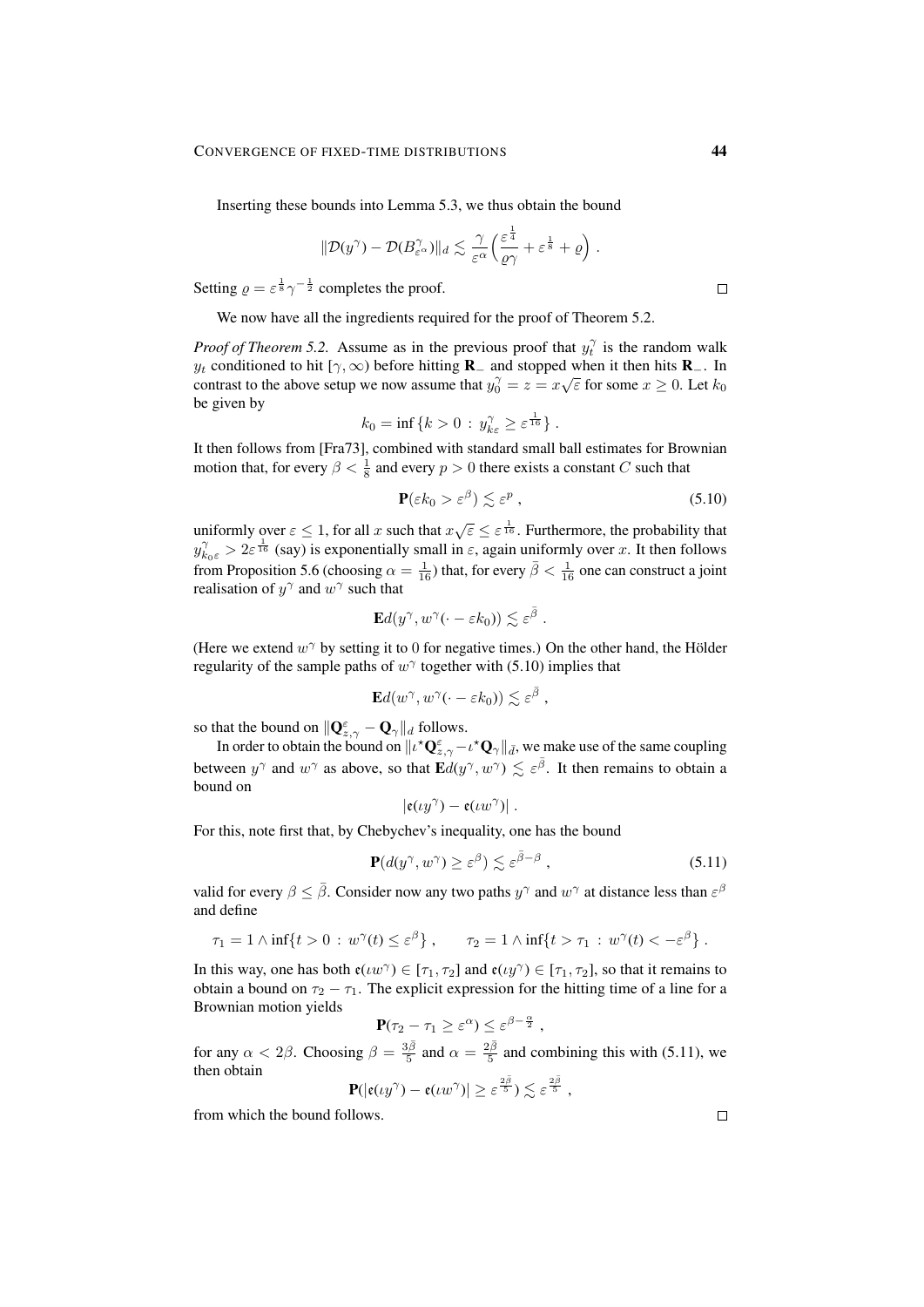#### 5.2 Convergence of recursive Poisson point processes

The aim of this section is to provide a general result allowing us to bound the distance between two recursive Poisson point processes of the same depth  $n$  in terms of their respective kernels. This result is the main abstract result on which the proof of the convergence result (5.6) will be based. One difficulty that we have to overcome is that there is very little uniformity in the proximity of the kernel describing  $\mu_{\gamma}^{\varepsilon,[n]}$  to the one describing  $\mu_{\gamma}^{[n]}$ .

Throughout this section, given a Polish space  $\mathcal X$  with a distance function d bounded by 1, we define the Wasserstein-1 distance between any two positive measures with finite mass (and not just probability measures!) by

$$
\|\mu - \pi\|_1 = \sup_{\substack{\text{Lipf} \leq 1 \\ \|f\|_{\infty} \leq 1}} \left( \int_{\mathcal{X}} f(x) \mu(dx) - \int_{\mathcal{X}} f(x) \pi(dx) \right).
$$

If  $\mu$  and  $\pi$  happen to have the same mass, then the additional constraint on the supremum norm  $||f||_{\infty}$  of f is redundant in the above expression, and we simply recover the usual Wasserstein-1 distance. In the case where the masses of  $\mu$  and  $\pi$  are different however, our choice of definitions ensures that

$$
\|\mu - \pi\|_1 \approx |\mu(\mathcal{X}) - \pi(\mathcal{X})| + |\mu(\mathcal{X})| \left\| \frac{\mu}{\mu(\mathcal{X})} - \frac{\pi}{\pi(\mathcal{X})} \right\|_1, \tag{5.12}
$$

where  $\approx$  denotes that both quantities are bounded by multiples of each other, with proportionality constants that are independent of  $\mu$  and  $\pi$ .

The main result of this section is the following:

**Theorem 5.7** Let Q and  $\overline{Q}$ :  $X \to M_+(X)$  be two measurable maps and assume that *the Polish space*  $\mathcal X$  *is endowed with a metric d bounded by* 1*. Let*  $A \subset \mathcal X$ ,  $\varepsilon \in (0,1]$ *and*  $K \geq 1$  *be such that the bounds* 

$$
\sup_{x \in \mathcal{X}} \mathcal{Q}(x, \mathcal{X}) \le K, \qquad \|\mathcal{Q}(x) - \mathcal{Q}(y)\|_1 \le K d(x, y), \qquad (5.14)
$$

$$
\sup_{x \in A} \bar{\mathcal{Q}}(x, A^c) \le \varepsilon, \qquad \qquad \sup_{x \in A} \|\mathcal{Q}(x) - \bar{\mathcal{Q}}(x)\|_1 \le \varepsilon, \tag{5.15}
$$

*hold, where we use the notation*  $A^c = \mathcal{X} \setminus A$ *.* 

*Fix*  $n > 0$ ,  $\bar{x} \in A$  and  $x \in \mathcal{X}$ , and denote by  $\mu_x^{[n]}$  and  $\bar{\mu}_{\bar{x}}^{[n]}$  the recursive Poisson *point processes with respective kernels*  $\mathcal Q$  *and*  $\overline{\mathcal Q}$ *. Then, there exists a coupling between*  $\mu_x^{[n]}$  and  $\bar{\mu}_{\bar{x}}^{[n]}$  such that

$$
\mathbf{E}(1 \wedge ||\mu_x^{[n]} - \bar{\mu}_{\bar{x}}^{[n]}||_1) \lesssim C(\sqrt{\varepsilon} + d(x, \bar{x})),
$$

*where the proportionality constant* C *depends only on* K *and* n*.*

Remark 5.8 One useful feature of the way that we set up the bounds in the statement is that we only require information about the kernel  $\overline{Q}$  on the set A. In the application we have in mind, the kernel  $\bar{Q}$  will be the one describing  $\tilde{\mu}_{\gamma}^{\varepsilon,[n]}$ , while the set A will consist of trajectories exhibiting "typical" behaviour at small scales.

Before we turn to the proof of this theorem, we show that if  $\pi_n \to \pi$  in the Wasserstein-1 sense, then the (usual) Poisson point processes with these intensity measures also converge to each other weakly in the Wasserstein-1 distance: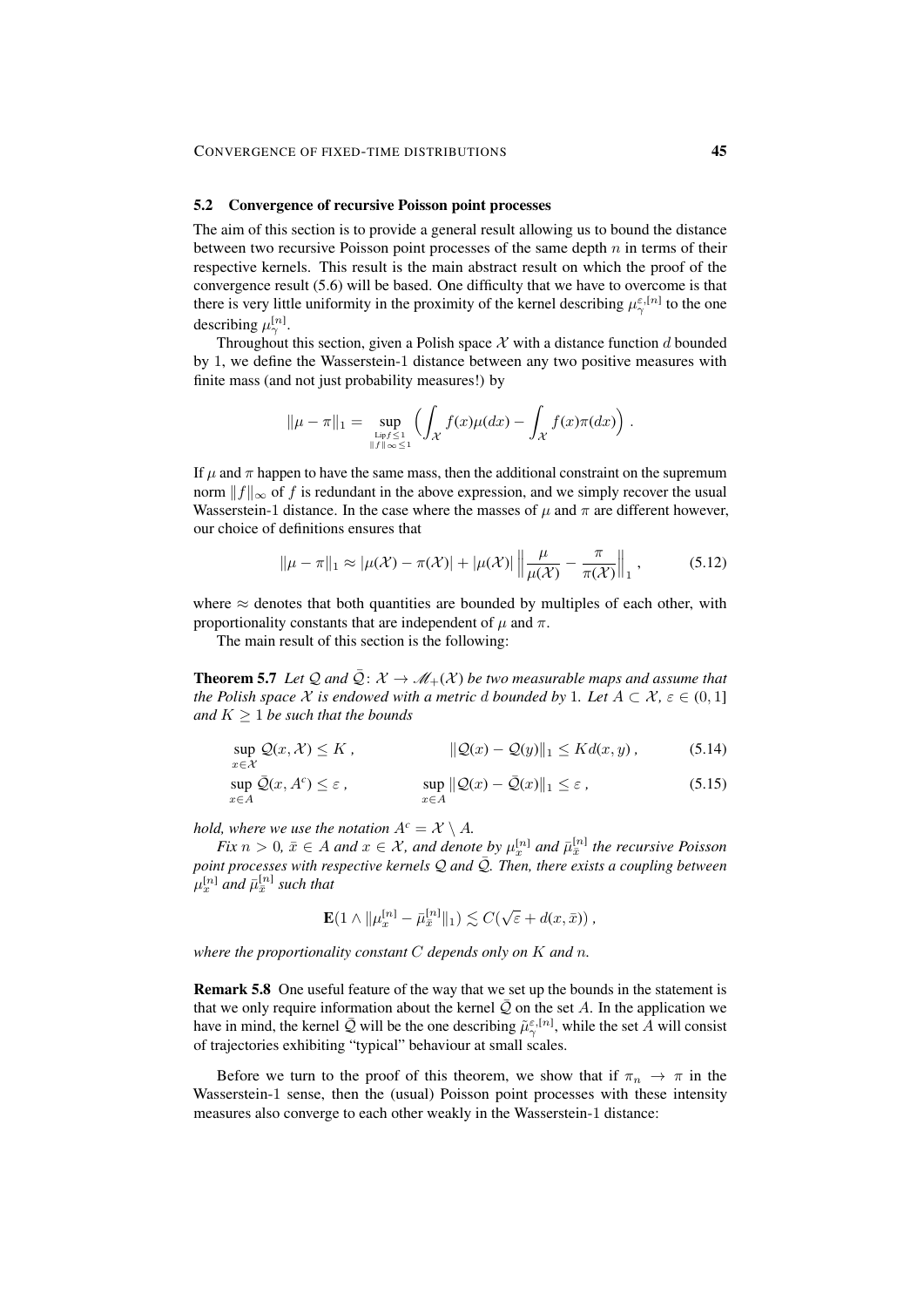**Proposition 5.9** *Let*  $\pi$  *and*  $\bar{\pi}$  *be two finite positive measures on a Polish space*  $\chi$ *endowed with a metric*  $d \leq 1$  *and let*  $\mu$  *and*  $\bar{\mu}$  *be the corresponding Poisson point processes on*  $\mathcal X$ *. Then, there exists a constant* C *and a coupling between*  $\mu$  *and*  $\bar{\mu}$  *such that*

$$
\mathbf{E}(1 \wedge \|\mu - \bar{\mu}\|_1) \leq C(\|\pi - \bar{\pi}\|_1 \wedge 1) .
$$

*Proof.* The proof relies on the fact that, if  $P(\lambda)$  denotes the Poisson distribution with parameter  $\lambda$ , one has the total variation bound

$$
d_{\text{TV}}(\mathcal{P}(\lambda), \mathcal{P}(\bar{\lambda})) \le |\lambda - \bar{\lambda}| \wedge 1 , \qquad (5.16)
$$

see for example [AJ06].

We can construct  $\mu$  (and similarly for  $\bar{\mu}$ ) in the following way. First, draw a Poisson random variable N with parameter  $\pi(\mathcal{X})$ . Then, draw N independent random variables  $\{X_1, \ldots, X_N\}$  with law  $\pi/\pi(\mathcal{X})$  and set

$$
\mu = \sum_{k=1}^{N} \delta_{X_k} \tag{5.17}
$$

By (5.16), we can now construct a Poisson random variable  $\bar{N}$  with parameter  $\bar{\pi}(\mathcal{X})$ such that

$$
\mathbf{P}(\bar{N} \neq N) \leq |\pi(\mathcal{X}) - \bar{\pi}(\mathcal{X})|.
$$
 (5.18)

Assuming that  $\bar{N} = N$ , we can then draw random variables  $\{\bar{X}_1, \ldots, \bar{X}_N\}$  in such a way that the pairs  $(\bar{X}_k, X_k)$  are distributed according to a coupling between  $\pi/\pi(\mathcal{X})$ and  $\bar{\pi}/\bar{\pi}(\mathcal{X})$  that minimises their expected distance. If  $\bar{N} \neq N$ , then we simply draw  $\{\bar{X}_1, \ldots, \bar{X}_N\}$  according to  $\bar{\pi}/\bar{\pi}(\mathcal{X})$ , independently of the  $X_k$ .

If we then define  $\bar{\mu}$  similarly to (5.17), it follows that

$$
\|\mu - \bar{\mu}\|_1 \le \begin{cases} N \|\frac{\pi}{\pi(\mathcal{X})} - \frac{\bar{\pi}}{\bar{\pi}(\mathcal{X})}\|_1 & \text{if } N = \bar{N}, \\ N + \bar{N} & \text{otherwise.} \end{cases}
$$

As a consequence, we obtain the bound

$$
\mathbf{E}(1 \wedge \|\mu - \bar{\mu}\|_1) \leq \mathbf{P}(N \neq \bar{N}) + \left\|\frac{\pi}{\pi(\mathcal{X})} - \frac{\bar{\pi}}{\bar{\pi}(\mathcal{X})}\right\|_1 \mathbf{E} N ,
$$

so that the claim follows from  $(5.18)$ , the definition of N, and  $(5.12)$ .

 $\Box$ 

*Proof of Theorem 5.7.* Note first that, by combining the first bound in (5.14) with the second bound in (5.15), we obtain the bound

$$
\sup_{x \in A} \bar{\mathcal{Q}}(x, \mathcal{X}) \leq K + \varepsilon \; .
$$

It follows that we have the recursive bound

$$
\mathbf{E}(\bar{\mu}_{\bar{x}}^n(A) | \bar{\mu}_{\bar{x}}^{[n-1]}(A^c) = 0) \le 2K \mathbf{E}(\bar{\mu}_{\bar{x}}^{n-1}(A) | \bar{\mu}_{\bar{x}}^{[n-2]}(A^c) = 0),
$$

so that, since  $\bar{\mu}_{\bar{x}}^0(A) = 1$  by assumption,

$$
\mathbf{E}(\bar{\mu}_{\bar{x}}^n(A) | \bar{\mu}_{\bar{x}}^{[n-1]}(A^c) = 0) \le (2K)^n . \tag{5.19}
$$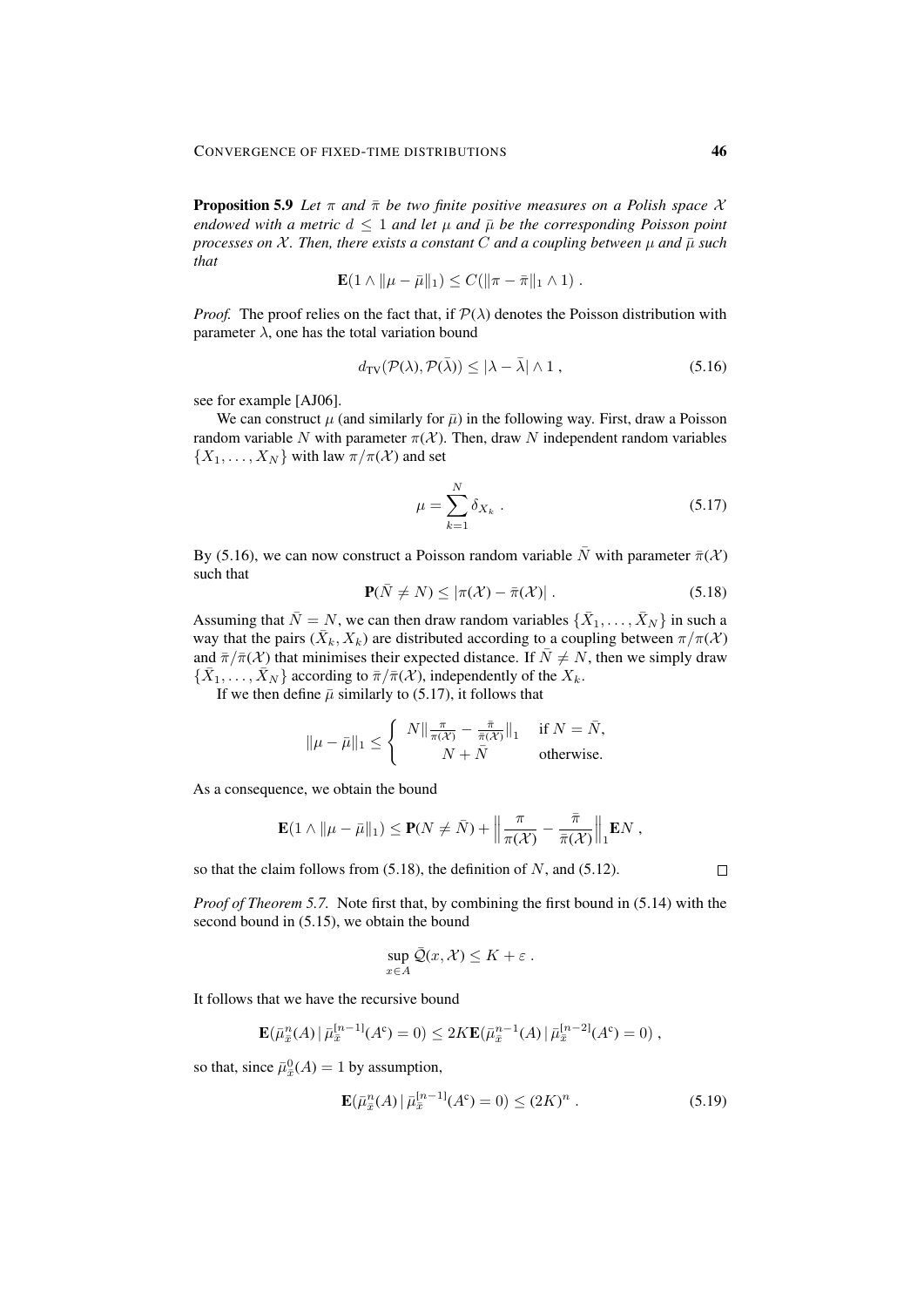On the other hand, defining the positive measures  $\pi^n$  and  $\bar{\pi}^n$  by

$$
\pi^{n+1} = \int_{\mathcal{X}} \mathcal{Q}(y) \mu_x^n(dy) \quad \text{and} \quad \bar{\pi}^{n+1} = \int_{\mathcal{X}} \bar{\mathcal{Q}}(y) \bar{\mu}_x^n(dy)
$$

we have the inequality

$$
\begin{split} \mathbf{P}(\bar{\mu}_{\bar{x}}^{[n]}(A^c) > 0) \le \mathbf{P}(\bar{\mu}_{\bar{x}}^{[n-1]}(A^c) > 0) + \mathbf{P}(\bar{\mu}_{\bar{x}}^{n}(A^c) > 0 \mid \bar{\mu}_{\bar{x}}^{[n-1]}(A^c) = 0) \\ &\le \mathbf{P}(\bar{\mu}_{\bar{x}}^{[n-1]}(A^c) > 0) + \mathbf{E}(\bar{\pi}^n(A^c) \mid \bar{\mu}_{\bar{x}}^{[n-1]}(A^c) = 0) \\ &\le \mathbf{P}(\bar{\mu}_{\bar{x}}^{[n-1]}(A^c) > 0) + \varepsilon D + \mathbf{P}(\bar{\mu}_{\bar{x}}^{n-1}(A) > D \mid \bar{\mu}_{\bar{x}}^{[n-1]}(A^c) = 0) \\ &\le \mathbf{P}(\bar{\mu}_{\bar{x}}^{[n-1]}(A^c) > 0) + \varepsilon D + \frac{1}{D} \mathbf{E}(\bar{\mu}_{\bar{x}}^{n-1}(A) \mid \bar{\mu}_{\bar{x}}^{[n-1]}(A^c) = 0) \\ &\le \mathbf{P}(\bar{\mu}_{\bar{x}}^{[n-1]}(A^c) > 0) + \varepsilon D + \frac{(2K)^{n-1}}{D}, \end{split}
$$

which is valid uniformly over all  $D > 0$ . Choosing  $D \sim 1/\sqrt{\varepsilon}$ , we thus obtain the recursion relation

$$
\mathbf{P}(\bar{\mu}_{\bar{x}}^{[n]}(A^c) > 0) \leq \mathbf{P}(\bar{\mu}_{\bar{x}}^{[n-1]}(A^c) > 0) + C\sqrt{\varepsilon} ,
$$

from which it follows that

$$
\mathbf{P}(\bar{\mu}_{\bar{x}}^{[n]}(A^c) > 0) \le C\sqrt{\varepsilon} \,, \tag{5.20}
$$

where in both cases the constant  $C$  depends on  $K$  and  $n,$  but not on  $\varepsilon.$ 

Note now that we have the bound

$$
\begin{aligned} \|\pi^{n+1} - \bar{\pi}^{n+1}\|_1 &\le \left\|\int_{\mathcal{X}} \mathcal{Q}(y) \left(\mu_x^n - \bar{\mu}_x^n\right) (dy)\right\|_1 + \int_{\mathcal{X}} \|\mathcal{Q}(y) - \bar{\mathcal{Q}}(y)\|_1 \bar{\mu}_x^n (dy) \\ &\le \|\mu_x^n - \bar{\mu}_x^n\|_1 (\mathrm{Lip}(\mathcal{Q}) + \|\mathcal{Q}\|_{\infty}) + \varepsilon \bar{\mu}_x^n (A) \\ &+ \int_{A^c} \|\mathcal{Q}(y) - \bar{\mathcal{Q}}(y)\|_1 \bar{\mu}_x^n (dx) \,, \end{aligned}
$$

so that the bound

$$
1 \wedge \|\pi^{n+1} - \bar{\pi}^{n+1}\|_1 \leq 2K(\|\mu^n_x - \bar{\mu}^n_x\|_1 \wedge 1) + \varepsilon D + \mathbf{1}_{\bar{\mu}^n_x(A) > D} + \mathbf{1}_{\bar{\mu}^n_x(A^c) > 0},
$$

is valid for every  $D > 0$ . Furthermore, by Chebyshev's inequality and (5.19)–(5.20), one has

$$
\mathbf{P}(\bar{\mu}_{\bar{x}}^n(A) > D) \le \mathbf{P}(\bar{\mu}_{\bar{x}}^n(A) > D \mid \bar{\mu}_{\bar{x}}^{n-1}(A^c) = 0) + \mathbf{P}(\bar{\mu}_{\bar{x}}^{n-1}(A^c) > 0) \\ \le \frac{K^n}{D} + C\sqrt{\varepsilon} \, .
$$

Choosing again  $D \sim 1/\sqrt{\varepsilon}$ , we thus obtain the bound

$$
\mathbf{E}(1 \wedge \|\pi^{n+1} - \bar{\pi}^{n+1}\|_1) \le 2K\mathbf{E}(\|\mu^n_x - \bar{\mu}^n_{\bar{x}}\|_1 \wedge 1) + C\sqrt{\varepsilon}.
$$

Applying Proposition 5.9, we conclude that, given  $\mu_x^n$  and  $\bar{\mu}_x^n$ , it is possible to construct a coupling between  $\mu_x^{n+1}$  and  $\bar{\mu}_x^{n+1}$  such that

$$
\mathbf{E}(1\wedge\|\mu_x^{n+1}-\bar\mu_{\bar x}^{n+1}\|_1)\lesssim \mathbf{E}(1\wedge\|\mu_x^{n}-\bar\mu_{\bar x}^{n}\|_1)+\sqrt{\varepsilon}\ ,
$$

from whence the claim now follows at once.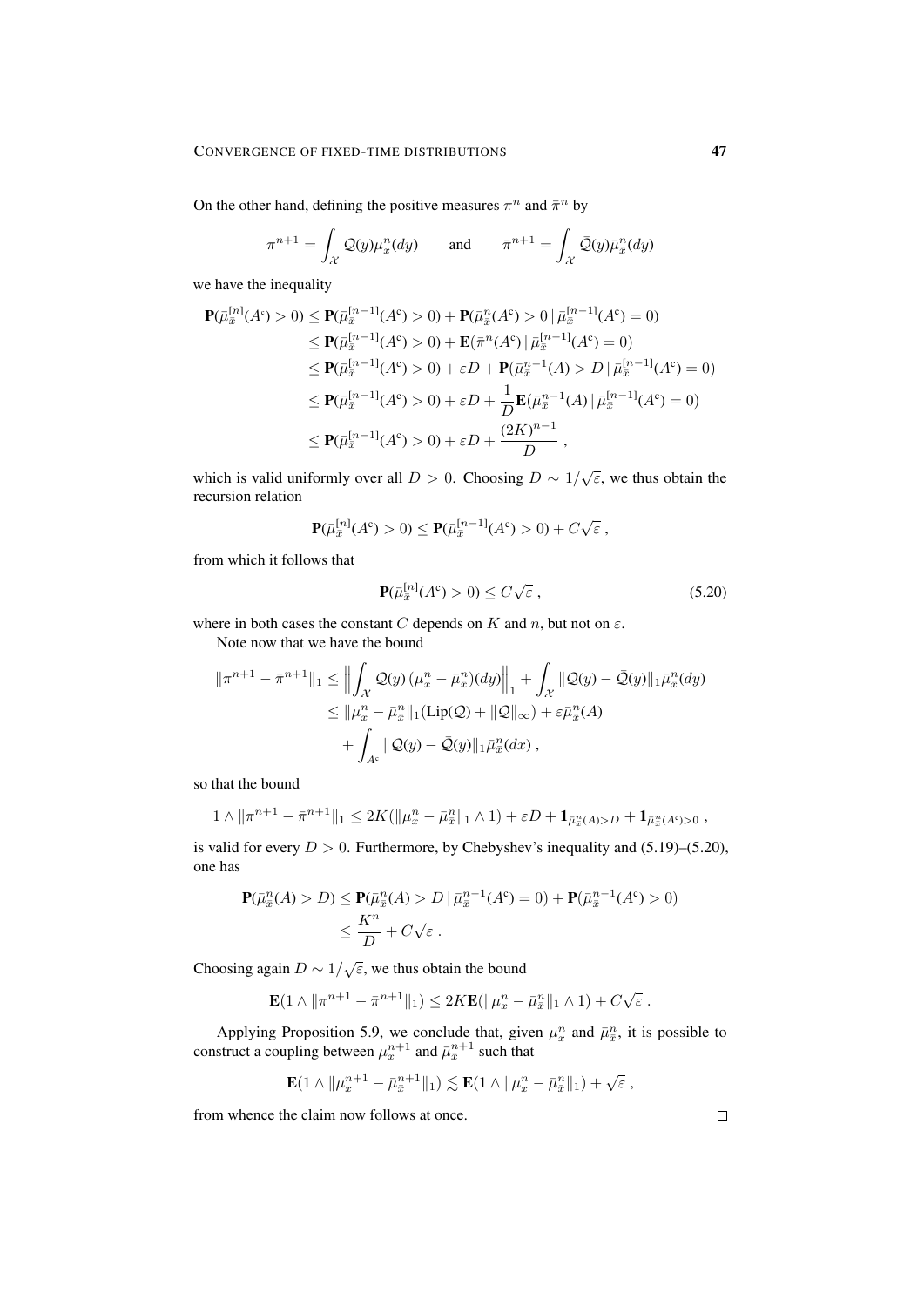#### 5.3 Convergence of the truncated distributions

We are now in a position to provide the proof of  $(5.6)$ . Again, throughout this section, we make the standing assumption that the one-step distribution  $\nu$  for the random walk (4.1) has some exponential moment. We also use the notations  $\tilde{\mu}_{\gamma}^{\varepsilon,[n]}$  and  $\mu_{\gamma}^{[n]}$  from (5.6). Let  $\mathcal E$  be the space of real-valued excursions as before. We then introduce the map  $\mathscr{J}^{\varepsilon} : \mathcal{E} \to \mathscr{M}_+({\bf R}^2)$  given by

$$
\mathscr{J}^{\varepsilon}(w)(dz,dt) = a\varepsilon \sum_{\varepsilon k \in [0,1]} e^{a\sqrt{\varepsilon}z} \delta_{\varepsilon k}(dt) \mathbf{1}_{[0,\Delta_k^{\varepsilon}w]}(z) dz ,
$$
 (5.21)

where  $\delta_z$  denotes the Dirac measure located at  $z, \Delta^{\epsilon} w_k$  is defined by

$$
\Delta_k^{\varepsilon} w = \frac{w_{(k+1)\varepsilon} - w_{k\varepsilon}}{\sqrt{\varepsilon}} ,
$$

and we used the convention that  $\mathbf{1}_{[0,z]} = 0$  if  $z < 0$ .

As before, denote by  $\mathbf{Q}_{z,\gamma}^{\varepsilon}$  the law of the random walk (4.1), starting at  $z\sqrt{\varepsilon}$ , and conditioned to hit level  $\gamma$  before becoming negative. We stop it as soon as it hits  $\mathbf{R}_-$ , so that we interpret  $\mathbf{Q}_{z,\gamma}^{\varepsilon}$  as a measure on  $\mathcal{E}_0$ . Recall also that  $\bar{P}_{z,\gamma/\sqrt{\varepsilon}}$ , with  $\bar{P}_{z,\gamma}$  defined as in Section 2.1.2 denotes the probability that this event actually happens.

With this notation, the measure  $\mathcal{Q}^{\varepsilon}_{\gamma}$  describing  $\tilde{\mu}^{\varepsilon,[n]}_{\gamma}$  (i.e.  $\mathcal{Q}^{\varepsilon}_{\gamma}(w,\cdot)$  is the intensity measure of  $\tilde{\mathcal{Q}}_{\gamma}^{\varepsilon}(w)$ ) is given by

$$
\mathcal{Q}_{\gamma}^{\varepsilon}(w,\cdot) = \int_{\mathbf{R}^{2}} \Theta_{w,t}^{\star} \mathbf{Q}_{z,\gamma}^{\varepsilon} \, \bar{P}_{z,\frac{\gamma}{\sqrt{\varepsilon}}} \, \frac{\mathscr{J}^{\varepsilon}(w)(dz,dt)}{\sqrt{\varepsilon}} \newline = \int_{\mathbf{R}^{2}} \left(\frac{1}{\gamma} \Theta_{w,t}^{\star} \mathbf{Q}_{z,\gamma}^{\varepsilon}\right) \left(\frac{\gamma}{\sqrt{\varepsilon}} \bar{P}_{z,\frac{\gamma}{\sqrt{\varepsilon}}}\right) \mathscr{J}^{\varepsilon}(w)(dz,dt) .
$$

Note now that if w is a typical realisation of  $\mathbf{Q}^{\varepsilon}_{z,\gamma}$ , then  $\mathcal{J}^{\varepsilon}(w)$  is expected to be close to the measure

$$
\mathscr{J}(w) = \mathbf{1}_{\mathfrak{l}(w)\cap[0,1]}(t) dt \otimes \hat{\nu}(dz),
$$

where  $\hat{\nu}$  is the measure on **R**<sub>+</sub> given by

$$
\int G(z)\hat{\nu}(dz) = \int_0^\infty \int_0^z G(y) \, dy \, \nu(dz) ,
$$

for any test function G. This is because  $e^{a\sqrt{\epsilon}\Delta_k^{\epsilon}w} \sim 1$  and the law of  $\Delta_k^{\epsilon}w$  would be given by  $\nu$ , were it not for the conditioning.

On the other hand, the kernel  $\mathcal{Q}_{\gamma}$  describing the truncated Brownian fan  $\mu_{\gamma}^{[n]}$  with parameter  $a$  is given by

$$
\mathcal{Q}_{\gamma}(w,\cdot) = \frac{a}{2\delta} \int_{\mathfrak{l}(w)\cap[0,1]} \Theta_{w,t}^{\star} \mathbf{Q}_{\gamma} dt = \frac{1}{\delta} \int_{\mathbf{R}^2} \Theta_{w,t}^{\star} \mathbf{Q}_{\gamma} G(z) \mathscr{J}(w) dz, dt), \quad (5.22)
$$

where  $\mathbf{Q}_{\gamma}$  is the law of a Brownian excursion conditioned to reach level  $\gamma$  and G was defined in (2.13). This is the case because of the well-known fact that  $\frac{1}{\gamma} \mathbf{Q}_{\gamma}$  is the law of the unnormalised Brownian excursion *restricted* to the set of excursions reaching level γ. The second identity in (5.22) is a consequence of the definition of  $\hat{\nu}$ , combined with Proposition 2.4. With these notations at hand, we have: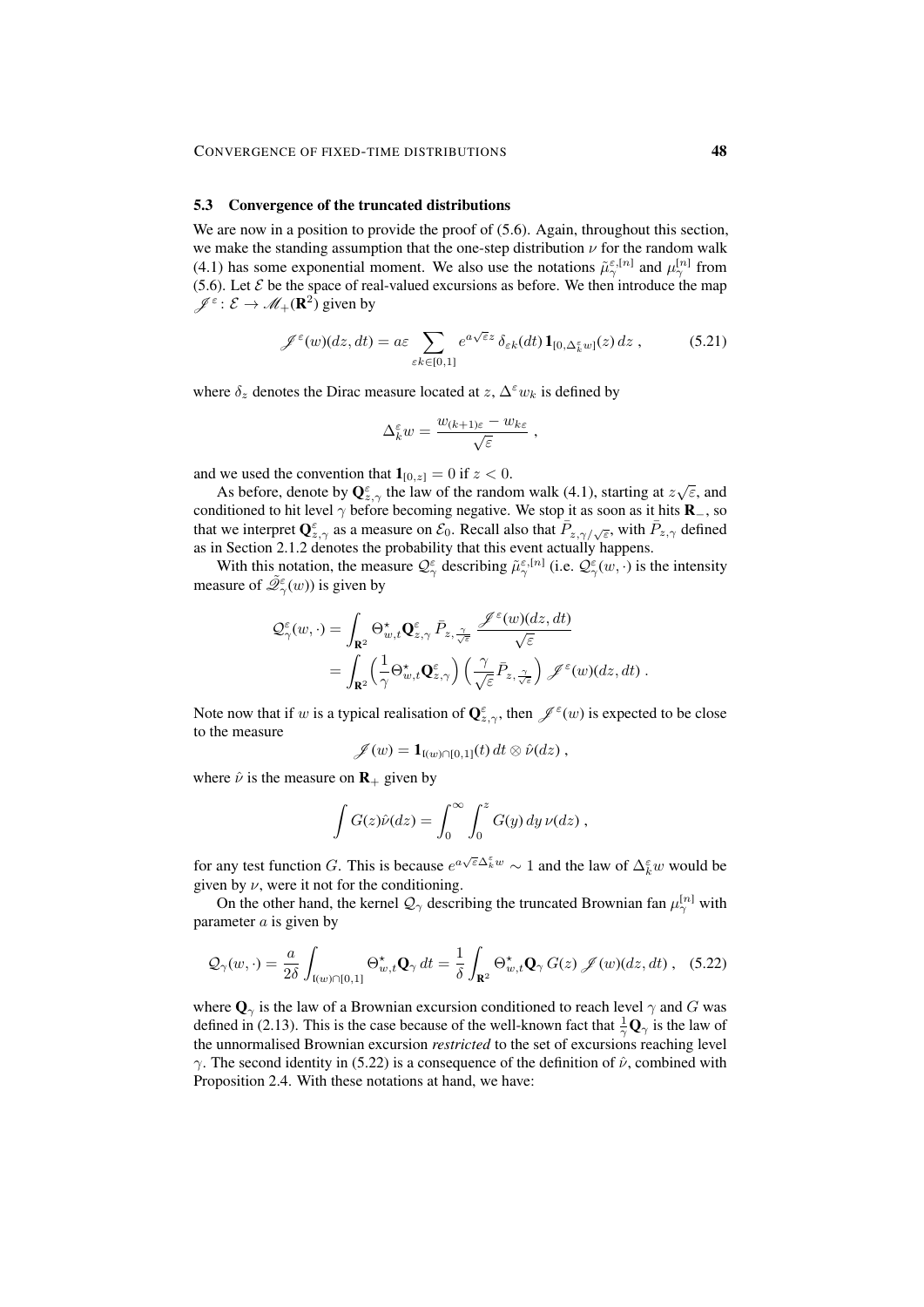Proposition 5.10 *Consider the setting and assumptions of Theorem 5.1. For every*  $\delta < \frac{1}{32}$ , there exists a constant C depending on  $\gamma$ , n and  $\delta$  such that

$$
\mathbf{E}(1 \wedge \|\tilde{\mu}_{\gamma}^{\varepsilon,[n]} - \mu_{\gamma}^{[n]}\|_1) \leq C \varepsilon^{\delta} ,
$$

*uniformly over*  $\varepsilon \leq \varepsilon_0$  *for some*  $\varepsilon_0$  *small enough.* 

*Proof.* We apply Theorem 5.7 with  $\mathcal{Q} = \mathcal{Q}_{\gamma}, \bar{\mathcal{Q}} = \mathcal{Q}_{\gamma}^{\varepsilon}$ , and A to be determined. Using the results obtained earlier in this section, it turns out that the assumptions are then relatively straightforward to check.

For convenience, we introduce the notation

$$
\tilde{\mathscr{J}}^{\varepsilon}(w)(dz,dt) = G(x) \mathscr{J}^{\varepsilon}(w)(dz,dt) ,
$$

and similarly for  $\tilde{\mathscr{J}}$ . We also denote by  $\Pi_2 \colon \mathbf{R}^2 \to \mathbf{R}$  the projection onto the second component, so that  $\Pi_2^* \tilde{\mathscr{J}}^{\varepsilon}(w)$  (and similarly for  $\tilde{\mathscr{J}}$  ) is the projection of  $\tilde{\mathscr{J}}^{\varepsilon}(w)$  onto the t-component. We also denote by  $\Omega_{\varepsilon} \subset \mathcal{E}$  the subset of excursions given by

$$
\Omega_{\varepsilon} = \Omega_{\varepsilon}^{(1)} \cap \Omega_{\varepsilon}^{(2)} ,
$$

where we set

$$
\Omega_{\varepsilon}^{(1)} = \{ w \in \mathcal{E} : \tilde{\mathscr{J}}^{\varepsilon}(w)(\{x > \varepsilon^{-1/3}\}) = 0 \},
$$
  

$$
\Omega_{\varepsilon}^{(2)} = \{ w \in \mathcal{E} : ||\Pi_{2}^{*}\tilde{\mathscr{J}}(w) - \Pi_{2}^{*}\tilde{\mathscr{J}}^{\varepsilon}(w)||_{1} \le \varepsilon^{1/10} \}.
$$

Also, in the definition of  $\Omega_{\varepsilon}^{(2)}$ , the Wasserstein-1 distance is taken with respect to the somewhat unusual distance on **R** given by

$$
d(t, t') = 1 \wedge |t - t'|^{1/3} . \tag{5.23}
$$

The reason for this seemingly strange choice will become clear later. The set  $\Omega_{\varepsilon}$  defined in this way will play the role of A when applying Theorem 5.7.

Note first that  $Q_{\gamma}(w, \mathcal{X}) \leq \frac{a}{2\gamma}$ , which is bounded independently of w. Furthermore, one has the bound

$$
\begin{aligned} \left\| \mathcal{Q}_{\gamma}(w,\mathcal{X}) - \mathcal{Q}_{\gamma}(\bar{w},\mathcal{X}) \right\|_{1} &\leq \frac{a}{2\gamma} \int_{\mathfrak{l}(w)\cap\mathfrak{l}(\bar{w})\cap\{0,1\}} \left\| \Theta_{w,t}^{\star} \mathbf{Q}_{\gamma} - \Theta_{\bar{w},t}^{\star} \mathbf{Q}_{\gamma} \right\|_{1} dt \\ &+ \frac{a}{2\gamma} (|\mathfrak{s}(w) - \mathfrak{s}(\bar{w})| + |\mathfrak{e}(w) - \mathfrak{e}(\bar{w})|) \; . \end{aligned}
$$

Since furthermore  $\|\Theta_{w,t}^{\star}\mathbf{Q}_{\gamma}-\Theta_{w,t}^{\star}\mathbf{Q}_{\gamma}\|_1 \leq |w_t - \bar{w}_t|$ , it does indeed follow that  $\mathcal{Q}$  is globally Lipschitz continuous as required, so that  $(5.14)$  holds with some constant K depending on  $\gamma$ .

It remains to check that (5.15) holds, with  $\varepsilon$  replaced by some power of  $\varepsilon$ . By Theorem 5.2, we already know that there exists a constant C, possibly depending on  $\gamma$ , such that

$$
\|\mathbf{Q}_{z,\gamma}^{\varepsilon}-\mathbf{Q}_{\gamma}\|_{1}\leq C\varepsilon^{\delta}\;,
$$

for any exponent  $\delta \in (0, \frac{1}{16})$ , and uniformly over all  $z \le \varepsilon^{-1/3}$ . As a consequence, for every  $w \in \Omega_{\varepsilon}$ , we have the bound

$$
\|\mathcal{Q}_{\gamma}(w,\mathcal{X})-\mathcal{Q}_{\gamma}(w,\mathcal{X})\|_{1}\leq\frac{1}{\gamma}\int_{\mathbf{R}^{2}}\left(\frac{\gamma}{\sqrt{\varepsilon}}\bar{P}_{z,\frac{\gamma}{\sqrt{\varepsilon}}}-G(z)\right)\mathscr{J}^{\varepsilon}(w)(dz,dt)
$$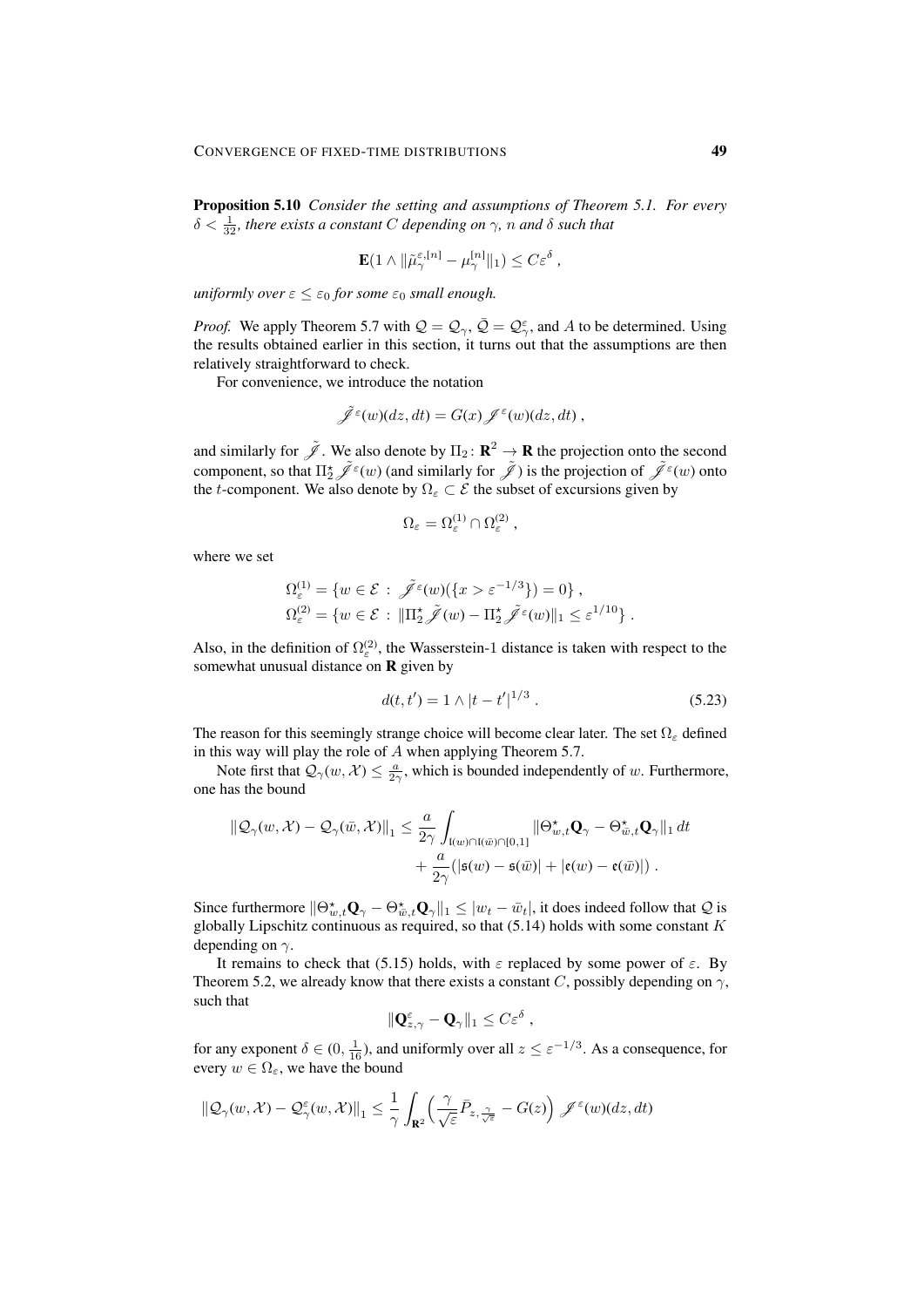$$
+ \frac{1}{\gamma} \int_{\mathbf{R}^2} \left\| \Theta_{w,t}^\star \mathbf{Q}_{z,\gamma}^\varepsilon - \Theta_{w,t}^\star \mathbf{Q}_\gamma \right\| \tilde{\mathscr{J}}^\varepsilon(w) (dz, dt) + \frac{1}{\gamma} \Big\| \int_{\mathbf{R}^2} \Theta_{w,t}^\star \mathbf{Q}_\gamma (\Pi_2^\star \tilde{\mathscr{J}}^\varepsilon(w) (dt) - \Pi_2^\star \tilde{\mathscr{J}}(w) (dt)) \Big\|_1 \leq C_\gamma \varepsilon^{1/5} \mathscr{J}^\varepsilon(w) (\mathbf{R}^2) + C_\gamma \varepsilon^\delta \tilde{\mathscr{J}}^\varepsilon(w) (\mathbf{R}^2) + C_\gamma \varepsilon^{1/10} (1 + \mathrm{Lip} \, \Theta_{w,t}^\star \mathbf{Q}_\gamma) ,
$$

.

where  $\text{Lip}\,\Theta^\star_{w,t}\mathbf{Q}_\gamma$  denotes the quantity

$$
\operatorname{Lip} \Theta_{w,t}^\star \mathbf{Q}_\gamma = \sup_{t\neq t'}\frac{\|\Theta_{w,t}^\star \mathbf{Q}_\gamma - \Theta_{w,t}^\star \mathbf{Q}_\gamma \|_1}{1\wedge|t-t'|^{1/3}}
$$

It is at this stage that the choice (5.23) of distance function becomes clear: with respect to the usual Euclidean distance, the map  $t \mapsto \Theta_{w,t}^{\star} \mathbf{Q}_{\gamma}$  would not be Lipschitz continuous. In this way however, it follows immediately from the Hölder continuity of Brownian motion that  $\operatorname{Lip} \Theta_{w,t}^{\star} \mathbf{Q}_{\gamma} < \infty$ .

Furthermore, it follows from the definition of  $\Omega_{\varepsilon}^{(2)}$  that  $\tilde{\mathscr{J}}^{\varepsilon}(w)(\mathbf{R}^2)$  is bounded by a constant independent of w and  $\varepsilon$ . Since  $G(x)$  is bounded from below by a constant, this implies that the same is true of  $\mathscr{J}^{\epsilon}(w)(\mathbf{R}^2)$ . Combining these bounds, we then obtain

$$
\|\mathcal{Q}_{\gamma}(w,\mathcal{X})-\mathcal{Q}_{\gamma}^{\varepsilon}(w,\mathcal{X})\|_{1}\leq C_{\gamma}\varepsilon^{\delta},
$$

for some constant C and any  $\delta < \frac{1}{16}$ .

In order to complete the proof, it thus remains to show that  $\inf_{w \in \Omega_{\varepsilon}} \mathcal{Q}^{\varepsilon}_{\gamma}(w, \Omega_{\varepsilon}) \to 0$ sufficiently fast as  $\varepsilon \to 0$ , where  $\Omega_{\varepsilon}^c$  denotes the complement of  $\Omega_{\varepsilon}$ . As a consequence of the definition of  $\Omega_{\varepsilon}$ , this follows if we can show that  $\mathbf{Q}^{\varepsilon}_{z,\gamma}(\Omega_{\varepsilon}^{\varepsilon}) \to 0$  as  $\varepsilon \to 0$ , uniformly over all  $z \le \varepsilon^{-1/3}$ . Instead of considering  $\mathbf{Q}^{\varepsilon}_{z,\gamma}$ , it is much easier to consider  $\mathbf{Q}_{z}^{\varepsilon}$ , the law of the rescaled random walk (4.1) over the time interval [0, 1].

Observe that  $\mathbf{Q}_{z,\gamma}^{\varepsilon}$  is obtained from  $\mathbf{Q}_{z}^{\varepsilon}$  by first conditioning on the event that  $\gamma$  is reached before the walk becomes negative and then stopping the walk. By Proposition 2.2 tion 2.2, the probability of this event is bounded from below by  $C\sqrt{\varepsilon}$  for some constant C depending on  $\gamma$  but independent of  $z \in [0, \varepsilon^{-1/3}]$ . Therefore it is sufficient to find a set  $\Xi_{\varepsilon}$  with the following two properties:

- There exists an exponent  $\zeta > \frac{1}{2}$  and a constant C such that  $\mathbf{Q}^{\varepsilon}(\mathcal{X} \setminus \Xi_{\varepsilon}) \leq C \varepsilon^{\zeta}$ for every  $\alpha \leq 1$  and every  $z \in [0, \varepsilon^{-1/3}]$ .
- For every  $w \in \Xi_{\varepsilon}$  and every  $t \in [0, 1]$ , the path  $\tilde{w}$  obtained from w by stopping it at time t belongs to  $\Omega_{\varepsilon}$ .

In order to determine whether a path w belongs to  $\Xi_{\varepsilon}$ , we "coarse-grain" it into pieces of length  $\varepsilon^{1/3}$  (the precise exponent is not very important as we do not endeavour to obtain optimal convergence rates) and we impose that the contribution of  $\tilde{\mathscr J}^\varepsilon(w)$  on each piece is very close to what it should be. In other words, setting  $I_k \subset [0, 1]$  by  $I_k = [\varepsilon^{1/3} k, \varepsilon^{1/3} (k+1))$ , we define  $\Xi_\varepsilon$  as

$$
\Xi_{\varepsilon} = \Omega_{\varepsilon}^{(1)} \cap \left\{ w \, : \, \left| \Pi_2^{\star} \tilde{\mathscr{J}}^{\varepsilon}(w)(I_k) - \frac{a}{2} |I_k| \, \right| \leq \sqrt{\varepsilon} \right\},
$$

where  $|I_k|$  denotes the length of the interval  $I_k$ .

We first note that if  $w \in \Xi_{\varepsilon}$  and  $t \in [0, 1]$ , then the path  $\tilde{w}$  obtained by stopping w at time t does belong to  $\Omega_{\varepsilon}$ . Since  $\tilde{\mathscr{J}}^{\varepsilon}(\tilde{w}) \leq \tilde{\mathscr{J}}^{\varepsilon}(w)$ ,  $w \in \Omega_{\varepsilon}^{(1)}$  implies that  $\tilde{w} \in \Omega_{\varepsilon}^{(1)}$ . Denote now by  $\eta^{\epsilon}$  the measure  $\eta^{\epsilon} = \prod_{2}^{*} \tilde{\mathscr{J}}^{\epsilon}(\tilde{w})$  and by  $\eta$  the target measure, namely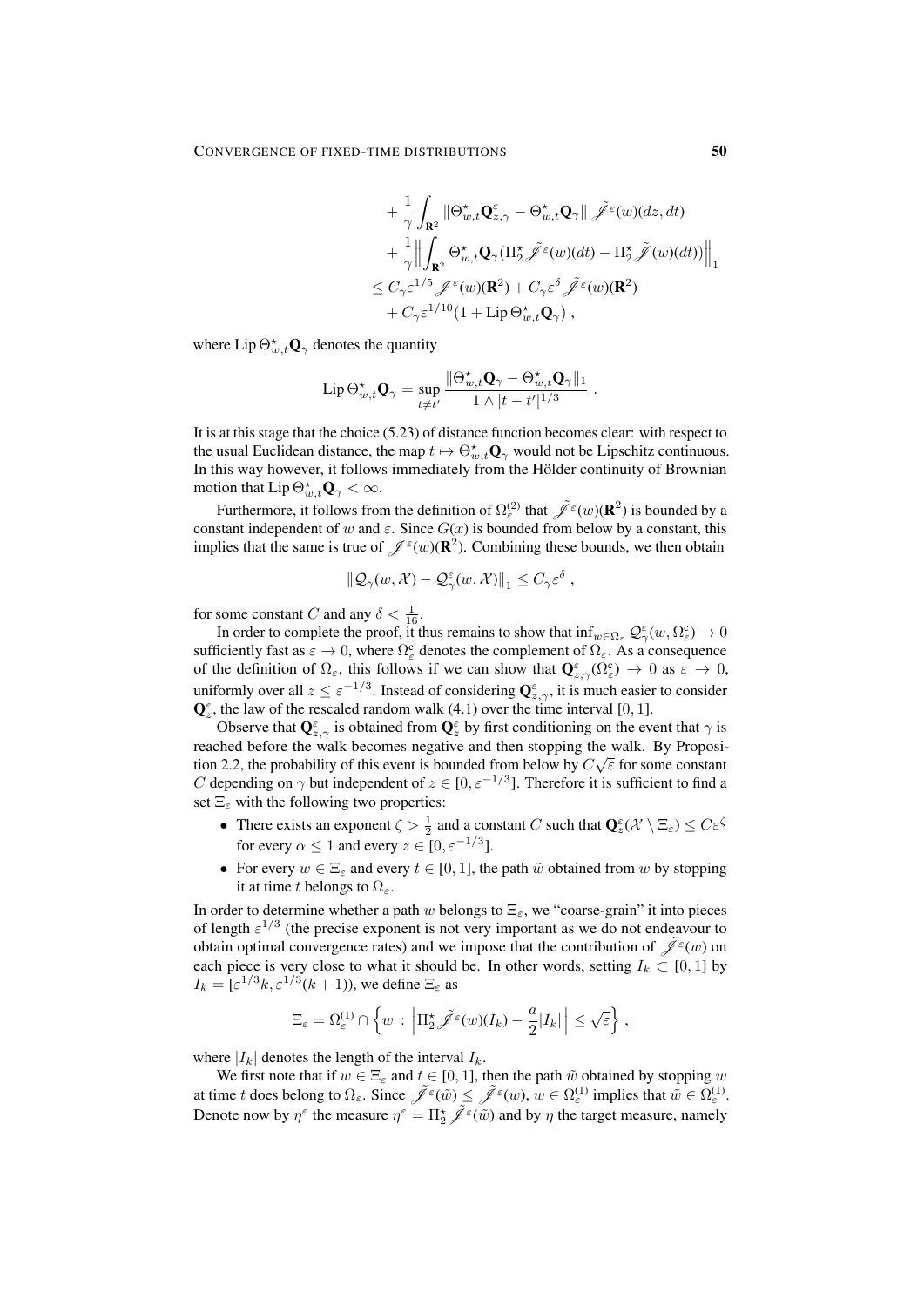$\eta = \frac{a}{2}\lambda|_{[0,t]}$ , where  $\lambda$  denotes the Lebesgue measure. By the assumption on  $\tilde{\mathscr{J}}^{\varepsilon}(w)$ , it  $\eta = \frac{1}{2} \lambda_{|[0,t]}$ , where  $\lambda$  denotes the Lebesgue measure. By the assumption on  $f(\lambda_{k})$ , it follows that one has  $|\eta^{\epsilon}(I_{k}) - \eta(I_{k})| \leq \sqrt{\epsilon}$  for each of the intervals  $I_{k}$ , except possibly for the interval containing t. As a consequence, denoting by  $\eta_k^{\varepsilon}$  and  $\eta_k$  the restrictions of  $\eta^{\epsilon}$  and  $\eta$  to  $I_k$ , one obtains for all k such that  $t \notin I_k$  the bound

$$
\|\eta_k^{\varepsilon} - \eta_k\|_1 \leq \varepsilon^{\frac{1}{9} + \frac{1}{3}} + \varepsilon^{\frac{1}{2}}.
$$

(Recall that we use the distance function (5.23), this is the reason for the exponent  $\frac{1}{9}$ .) Summing over k and using the fact that  $\|\eta_k^{\varepsilon} - \eta_k\|_1 \leq C \varepsilon^{1/3}$  for the value k such that  $t \in I_k$ , it follows that one has  $\|\eta^{\varepsilon} - \eta\|_1 \leq C \varepsilon^{1/9}$ , which indeed implies that  $\tilde{w} \in \Omega_{\varepsilon}$ , at least for  $\varepsilon$  small enough.

It remains to show that  $\mathbf{Q}_{z}^{\varepsilon}(\mathcal{E}\setminus \Xi_{\varepsilon}) \leq C\varepsilon^{\zeta}$  for sufficiently large  $\zeta$ . Observe first that  $\mathbf{Q}_{z}^{\varepsilon}(\mathcal{E}\setminus\Omega_{\varepsilon}^{(1)})\leq C\varepsilon^{p}$  for every  $p>0$  thanks to the fact that the distribution  $\nu$  of the steps of our random walk has exponential tails.

To obtain the required bound on  $\mathbf{Q}_{z}^{\varepsilon}(\mathcal{E} \setminus \Xi_{\varepsilon})$ , we use the fact that  $\Pi_{2}^{\star} \tilde{\mathscr{J}}^{\varepsilon}(w)(I_{k})$ consists of the sum of  $\varepsilon^{-2/3}$  i.i.d. copies of a random variable Y with law given by

$$
Y \stackrel{\text{law}}{=} a\varepsilon \int_0^Z e^{a\sqrt{\varepsilon}z} G(z) dz , \qquad \mathcal{D}(Z) = \nu ,
$$

where  $\nu$  is the one-step distribution of the underlying random walk. Note now that, as a consequence of Proposition 2.4 and the fact that  $\nu$  admits some exponential moment, one has

$$
\mathbf{E}Y = \frac{a}{2}\varepsilon + \mathcal{O}(\varepsilon^{3/2}),
$$

for all  $\varepsilon$  sufficiently small. Similarly, it is straightforward to check that  $\mathbf{E}|Y|^p = \mathcal{O}(\varepsilon^p)$ for every  $p > 0$ . As a consequence, one has for every  $p > 0$  the bound

$$
\mathbf{E} \left| \Pi_2^{\star} \tilde{\mathscr{J}}^{\varepsilon}(w) (I_k) - \frac{a}{2} |I_k| \right|^p \leq C \varepsilon^{2p/3},
$$

for a constant possibly depending on  $p$ . It immediately follows that

$$
\mathbf{P}\Big(\Big|\Pi_2^{\star}\tilde{\mathscr{J}}^{\varepsilon}(w)(I_k)-\frac{a}{2}|I_k|\Big|>\sqrt{\varepsilon}\Big)\leq C\varepsilon^p,
$$

for every  $p > 0$ . Summing over k and combining this with the previously obtained bound on  $\mathbf{Q}_{z}^{\varepsilon}(\mathcal{E} \setminus \Omega_{\varepsilon}^{(1)})$ , we conclude that  $\mathbf{Q}_{z}^{\varepsilon}(\mathcal{E} \setminus \Xi_{\varepsilon}) \leq C \varepsilon^{p}$  for every  $p \geq 0$ , which concludes our proof.  $\Box$ 

### References

- [AFRtW06] R. J. ALLEN, D. FRENKEL, and P. REIN TEN WOLDE. Simulating rare events in equilibrium or non equilibrium stochastic systems. *J. Chem. Phys.* 124, (2006), 024102.
- [AJ06] J. A. ADELL and P. JODRÁ. Exact Kolmogorov and total variation distances between some familiar discrete distributions. *J. Inequal. Appl.* Art. ID 64307, 8.
- [Ald91] D. ALDOUS. The continuum random tree. I. *Ann. Probab.* 19, no. 1, (1991), 1–28.
- [Bil99] P. BILLINGSLEY. *Convergence of probability measures*. Wiley Series in Probability and Statistics: Probability and Statistics. John Wiley & Sons Inc., New York, 1999.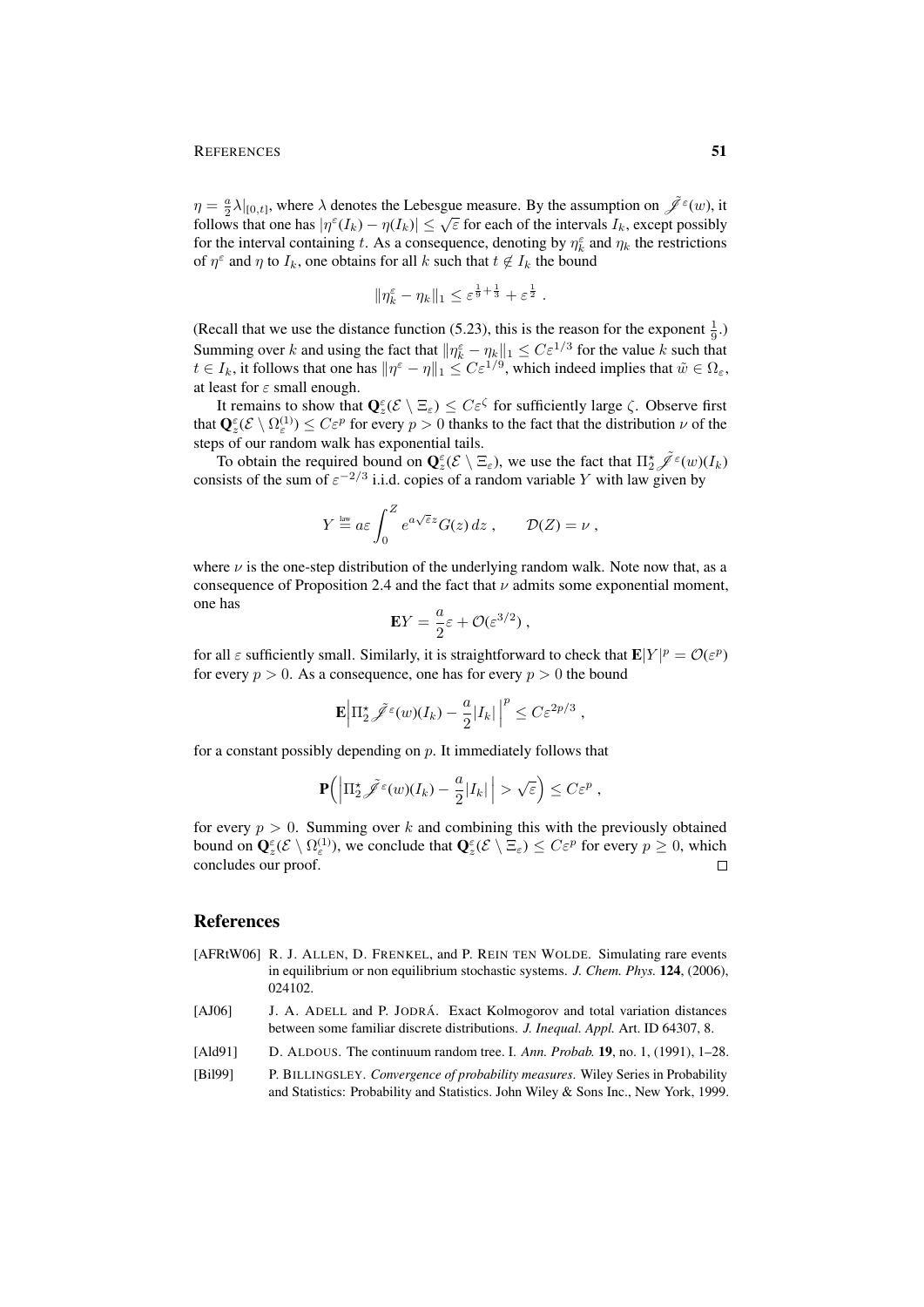#### REFERENCES 52

- [Daw93] D. A. DAWSON. Measure-valued Markov processes. In *Ecole d' ´ Et´ e de Probabilit ´ es´ de Saint-Flour XXI—1991*, vol. 1541 of *Lecture Notes in Math.*, 1–260. Springer, Berlin, 1993.
- [dDG05] N. DE FREITAS, A. DOUCET, and N. E. GORDON. *Sequential Monte Carlo Methods in Practice*. Springer, 2005.
- [DM04] P. DEL MORAL. *Feynman-Kac formulae*. Probability and its Applications (New York). Springer-Verlag, New York, 2004. Genealogical and interacting particle systems with applications.
- [EK86] S. N. ETHIER and T. G. KURTZ. *Markov Processes*. Wiley Series in Probability and Mathematical Statistics. John Wiley & Sons Inc., New York, 1986.
- [FG10] A. FIGALLI and N. GIGLI. A new transportation distance between non-negative measures, with applications to gradients flows with Dirichlet boundary conditions. *J. Math. Pures Appl. (9)* 94, no. 2, (2010), 107–130.
- [FINR04] L. R. G. FONTES, M. ISOPI, C. M. NEWMAN, and K. RAVISHANKAR. The Brownian web: characterization and convergence. *Ann. Probab.* 32, no. 4, (2004), 2857–2883.
- [Fra73] D. F. FRASER. The rate of convergence of a random walk to Brownian motion. *Ann. Probability* 1, (1973), 699–701.
- [HM54] J. HAMMERSLEY and K. MORTON. Poor man's Monte Carlo. *J. R. Stat. Soc. B* 16, no. 1, (1954), 23–38.
- [Hut09] M. HUTZENTHALER. The virgin island model. *Electron. J. Probab.* 14, (2009), no. 39, 1117–1161.
- [HW14] M. HAIRER and J. WEARE. Improved diffusion Monte Carlo. *Commun. Pure Appl. Math.* ?, no. ?, (2014), ??-??
- [Ito72] ˆ K. ITOˆ. Poisson point processes attached to Markov processes. In *Proceedings of the Sixth Berkeley Symposium on Mathematical Statistics and Probability (Univ. California, Berkeley, Calif., 1970/1971), Vol. III: Probability theory*, 225–239. Univ. California Press, Berkeley, Calif., 1972.
- [Jag75] P. JAGERS. *Branching processes with biological applications*. Wiley-Interscience [John Wiley & Sons], London, 1975. Wiley Series in Probability and Mathematical Statistics—Applied Probability and Statistics.
- [JDMD06] A. JOHANSEN, P. DEL MORAL, and A. DOUCET. Sequential Monte Carlo samplers for rare events. In *Proceedings of the 6th International Workshop on Rare Event Simulation*. Bramberg, 2006.
- [LG07] J.-F. LE GALL. The topological structure of scaling limits of large planar maps. *Invent. Math.* 169, no. 3, (2007), 621–670.
- [LG10] J.-F. LE GALL. Geodesics in large planar maps and in the Brownian map. *Acta Math.* 205, no. 2, (2010), 287–360.
- [LL10] G. F. LAWLER and V. LIMIC. *Random walk: a modern introduction*, vol. 123 of *Cambridge Studies in Advanced Mathematics*. Cambridge University Press, Cambridge, 2010.
- [NR02] D. NUALART and A. RASCANU. Differential equations driven by fractional Brownian motion. *Collect. Math.* 53, no. 1, (2002), 55–81.
- [Pra08] A. PRATELLI. On the sufficiency of c-cyclical monotonicity for optimality of transport plans. *Math. Z.* 258, no. 3, (2008), 677–690.
- [PY82] J. PITMAN and M. YOR. A decomposition of Bessel bridges. *Z. Wahrsch. Verw. Gebiete* 59, no. 4, (1982), 425–457.